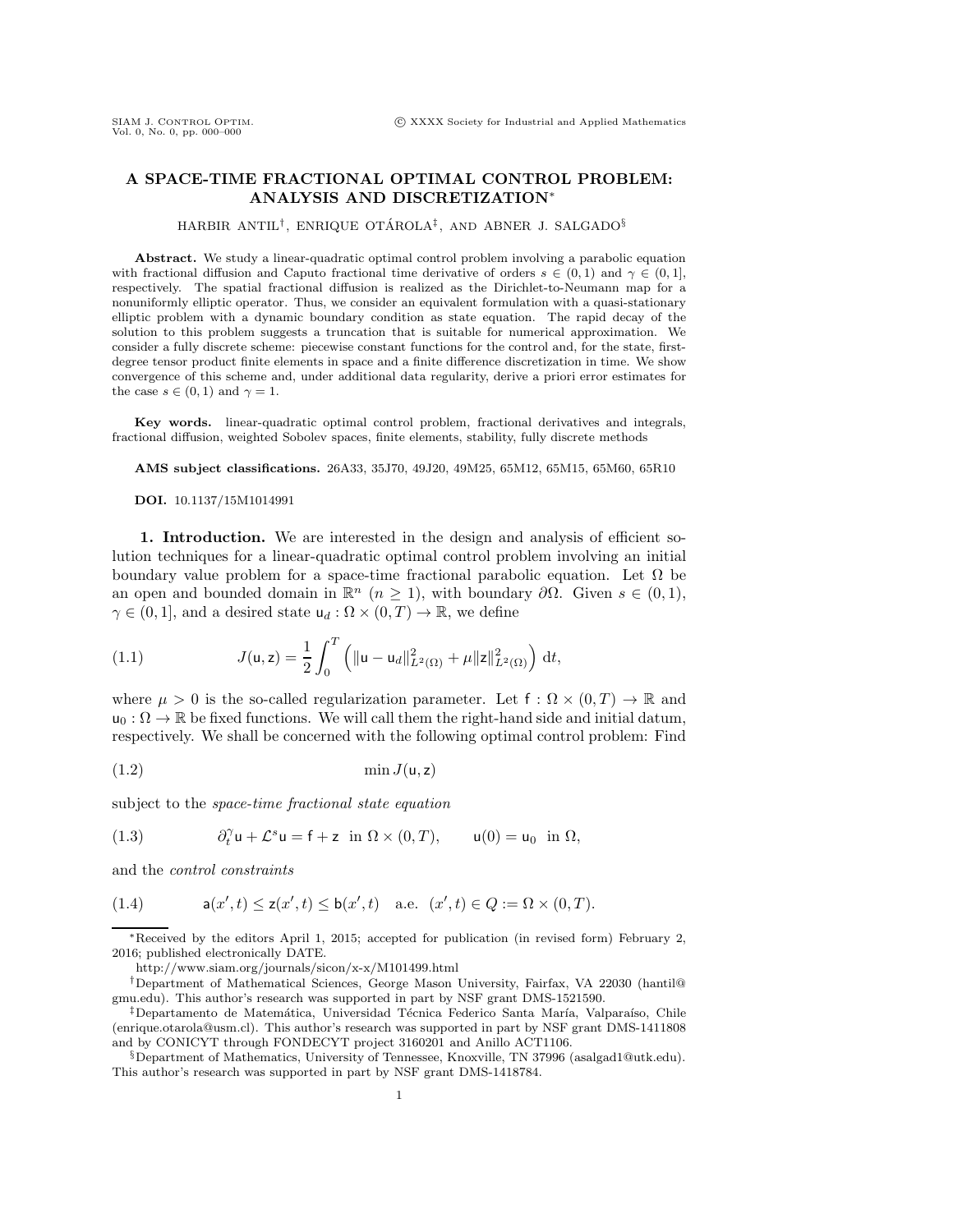The functions a and b both belong to  $L^2(Q)$  and satisfy the property  $a(x', t) \leq b(x', t)$  for almost every  $(x', t) \in Q$ . The operator  $\mathcal{L}^s$  with  $s \in (0, 1)$  is the fractional power for almost every  $(x', t) \in Q$ . The operator  $\mathcal{L}^s$ , with  $s \in (0, 1)$ , is the fractional power of the second order elliptic operator

<span id="page-1-1"></span>
$$
\mathcal{L}w = -\text{div}_{x'}(A\nabla_{x'}w) + cw \text{ in } \Omega, \qquad w = 0 \text{ on } \partial\Omega,
$$

where  $0 \leq c \in L^{\infty}(\Omega)$  and  $A \in C^{0,1}(\Omega, \mathsf{GL}(n,\mathbb{R}))$  is symmetric and positive definite.

The fractional derivative in time  $\partial_t^{\gamma}$  for  $\gamma \in (0,1)$  is understood as *the left-sided Caputo fractional derivative of order*  $\gamma$  with respect to t, which is formally defined by

(1.5) 
$$
\partial_t^{\gamma} \mathsf{u}(x',t) = \frac{1}{\Gamma(1-\gamma)} \int_0^t \frac{1}{(t-r)^{\gamma}} \frac{\partial \mathsf{u}(x',r)}{\partial r} \, \mathrm{d}r,
$$

where Γ is the Gamma function. For  $\gamma = 1$ , we consider the usual derivative  $\partial_t$ .

For convenience, we will refer to the optimal control problem  $(1.2)$ – $(1.4)$  as the *space-time fractional optimal control problem*; see section [3](#page-7-0) for its precise description and analysis. One of the main difficulties in the study of the state equation [\(1.3\)](#page-0-2) is the nonlocality of the fractional time derivative and the fractional space operator (see [\[14,](#page-31-0) [15,](#page-31-1) [34,](#page-32-0) [54,](#page-32-1) [55\]](#page-32-2)). A possible approach to overcome the nonlocality in space is given by the result of Caffarelli and Silvestre in  $\mathbb{R}^n$  [\[14\]](#page-31-0) and its extensions to bounded domains [\[15,](#page-31-1) [55\]](#page-32-2): Fractional powers of the spatial operator  $\mathcal L$  can be realized as an operator that maps a Dirichlet boundary condition to a Neumann condition via an extension problem on the semi-infinite cylinder  $\mathcal{C} = \Omega \times (0,\infty)$ . Therefore, we shall use the Caffarelli–Silvestre extension to rewrite the space-time fractional state equation [\(1.3\)](#page-0-2) as a quasi-stationary elliptic problem with a dynamic boundary condition:

<span id="page-1-0"></span>(1.6) 
$$
-\operatorname{div}(y^{\alpha} \mathbf{A} \nabla \mathcal{U}) + y^{\alpha} c \mathcal{U} = 0 \text{ in } C \times (0, T), \quad \mathcal{U} = 0 \text{ on } \partial_L C \times (0, T), \partial_t^{\gamma} \mathcal{U} + \frac{1}{d_s} \partial_{\nu}^{\alpha} \mathcal{U} = f + z \text{ on } (\Omega \times \{0\}) \times (0, T), \quad \mathcal{U} = u_0 \text{ on } \Omega \times \{0\}, t = 0,
$$

where  $\partial_L C = \partial \Omega \times [0, \infty)$  is the lateral boundary of C,  $\alpha = 1 - 2s \in (-1, 1), d_s =$  $2^{\alpha}\Gamma(1-s)/\Gamma(s)$ , and the conormal exterior derivative of  $\mathcal{U}$  at  $\Omega \times \{0\}$  is

$$
\partial_{\nu}^{\alpha} \mathscr{U} = -\lim_{y \to 0^{+}} y^{\alpha} \mathscr{U}_{y},
$$

where the limit must be understood in the distributional sense [\[14,](#page-31-0) [15,](#page-31-1) [55\]](#page-32-2). Finally,  $\mathbf{A}(x', y) = \text{diag}\{A(x'), 1\} \in C^{0,1}(\mathcal{C}, GL(n+1, \mathbb{R}))$ . We will call y the *extended variable*, and the dimension  $n + 1$  in  $\mathbb{R}^{n+1}$  the *extended dimension* of problem [\(1.6\)](#page-1-0). As noted in [\[14,](#page-31-0) [15,](#page-31-1) [55\]](#page-32-2),  $\mathcal{L}^s$  and the Dirichlet-to-Neumann operator of [\(1.6\)](#page-1-0) are related by

$$
d_s \mathcal{L}^s \mathsf{u} = \partial_\nu^\alpha \mathscr{U} \quad \text{in } (\Omega \times \{0\}) \times (0, T).
$$

We briefly elaborate on these ideas in section [2.5.](#page-6-0) A rigorous analysis is provided in [\[48,](#page-32-3) [49\]](#page-32-4).

Motivated by applications, the study of elliptic and parabolic problems involving fractional diffusion and fractional derivatives has received considerable attention in recent years. A rather incomplete list of problems where fractional diffusion and fractional derivatives appear includes mechanics [\[6\]](#page-31-2), where they are used to model viscoelastic behavior [\[19\]](#page-31-3), turbulence [\[16,](#page-31-4) [22\]](#page-31-5), and the hereditary properties of materials [\[27\]](#page-31-6); diffusion processes [\[1,](#page-30-0) [46\]](#page-32-5), in particular processes in disordered media, where the disorder may change the laws of Brownian motion and thus lead to anomalous diffusion [\[8,](#page-31-7) [11\]](#page-31-8); biophysics [\[13\]](#page-31-9); image processing [\[25\]](#page-31-10); nonlocal electrostatics [\[31\]](#page-32-6);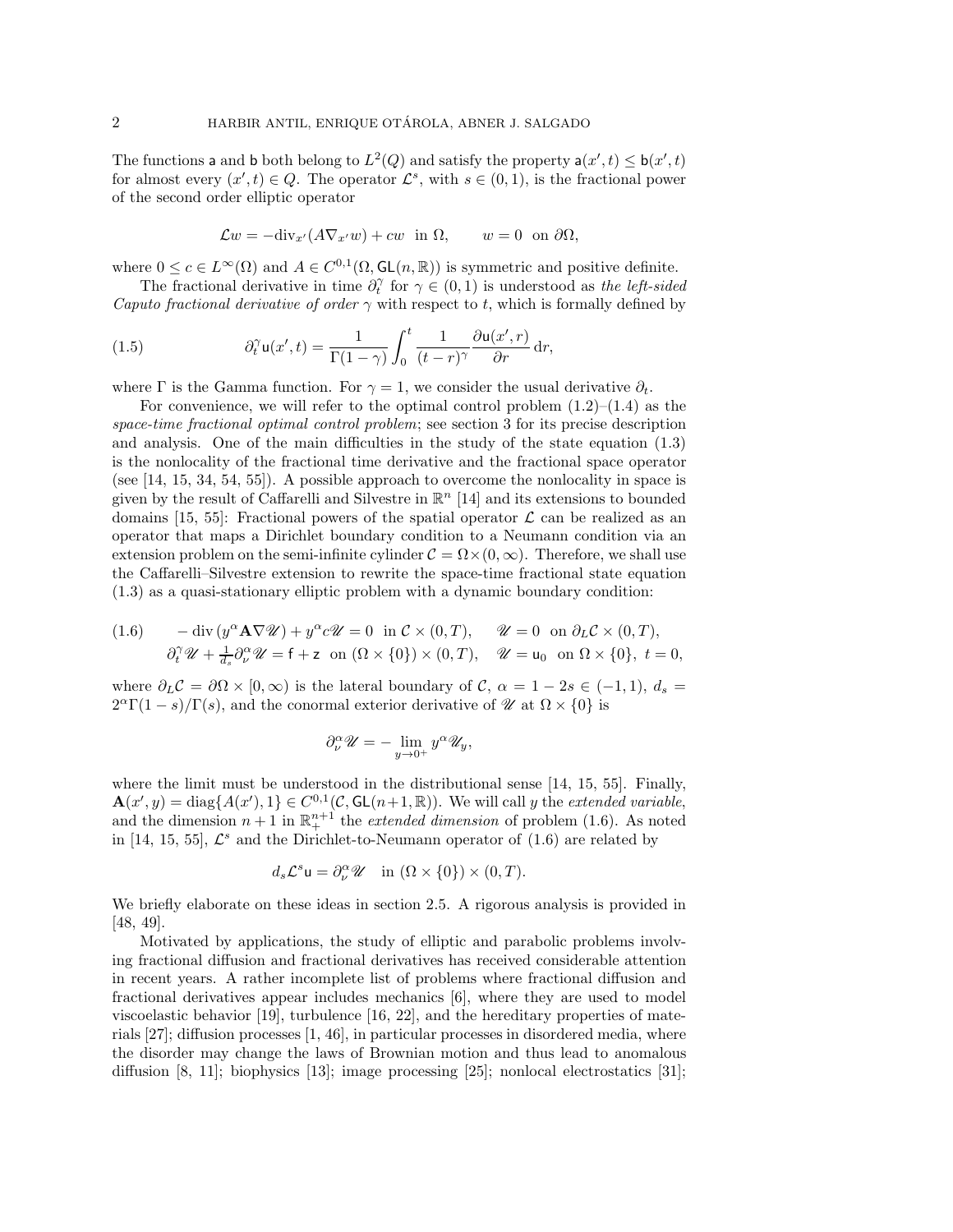finance [\[37\]](#page-32-7); chaotic dynamical systems [\[52\]](#page-32-8); and many others [\[12,](#page-31-11) [20\]](#page-31-12). It is then only natural that interest in efficient approximation schemes for these problems arises and that one might be interested in their control.

The study of solution techniques for problems involving fractional derivatives is a relatively new but rapidly growing area of research, and thus it is impossible to provide a complete overview of the available results and limitations. We restrict ourselves to referring the interested reader to [\[2,](#page-30-1) [10,](#page-31-13) [45,](#page-32-9) [48,](#page-32-3) [49,](#page-32-4) [51\]](#page-32-10) for a survey. Concerning the analysis and discretization of optimal control problems with PDE constraints, we suggest [\[29,](#page-31-14) [30,](#page-31-15) [44,](#page-32-11) [59\]](#page-33-0). Mainly, these references are concerned with control problems governed by elliptic and parabolic PDEs, both linear and semilinear. The common feature here is that, in contrast to  $(1.2)$ – $(1.4)$ , the state equation is local.

The numerical analysis of optimal control problems involving evolution equations with fractional diffusion and fractional time derivative is still in its infancy. To the best of our knowledge, the first work that provides a comprehensive treatment of an optimal control problem involving fractional elliptic operators in space is [\[5\]](#page-31-16). Concerning fractional derivatives in time, the first work that attempts to study an optimization problem constrained by a fractional order ODE is [\[3\]](#page-30-2) where, through completely formal calculations, the author derives optimality conditions and a numerical scheme. However, no justification is provided for either the optimality conditions or the numerical scheme. Later, similar optimization problems have been discretized via a finite element method  $[4]$ , a modified Grünwald–Letnikov approach  $[7, 21]$  $[7, 21]$ , and a rational approximation approach [\[58\]](#page-33-1). However, fundamental mathematical results such as stability and convergence of the proposed numerical schemes are missing in these works. Recently, convergence of spectral based techniques has been explored in [\[41,](#page-32-12) [42\]](#page-32-13) for an optimization problem restricted to fractional order ODEs. Optimal control problems for one dimensional evolution equations with only fractional time derivatives have been recently studied in [\[61,](#page-33-2) [62\]](#page-33-3). In these references, the authors rigorously derive first order necessary optimality conditions, propose numerical schemes based on spectral methods, and obtain a priori error estimates. These error estimates, however, require a rather strong regularity assumption in time, namely  $u_{tt} \in L^{\infty}(0,T)$ , which is problematic [\[32,](#page-32-14) [38,](#page-32-15) [39\]](#page-32-16). Since  $0 < \gamma < 1$ , derivatives of the solution u of [\(1.3\)](#page-0-2) with respect to t are unbounded as  $t \downarrow 0$  [\[43,](#page-32-17) [49\]](#page-32-4).

We provide a comprehensive treatment of a linear-quadratic optimal control problem involving evolution equations with fractional diffusion and fractional time derivative:  $s \in (0,1)$  and  $\gamma \in (0,1]$ . To the best of our knowledge this is the first work addressing such a problem from a mathematical point of view. We rigorously derive optimality conditions, present a numerical scheme, and prove that the solution to the discrete problem converges to the exact solution for all values of  $s \in (0,1)$ and  $\gamma \in (0,1]$ . For  $\gamma = 1$  and under additional smoothness, we derive a priori error estimates. We overcome the nonlocality of  $\mathcal{L}^s$  by using the results of Caffarelli and Silvestre [\[14\]](#page-31-0). We realize the state equation  $(1.3)$  by  $(1.6)$ , so that our problem can be equivalently written as: Minimize J subject to the *extended state equation* [\(1.6\)](#page-1-0) and the control constraints [\(1.4\)](#page-0-1).

Inspired by [\[5,](#page-31-16) [49,](#page-32-4) [48\]](#page-32-3), we propose a simple strategy for finding the solution to the space-time fractional optimal control problem  $(1.2)$ – $(1.4)$ : Given f and  $u_d$ , we realize [\(1.3\)](#page-0-2) by [\(1.6\)](#page-1-0) and apply standard techniques to solve this problem. We thus obtain an optimal control  $\overline{z}$  :  $\Omega \times (0,T) \to \mathbb{R}$  and an optimal state  $\mathscr{U}: \mathcal{C} \times (0,T) \to \mathbb{R}$ . Setting  $\bar{u}(x',t) = \bar{\mathscr{U}}(x',0,t)$  for all  $(x',t) \in \Omega \times (0,T)$ , we obtain  $(\bar{u}, \bar{z})$  that solves  $(1.2)–(1.4).$  $(1.2)–(1.4).$  $(1.2)–(1.4).$  $(1.2)–(1.4).$ 

The outline of this paper is as follows. In section [2](#page-3-0) we introduce notation, recall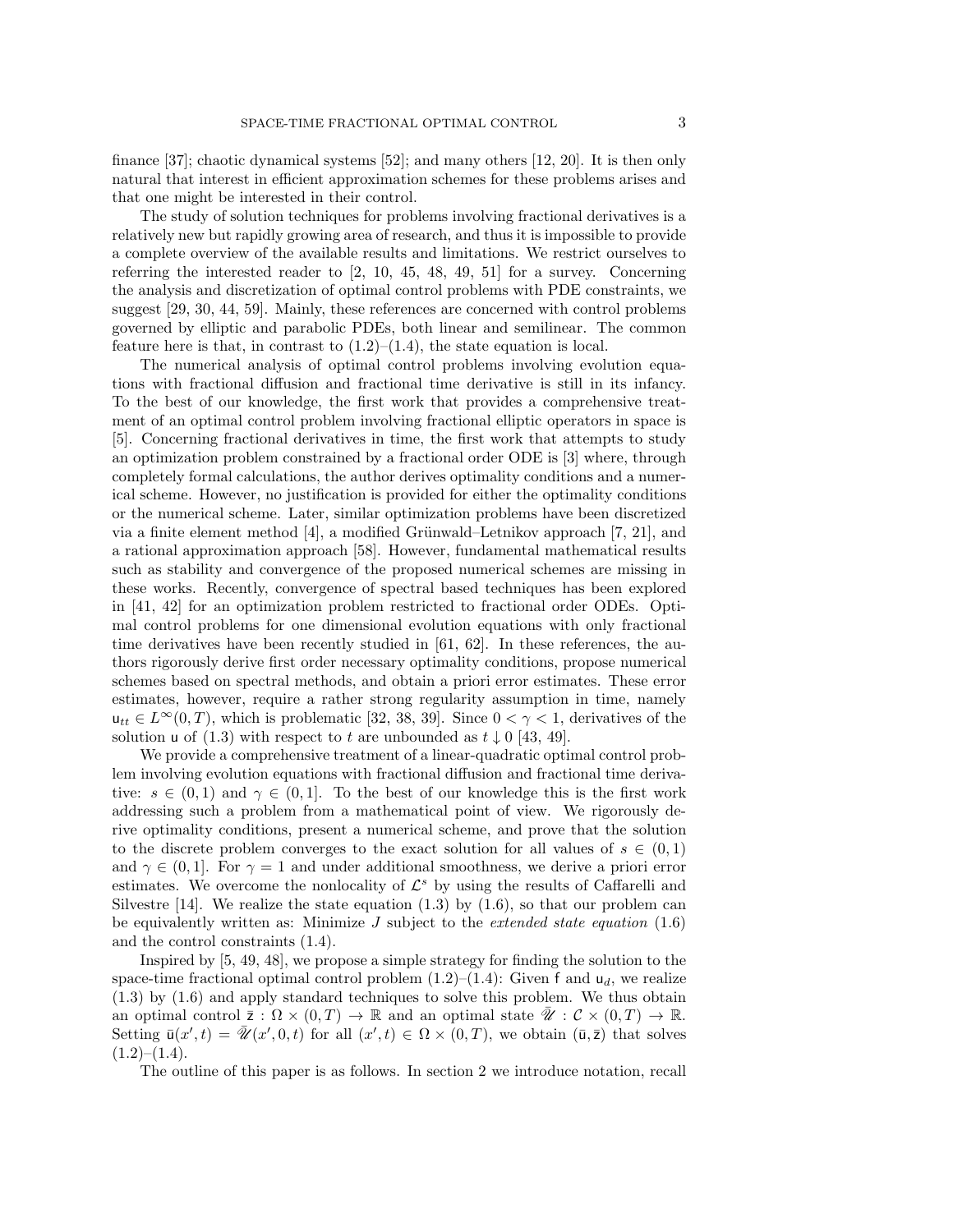elements from fractional calculus, define fractional powers of elliptic operators via spectral theory, and show that this definition is equivalent with the Caffarelli–Silvestre extension. This allows us to study [\(1.6\)](#page-1-0) and provide some energy estimates. On the basis of this, in section [3,](#page-7-0) we study the *space-time fractional optimal control problem*. We derive existence and uniqueness results together with first order sufficient and necessary optimality conditions. In section [4,](#page-14-0) we begin the numerical analysis of our problem. We introduce a truncation of the state equation and derive approximation properties of its solution. In section [5,](#page-16-0) we recall the fully discrete scheme of [\[49\]](#page-32-4) that approximates the solution to the state equation [\(1.3\)](#page-0-2). For  $s \in (0,1)$  and  $\gamma = 1$ , we derive a novel  $L^2(Q)$ -error estimate in section [5.4.](#page-18-0) Section [6.1](#page-21-0) is devoted to the design of a numerical scheme to approximate the control problem  $(1.2)$ – $(1.4)$ , and in section [6.2](#page-22-0) we derive a priori error estimates for  $s \in (0,1)$  and  $\gamma = 1$ . The convergence of the scheme is analyzed in section [6.3](#page-24-0) for  $s \in (0,1)$  and  $\gamma \in (0,1]$ . Finally, section [7](#page-26-0) presents numerical experiments that illustrate the theory developed in section [6.2.](#page-22-0)

<span id="page-3-0"></span>**2. Notation and preliminaries.** Let us set notation and recall some facts that will be useful later.

**2.1. Notation.** Throughout this work  $\Omega$  is a convex polytopal subset of  $\mathbb{R}^n$ ,  $n \geq 1$ , with boundary  $\partial \Omega$ . If  $T > 0$  is a fixed time, we set  $Q = \Omega \times (0, T)$ . We will follow the notation of [\[48,](#page-32-3) [49\]](#page-32-4) and define the semi-infinite cylinder with base  $\Omega$  and its lateral boundary, respectively, by  $\mathcal{C} = \Omega \times (0, \infty)$  and  $\partial_L \mathcal{C} = \partial \Omega \times [0, \infty)$ . For  $\gamma > 0$ , we define the truncated cylinder  $\mathcal{C}_{\gamma} = \Omega \times (0, \gamma)$ , and  $\partial_L \mathcal{C}_{\gamma}$  accordingly. Since we will be dealing with objects defined on  $\mathbb{R}^n$  and  $\mathbb{R}^{n+1}$ , it will be convenient to distinguish the extended  $(n+1)$  dimension. If  $x \in \mathbb{R}^{n+1}$ , we write  $x = (x', y)$ , with  $x' \in \mathbb{R}^n$  and  $y \in \mathbb{R}$ .

If X and Y are normed spaces,  $\mathcal{X} \hookrightarrow \mathcal{Y}$  means that X is continuously embedded in Y. We denote by  $\mathcal{X}'$  and  $\|\cdot\|_{\mathcal{X}}$  the dual and norm, respectively, of X. The relation  $a \leq b$  indicates that  $a \leq Cb$ , with a nonessential constant C that might change at each occurrence.

If  $D \subset \mathbb{R}^n$  is open,  $n \geq 1$ , and  $\phi : D \times (0,T) \to \mathbb{R}$ , we will regard  $\phi$  as a function of t with values in a Banach space  $\mathcal{X}$ ; i.e.,  $\phi : (0,T) \ni t \mapsto \phi(t) \equiv \phi(\cdot,t) \in \mathcal{X}$ . For  $1 \leq p \leq \infty$ ,  $L^p(0,T;\mathcal{X})$  is the space of X-valued functions whose X-norm is in  $L^p(0,T)$ . This is a Banach space for the norm

$$
\|\phi\|_{L^p(0,T;\mathcal{X})}=\left(\int_0^T\|\phi(t)\|_\mathcal{X}^p\,\mathrm{d} t\right)^{\!\!\frac{1}{p}},\;1\leq p<\infty,\qquad \|\phi\|_{L^\infty(0,T;\mathcal{X})}=\mathop{{\rm esssup}}_{t\in(0,T)}\|\phi(t)\|_\mathcal{X}.
$$

We denote by  $\mathcal{L}^s$ ,  $s \in (0,1)$ , a fractional power of the second order, symmetric, and uniformly elliptic operator  $\mathcal L$ . The parameter  $\alpha$  belongs to  $(-1, 1)$  and is related to the power s of the fractional operator  $\mathcal{L}^s$  by the formula  $\alpha = 1 - 2s$ .

In what follows we will, without explicit mention, make use of the following regularity result [\[28\]](#page-31-20):

<span id="page-3-1"></span>(2.1) w<sup>H</sup>2(Ω) - Lw<sup>L</sup>2(Ω) ∀w ∈ H<sup>2</sup>(Ω) ∩ H<sup>1</sup> <sup>0</sup> (Ω).

**2.2. Fractional derivatives and integrals.** The left Caputo fractional derivative is defined in [\(1.5\)](#page-1-1). The *right-sided Caputo fractional derivative* is [\[34,](#page-32-0) [54\]](#page-32-1)

<span id="page-3-2"></span>(2.2) 
$$
\partial_{T-t}^{\gamma} g(t) = -\frac{1}{\Gamma(1-\gamma)} \int_{t}^{T} \frac{g'(\xi)}{(\xi-t)^{\gamma}} d\xi, \qquad \gamma \in (0,1).
$$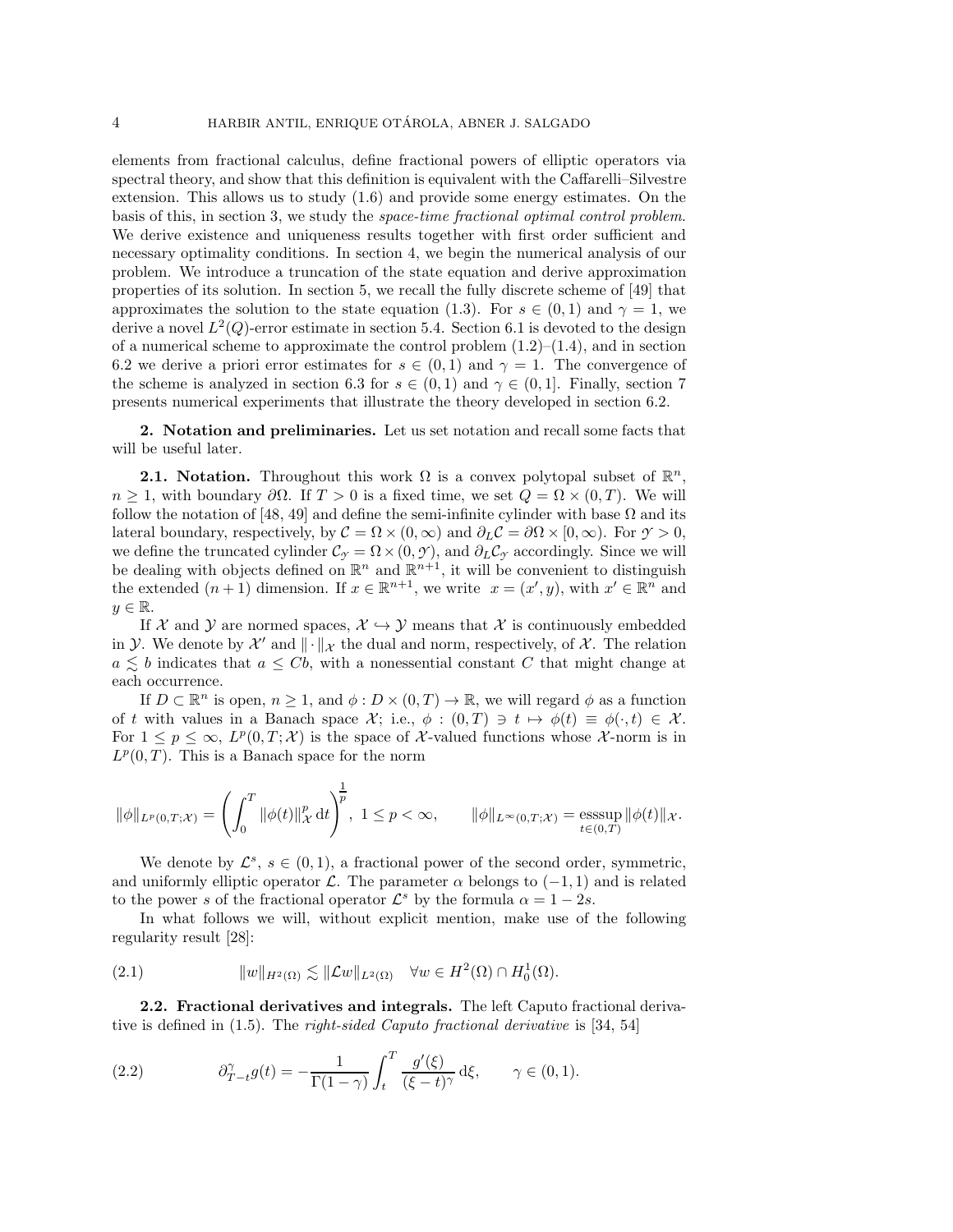For  $g \in L^1(0,T)$  and  $\sigma > 0$ , the *left* and *right Riemann–Liouville fractional integrals* of order  $\sigma$  are, respectively, (see [\[54,](#page-32-1) section 2, Definition 2.1])

<span id="page-4-2"></span>
$$
(2.3) \quad (I_t^{\sigma}g)(t) = \frac{1}{\Gamma(\sigma)} \int_0^t \frac{g(\xi)}{(t-\xi)^{1-\sigma}} d\xi, \qquad (I_{T-t}^{\sigma}g)(t) = \frac{1}{\Gamma(\sigma)} \int_t^T \frac{g(\xi)}{(\xi-t)^{1-\sigma}} d\xi.
$$

<span id="page-4-3"></span>Further, [\[54,](#page-32-1) sections 2.2–2.3] provides a motivation for these definitions inspired by the Abel equation.

PROPOSITION 1 (continuity of fractional integrals). *If*  $\sigma > 0$  *and*  $1 \leq p \leq \infty$ ,  $\lim_{t \to \infty} I_t^{\sigma}$  *and*  $I_{T-t}^{\sigma}$  *are continuous from*  $L^p(0,T)$  *into itself and* 

$$
||I_t^{\sigma} g||_{L^p(0,T)} \le \frac{T^{\sigma}}{\Gamma(\sigma+1)} ||g||_{L^p(0,T)}, \qquad ||I_{T-t}^{\sigma} g||_{L^p(0,T)} \le \frac{T^{\sigma}}{\Gamma(\sigma+1)} ||g||_{L^p(0,T)}
$$

*for all*  $g \in L^p(0,T)$ *. These maps also are continuous from*  $C([0,T])$  *into itself.* 

*Proof.* For the proof of continuity in  $L^p(0,T)$  see [\[54,](#page-32-1) section 2, Theorem 2.6]. To obtain the continuity in  $C([0,T])$  we use the continuity in  $L^{\infty}(0,T)$ , together with the fact that if  $g \in C([0, T])$ , then its fractional integrals are continuous as well. This can be easily shown by recalling that  $g$  is also uniformly continuous. Л

We also define the *left* and *right Riemann–Liouville fractional derivatives* of order  $\gamma \in (0, 1)$ , respectively, by (see [\[54,](#page-32-1) section 2.3, Definition 2.2])

$$
D_t^{\gamma} g(t) = \frac{1}{\Gamma(1-\gamma)} \frac{\mathrm{d}}{\mathrm{d}t} \int_0^t \frac{g(\xi)}{(t-\xi)^{\gamma}} \,\mathrm{d}\xi, \qquad D_{T-t}^{\gamma} g(t) = \frac{-1}{\Gamma(1-\gamma)} \frac{\mathrm{d}}{\mathrm{d}t} \int_t^T \frac{g(\xi)}{(\xi-t)^{\gamma}} \,\mathrm{d}\xi.
$$

A relation between the Caputo and Riemann–Liouville derivatives is given below.

LEMMA 2 (relation between fractional derivatives). Let  $\gamma \in (0,1)$  and  $g \in W_1^1(0,1)$  $(T)$ ; then  $D_t^{\gamma}g$  and  $D_{T-t}^{\gamma}g$  exist almost everywhere on  $[0,T]$ . In addition,  $D_t^{\gamma}g$ ,  $D_{T-t}^{\gamma}g \in$  $L^r(0,T)$  for  $1 \leq r < \frac{1}{\gamma}$ , and

<span id="page-4-1"></span>
$$
(2.4)\;\; D^\gamma_t g(t) = \partial^\gamma_t g(t) + \frac{1}{\Gamma(1-\gamma)}\frac{g(0)}{t^\gamma}, \quad D^\gamma_{T-t} g(t) = \partial^\gamma_{T-t} g(t) + \frac{1}{\Gamma(1-\gamma)}\frac{g(T)}{(T-t)^\gamma}.
$$

*Proof.* See [\[54,](#page-32-1) section 2.3, Lemma 2.2].

We now derive an integration-by-parts formula for Caputo derivatives that will be fundamental in our analysis. For  $\gamma \in (0,1)$  we define

$$
\mathbb{L}_{\gamma} = \{ f \in C([0,T]) : \partial_t^{\gamma} f \in L^2(0,T) \}, \qquad \mathbb{R}_{\gamma} = \{ g \in C([0,T]) : \partial_{T-t}^{\gamma} g \in L^2(0,T) \}.
$$

<span id="page-4-4"></span>LEMMA 3 (fractional integration-by-parts formula). *If*  $f \in \mathbb{L}_{\gamma}$  *and*  $g \in \mathbb{R}_{\gamma}$ *, then the following fractional integration by parts holds:*

$$
(2.5) \quad \int_0^T \partial_t^{\gamma} f(t)g(t) dt + f(0)(I_{T-t}^{1-\gamma}g)(0) = \int_0^T f(t)\partial_{T-t}^{\gamma} g(t) dt + g(T)(I_t^{1-\gamma}f)(T).
$$

<span id="page-4-0"></span>*Proof.* If f and g are smooth, recall that [\[54,](#page-32-1) section 2.6, Corollary 2]

$$
\int_0^T D_t^{\gamma} f(t)g(t) dt = \int_0^T f(t)D_{T-t}^{\gamma} g(t) dt;
$$

 $(2.5)$  now follows from  $(2.4)$  and  $(2.3)$ , and the point values are well-defined since  $f \in C([0,T])$  implies  $I_t^{\gamma} f, I_{T-t}^{\gamma} f \in C([0,T])$ ; see Proposition [1.](#page-4-3) Conclude by density.

 $\Box$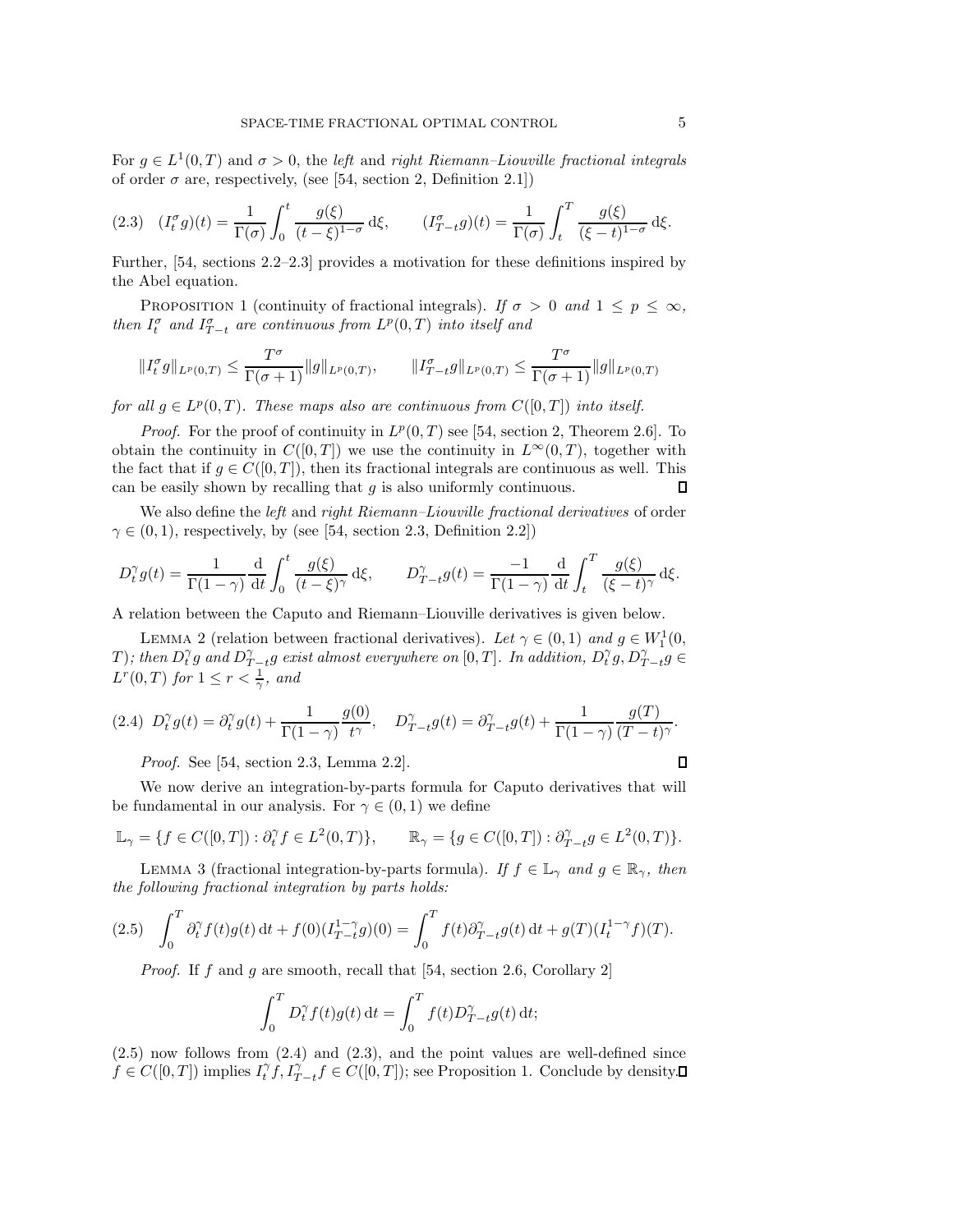It is important to note that there is another definition, not completely equivalent, of fractional derivatives: the so-called Grünwald–Letnikov derivative [\[34\]](#page-32-0). Among all possible definitions of fractional derivatives, we adopt the left-sided Caputo fractional derivative as  $\partial_t^{\gamma}$  in problem [\(1.3\)](#page-0-2): The Caputo approach leads to an initial condition of the form  $u = u_0$ , which is *physically meaningful*. The Riemann–Liouville approach leads to initial conditions containing the limit values of the Riemann–Liouville fractional integrals at  $t = 0$ , something that does not have a clear physical meaning.

<span id="page-5-3"></span>**2.3. Fractional powers of second order elliptic operators.** Spectral theory for the operator L yields the existence of  $\{(\lambda_k, \varphi_k)\}_{k\in\mathbb{N}} \subset \mathbb{R}_+ \times H_0^1(\Omega)$  such that

$$
\mathcal{L}\varphi_k = \lambda_k \varphi_k
$$
 in  $\Omega$ ,  $\varphi_k = 0$  on  $\partial\Omega$ ,  $k \in \mathbb{N}$ .

 $\{\varphi_k\}_{k\in\mathbb{N}}$  is an orthonormal basis of  $L^2(\Omega)$ . Fractional powers of  $\mathcal L$  are defined by

<span id="page-5-0"></span>(2.6) 
$$
\mathcal{L}^s w := \sum_{k=1}^{\infty} \lambda_k^s w_k \varphi_k \quad \forall w \in C_0^{\infty}(\Omega), \ s \in (0,1), \qquad w_k = \int_{\Omega} w \varphi_k \, dx'.
$$

By density, [\(2.6\)](#page-5-0) can be extended to

<span id="page-5-2"></span>
$$
(2.7) \qquad \mathbb{H}^s(\Omega) = \left\{ w = \sum_{k=1}^{\infty} w_k \varphi_k \in L^2(\Omega) : ||w||_{\mathbb{H}^s(\Omega)}^2 := \sum_{k=1}^{\infty} \lambda_k^s |w_k|^2 < \infty \right\},
$$

which corresponds to  $[L^2(\Omega), H_0^1(\Omega)]_s$  (see [\[40,](#page-32-18) Chapter 1]). In addition, if  $s \in (\frac{1}{2}, 1)$ , this space can be characterized by

$$
\mathbb{H}^s(\Omega) = \{ w \in H^s(\Omega) : w = 0 \text{ on } \partial\Omega \},
$$

and if  $s \in (0, \frac{1}{2})$ , then  $\mathbb{H}^s(\Omega) = H^s(\Omega) = H_0^s(\Omega)$ . The space  $\mathbb{H}^{1/2}(\Omega)$  corresponds to the so-called *Lions–Magenes* space and is characterized as (see [\[40,](#page-32-18) Theorem 11.7] and [\[56,](#page-33-4) Chapter 33])

$$
\mathbb{H}^{1/2}(\Omega) = \left\{ w \in H^{1/2}(\Omega) : \int_{\Omega} \frac{w^2(x')}{\text{dist}(x', \partial \Omega)} dx' < \infty \right\}.
$$

If  $s \in (1,2]$ , owing to  $(2.1)$ , we have that  $\mathbb{H}^{s}(\Omega) = H^{s}(\Omega) \cap H^{1}_{0}(\Omega)$ ; see [\[24\]](#page-31-21).

For  $s \in (0,1)$  we denote by  $\mathbb{H}^{-s}(\Omega)$  the dual of  $\mathbb{H}^{s}(\Omega)$ . With this notation,  $\mathcal{L}^s$ :  $\mathbb{H}^s(\Omega) \to \mathbb{H}^{-s}(\Omega)$  is an isomorphism.

**2.4. Weighted Sobolev spaces.** To study [\(1.6\)](#page-1-0) we consider Lebesgue and Sobolev spaces with the weight  $|y|^{\alpha}$ ,  $\alpha \in (-1,1)$ . For  $D \subset \mathbb{R}^{n+1}$  we define

$$
L^{2}(|y|^{\alpha}, D) = \left\{ w \in L^{1}_{loc}(D) : ||w||^{2}_{L^{2}(|y|^{\alpha}, D)} = \int_{D} |y|^{\alpha}|w|^{2} dx < \infty \right\}
$$

and

<span id="page-5-1"></span>
$$
H^{1}(|y|^{\alpha}, D) = \{ w \in L^{2}(|y|^{\alpha}, D) : |\nabla w| \in L^{2}(|y|^{\alpha}, D) \},
$$

with norm

(2.8) 
$$
||w||_{H^1(|y|^{\alpha},D)} = (||w||^2_{L^2(|y|^{\alpha},D)} + ||\nabla w||^2_{L^2(|y|^{\alpha},D)})^{1/2}.
$$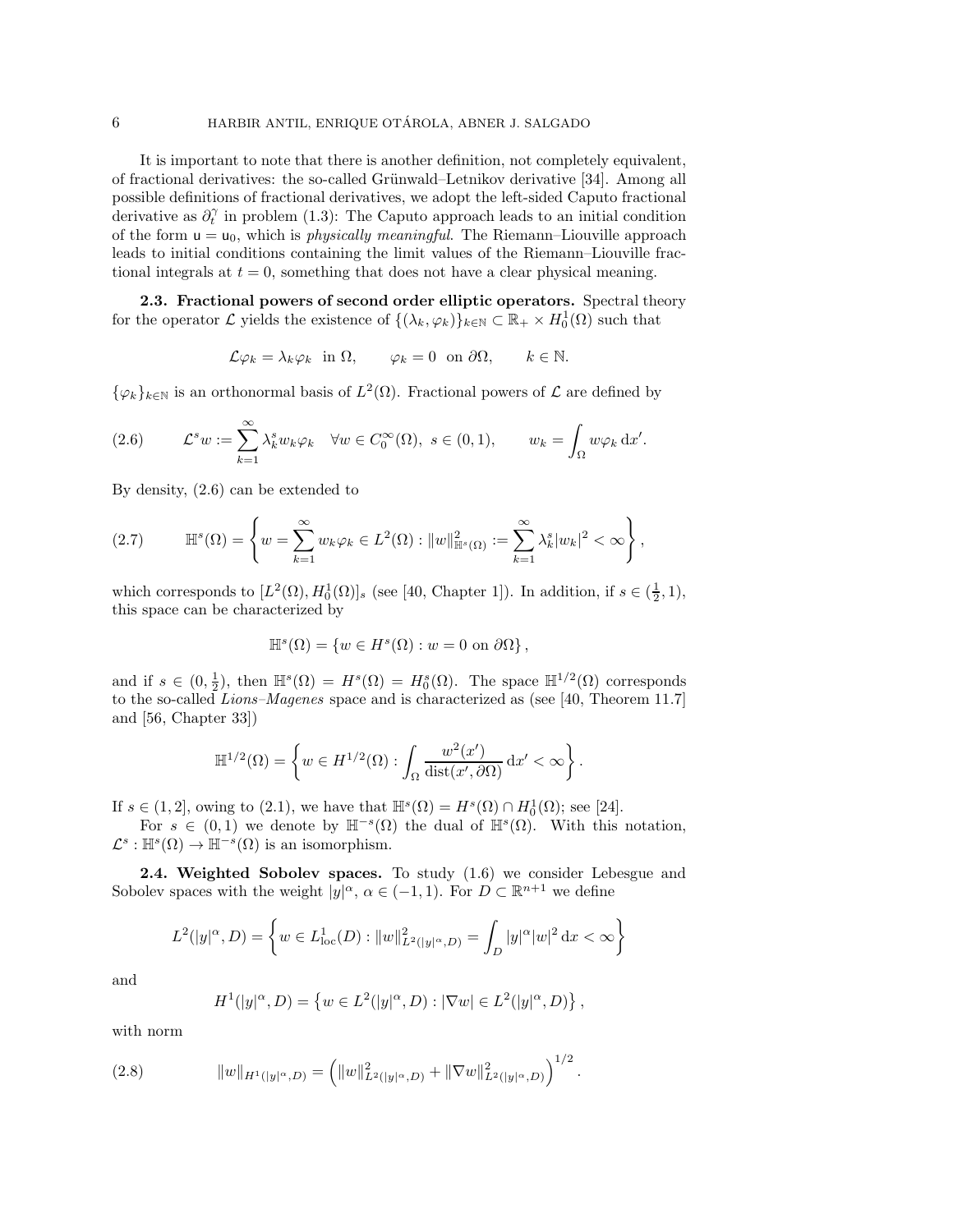Since  $\alpha \in (-1,1)$ ,  $|y|^{\alpha}$  belongs to the Muckenhoupt class  $A_2(\mathbb{R}^{n+1})$ ; see [\[26,](#page-31-22) [60\]](#page-33-5). Then,  $H^1(|y|^\alpha, D)$  is Hilbert, and  $C^\infty(D) \cap H^1(|y|^\alpha, D)$  is dense in  $H^1(|y|^\alpha, D)$  (cf. [\[60,](#page-33-5) Proposition 2.1.2, Corollary 2.1.6], [\[36\]](#page-32-19), and [\[26,](#page-31-22) Theorem 1]).

<span id="page-6-6"></span>We also define the weighted Sobolev space

(2.9) 
$$
\hat{H}_L^1(y^\alpha, \mathcal{C}) = \{ w \in H^1(y^\alpha, \mathcal{C}) : w = 0 \text{ on } \partial_L \mathcal{C} \}.
$$

As [\[48,](#page-32-3) inequality  $(2.21)$ ] shows, the following *weighted Poincaré inequality* holds,

(2.10) 
$$
||w||_{L^2(y^{\alpha}, \mathcal{C})} \lesssim ||\nabla w||_{L^2(y^{\alpha}, \mathcal{C})} \quad \forall w \in \mathring{H}_L^1(y^{\alpha}, \mathcal{C}),
$$

and thus  $\|\nabla w\|_{L^2(y^\alpha,\mathcal{C})}$  is equivalent to [\(2.8\)](#page-5-1) in  $\mathring{H}_L^1(y^\alpha,\mathcal{C})$ . For  $w \in H^1(y^\alpha,\mathcal{C})$ , trow denotes its trace onto  $\Omega \times \{0\}$ . We recall that, for  $\alpha = 1 - 2s$ , [\[48,](#page-32-3) Proposition 2.5] yields

<span id="page-6-0"></span>
$$
(2.11) \t\t tr_{\Omega} \hat{H}_L^1(y^{\alpha}, \mathcal{C}) = \mathbb{H}^s(\Omega), \t\t ||tr_{\Omega} w||_{\mathbb{H}^s(\Omega)} \lesssim ||w||_{\hat{H}_L^1(y^{\alpha}, \mathcal{C})}.
$$

<span id="page-6-8"></span>**2.5. The state equation.** We follow [\[49\]](#page-32-4) and define

$$
\begin{aligned} \mathbb{W} &:= \{w \in L^\infty(0,T;L^2(\Omega)) \cap L^2(0,T;\mathbb{H}^s(\Omega)) : \partial_t^\gamma w \in L^2(0,T;\mathbb{H}^{-s}(\Omega))\}, \\ \mathbb{V} &:= \{w \in L^2(0,T;\hat{H}_L^1(y^\alpha,\mathcal{C})) : \partial_t^\gamma \operatorname{tr}_\Omega w \in L^2(0,T;\mathbb{H}^{-s}(\Omega))\}. \end{aligned}
$$

The Caffarelli–Silvestre extension result for problem [\(1.3\)](#page-0-2) reads [\[14,](#page-31-0) [15,](#page-31-1) [49,](#page-32-4) [55\]](#page-32-2): Given  $f, z \in L^2(0,T; \mathbb{H}^{-s}(\Omega))$ , the function  $u \in \mathbb{W}$  solves [\(1.3\)](#page-0-2) if and only if its harmonic extension  $\mathscr{U} \in \mathbb{V}$  solves the following weak version of [\(1.6\)](#page-1-0): Find  $\mathscr{U} \in \mathbb{V}$  such that  $\operatorname{tr}_{\Omega} \mathscr{U}(0) = \mathsf{u}_0$  and for a.e.  $t \in (0, T)$ 

<span id="page-6-1"></span>(2.12) 
$$
\langle \operatorname{tr}_{\Omega} \partial_t^{\gamma} \mathscr{U}, \operatorname{tr}_{\Omega} \phi \rangle + a(\mathscr{U}, \phi) = \langle f + z, \operatorname{tr}_{\Omega} \phi \rangle \quad \forall \phi \in \mathring{H}_L^1(y^{\alpha}, \mathcal{C}),
$$

where  $\langle \cdot, \cdot \rangle$  is the duality pairing between  $\mathbb{H}^{s}(\Omega)$  and  $\mathbb{H}^{-s}(\Omega)$  and

<span id="page-6-5"></span>(2.13) 
$$
a(w, \phi) = \frac{1}{d_s} \int_{\mathcal{C}} y^{\alpha} \left( \mathbf{A}(x') \nabla w \cdot \nabla \phi + c(x') w \phi \right) dx' dy.
$$

The aforementioned equivalence between [\(1.3\)](#page-0-2) and [\(2.12\)](#page-6-1) results in  $u = \text{tr}_{\Omega} \mathscr{U}$ .

The regularity of **A** and c implies that a is bounded and coercive in  $\hat{H}_L^1(y^\alpha, \mathcal{C})$ . In what follows, we shall use that  $a(w, w)^{1/2}$  is a norm equivalent to  $|\cdot|_{\hat{H}_L^1(y^\alpha, \mathcal{C})}^2$ . Define

<span id="page-6-7"></span>(2.14) 
$$
\Lambda^2_\gamma(\mathbf{v}, \mathbf{g}) := I_t^{1-\gamma} ||\mathbf{v}||^2_{L^2(\Omega)}(T) + ||\mathbf{g}||^2_{L^2(0,T;\mathbb{H}^{-s}(\Omega))},
$$

(2.15) 
$$
\Sigma^{2}(\mathbf{v},\mathbf{g}) := ||\mathbf{v}||_{L^{2}(\Omega)}^{2} + ||\mathbf{g}||_{L^{2}(0,T;\mathbb{H}^{-s}(\Omega))}^{2},
$$

<span id="page-6-4"></span>where  $I_t^{1-\gamma}$  is the left fractional integral of order  $1-\gamma$  defined in [\(2.3\)](#page-4-2).

THEOREM 4 (existence and uniqueness of **u** and *U*). *Given*  $s \in (0,1)$ *,*  $\gamma \in (0,1]$ *,*  $f, z \in L^2(0,T;\mathbb{H}^{-s}(\Omega))$ , and  $u_0 \in L^2(\Omega)$ , problems [\(1.3\)](#page-0-2) and [\(2.12\)](#page-6-1) have a unique *solution. In addition, we have the following energy estimates for* u*, solution to* [\(1.3\)](#page-0-2):

<span id="page-6-2"></span>
$$
(2.16) \t I_t^{1-\gamma} \|u\|_{L^2(\Omega)}^2(T) + \|u\|_{L^2(0,T;\mathbb{H}^s(\Omega))}^2 \lesssim \Lambda_\gamma^2(u_0,f+z), \t \gamma < 1,
$$

<span id="page-6-3"></span>u2 <sup>L</sup>∞(0,T;L2(Ω)) <sup>+</sup> u<sup>2</sup> <sup>L</sup>2(0,T;H*s*(Ω)) -<sup>Σ</sup><sup>2</sup> (2.17) (u<sup>0</sup>, f <sup>+</sup> z), γ = 1.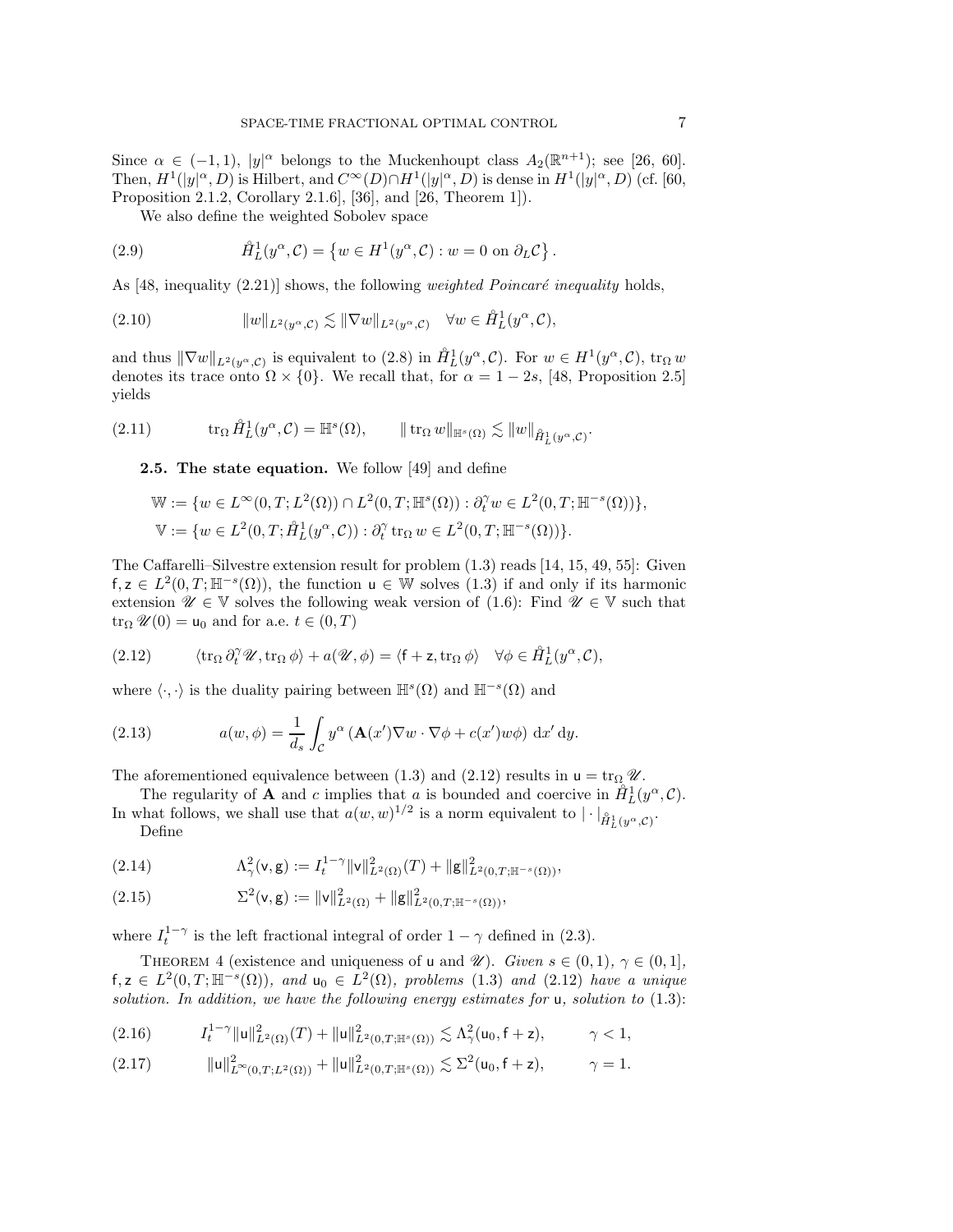*In addition, we have following energy estimates for U , solution to* [\(2.12\)](#page-6-1):

<span id="page-7-1"></span>
$$
(2.18)\qquad I_{t}^{1-\gamma}\|\mathop{\rm tr}\nolimits_{\Omega} \mathscr{U}\|_{L^{2}(\Omega)}^{2}(T)+\|\mathscr{U}\|_{L^{2}(0,T;\mathring{H}^{1}_{L}(y^{\alpha},\mathcal{C}))}^{2}\lesssim \Lambda_{\gamma}^{2}(\mathsf{u}_{0},\mathsf{f}+\mathsf{z}),\qquad \gamma<1,
$$

<span id="page-7-2"></span> tr<sup>Ω</sup> *U* <sup>2</sup> <sup>L</sup>∞(0,T;L2(Ω)) + *U* <sup>2</sup> L2(0,T; ◦ H1 *<sup>L</sup>*(y*α*,C)) -<sup>Σ</sup><sup>2</sup> (2.19) (u0, f <sup>+</sup> z), γ = 1,

*where the hidden constants do not depend on* u*, <sup>U</sup> , or the problem data.*

*Proof.* The well-posedness of  $(1.3)$  and  $(1.6)$ , together with  $(2.16)$  and  $(2.18)$ , is presented in [\[49,](#page-32-4) Theorem 6 and Corollary 17]. The estimates [\(2.17\)](#page-6-3) and [\(2.19\)](#page-7-2) follow from the arguments developed in [\[49,](#page-32-4) [53\]](#page-32-20).  $\Box$ 

*Remark* 5 ( $\gamma = 1$ ). Given  $g \in L^p(0,T)$ , we have  $I_t^{\sigma} g \to g$  in  $L^p(0,T)$  as  $\sigma \downarrow 0$ [\[54,](#page-32-1) Theorem 2.6]. Take the limit as  $\gamma \uparrow 1$  in [\(2.16\)](#page-6-2) and [\(2.18\)](#page-7-1) to recover the wellknown energy estimates, i.e., [\(2.17\)](#page-6-3) and [\(2.19\)](#page-7-2), for parabolic equations with first order derivative in time.

<span id="page-7-4"></span>*Remark* 6 (continuity in time). An adaption of [\[53,](#page-32-20) Theorems 2.1–2.2] shows that, for every  $\gamma \in (0,1]$  and  $s \in (0,1)$ , the solution tr<sub>Ω</sub>  $\mathscr{U} = \mathsf{u} \in C([0,T];L^2(\Omega))$ . This is not only necessary to make sense of the initial condition, but also to derive optimality conditions, as we will see in section [3.](#page-7-0)

We conclude with an elementary extension of Lemma [3.](#page-4-4)

<span id="page-7-3"></span>LEMMA 7 (fractional integration by parts). Let  $\gamma \in (0,1]$ . If  $\mathsf{v}, \mathsf{w} \in \mathbb{W} \cap C([0,T];$  $L^2(\Omega)$ *), then we have the following integration-by-parts formula:* 

$$
\int_0^T\langle\partial_t^\gamma\mathsf{v}(t),\mathsf{w}(t)\rangle-\langle\partial_{T-t}^\gamma\mathsf{w}(t),\mathsf{v}(t)\rangle\,\mathrm{d} t=(\mathsf{w}(T),(I^{1-\gamma}_t\mathsf{v})(T))-(\mathsf{v}(0),(I^{1-\gamma}_{T-t}\mathsf{w})(0)),
$$

*where*  $(\cdot, \cdot) = (\cdot, \cdot)_{L^2(\Omega)}$  *and*  $\langle \cdot, \cdot \rangle$  *is the duality pairing between*  $\mathbb{H}^s(\Omega)$  *and*  $\mathbb{H}^{-s}(\Omega)$ *.* 

*Proof.* When v and w are smooth, we integrate  $(2.5)$ . Conclude by density.  $\Box$ 

<span id="page-7-0"></span>**3. The fractional control problem.** In this section, we analyze the *spacetime fractional optimal control problem*. We derive existence and uniqueness results together with first order necessary and sufficient optimality conditions.

For J defined in [\(1.1\)](#page-0-3), the fractional control problem reads: Find min  $J(u, z)$ subject to the state equation  $(1.3)$  and the control constraints  $(1.4)$ . The set of *admissible controls* is defined by

<span id="page-7-5"></span>(3.1) 
$$
Z_{ad} := \{ w \in L^{2}(Q) : a(x', t) \leq w(x', t) \leq b(x', t) \text{ a.e. } (x', t) \in Q \},
$$

which is a nonempty, bounded, closed, and convex subset of  $L^2(Q)$ . To study this problem, following [\[59,](#page-33-0) section 3], we introduce the control to state operator.

<span id="page-7-6"></span>DEFINITION 8 (control to state operator). *The map*  $\mathbf{S}: L^2(0,T;\mathbb{H}^{-s}(\Omega)) \ni \mathbf{z} \mapsto$  $u(z) \in \mathbb{W}$ , where  $u(z)$  solves [\(1.3\)](#page-0-2), is called the fractional control to state operator.

**S** is an affine and, by the estimates of Theorem [4,](#page-6-4) continuous operator. Moreover, since  $W \hookrightarrow L^2(Q) \hookrightarrow L^2(0,T;\mathbb{H}^{-s}(\Omega))$ , we may also consider the operator **S** as acting from  $L^2(Q)$  into itself. For simplicity, we keep the notation **S**. We now define the optimal fractional state-control pair.

DEFINITION 9 (optimal fractional state-control pair). A state-control pair  $(\bar{u}(\bar{z}), \bar{z})$  $\in \mathbb{W} \times Z_{ad}$  *is called optimal for the problem*  $(1.2)$ – $(1.4)$  *if*  $\bar{u}(\bar{z}) = S\bar{z}$  *and* 

$$
J(\bar{u}(\bar{z}),\bar{z})\leq J(u(z),z)
$$

*for all*  $(u(z), z) \in W \times Z_{ad}$  *such that*  $u(z) = Sz$ .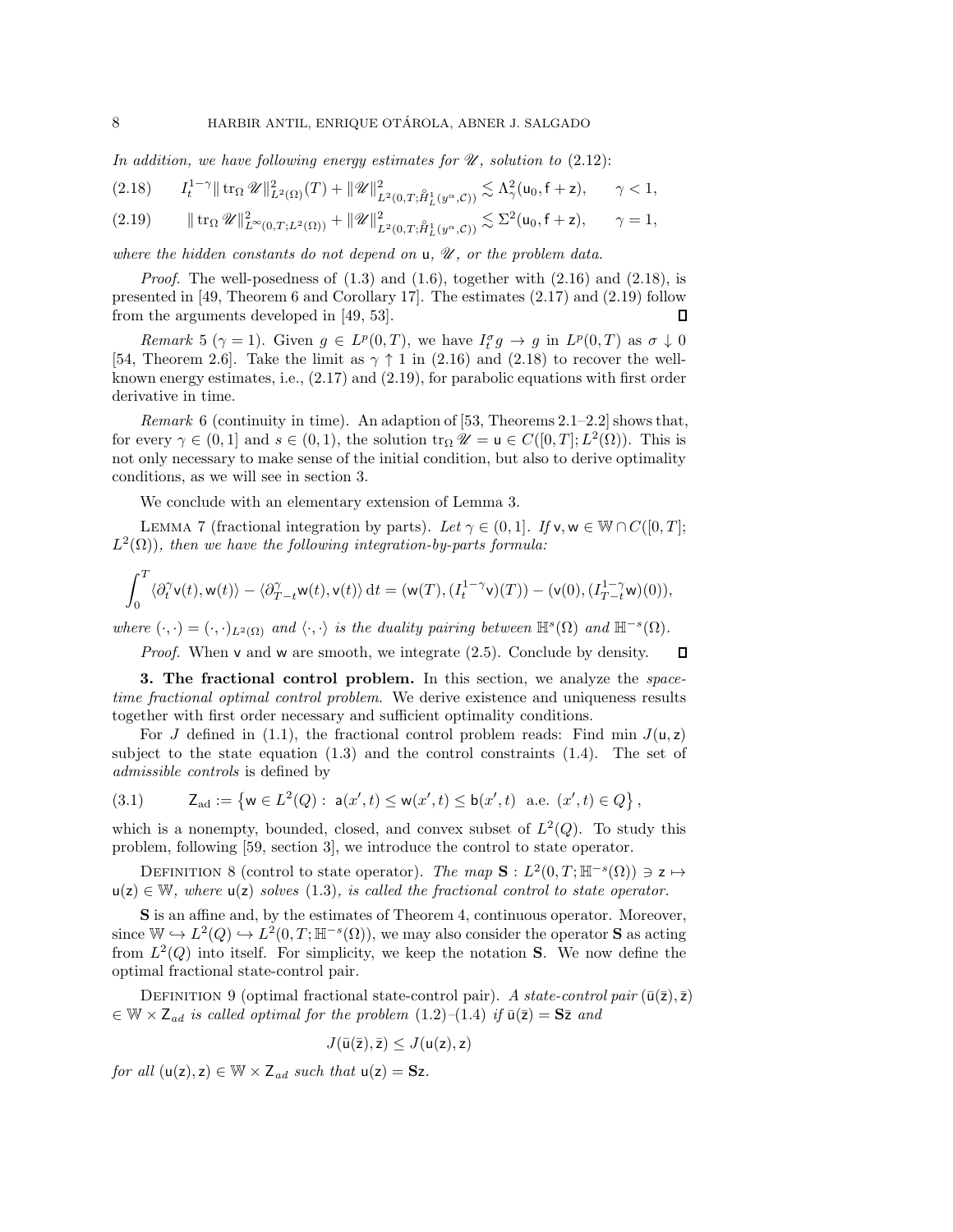The existence and uniqueness of an optimal state-control pair is as follows.

<span id="page-8-4"></span>Theorem 10 (existence and uniqueness). *The optimal control problem* [\(1.2\)](#page-0-0)*–*[\(1.4\)](#page-0-1) *has a unique solution*  $(\bar{u}(\bar{z}), \bar{z}) \in \mathbb{W} \times Z_{ad}$ *.* 

<span id="page-8-3"></span>*Proof.* Using the operator **S**, problem  $(1.2)$ – $(1.4)$  reduces to: Minimize

(3.2) 
$$
f(\mathbf{z}) := \frac{1}{2} \|\mathbf{S}\mathbf{z} - \mathbf{u}_d\|_{L^2(Q)}^2 + \frac{\mu}{2} \|\mathbf{z}\|_{L^2(Q)}^2
$$

over  $Z_{ad}$ . Since  $\mu > 0$ , the strict convexity of f is immediate. **S** is continuous, so f is weakly lower semicontinuous.  $Z_{ad}$  is weakly sequentially compact. The direct method of the calculus of variations [18, Theorem 1.15] allows us to conclude. of the calculus of variations [\[18,](#page-31-23) Theorem 1.15] allows us to conclude.

**3.1. Formal Lagrangian formulation.** We now formally derive first order necessary and sufficient optimality conditions for the optimal control problem  $(1.2)$ – [\(1.4\)](#page-0-1). We proceed via the *Lagrangian approach* described in [\[59,](#page-33-0) section 3.1]. We must emphasize that, although these computations are merely formal, they are quite insightful, as they allow us to determine what the correct form of the optimality conditions is with a simple and intuitive procedure.

Letting  $\sf p$  denote the adjoint variable, the Lagrangian  $\mathbb{L}:\mathbb{W}\times \mathsf{Z}_{\text{ad}}\times\mathbb{W}\to\mathbb{R}$  is

$$
\mathbb{L}(\mathsf{u},\mathsf{z},\mathsf{p})=J(\mathsf{u},\mathsf{z})-\int_Q\left(\partial_t^{\gamma}\mathsf{u}+\mathcal{L}^s\mathsf{u}-\mathsf{f}-\mathsf{z}\right)\mathsf{p}\,\mathrm{d} x'\,\mathrm{d} t.
$$

We expect the following necessary and sufficient optimality conditions [\[59,](#page-33-0) section 3.1]:

(3.3) 
$$
D_{\mathbf{p}}\mathbb{L}(\bar{\mathbf{u}},\bar{\mathbf{z}},\bar{\mathbf{p}})h = 0 \quad \forall h \in \mathbb{W},
$$

<span id="page-8-0"></span>(3.4) 
$$
D_{\mathbf{u}}\mathbb{L}(\bar{\mathbf{u}},\bar{\mathbf{z}},\bar{\mathbf{p}})h = 0 \quad \forall h \in \mathbb{W}, \text{ with } h(0) = 0,
$$

<span id="page-8-2"></span>(3.5) 
$$
D_{z}\mathbb{L}(\bar{u},\bar{z},\bar{p})(z-\bar{z})\geq 0 \quad \forall z\in\mathsf{Z}_{ad}.
$$

We start with a formal computation which uses the integration-by-parts formula  $(2.5)$ :

$$
\int_{Q} \left( \partial_t^{\gamma} \bar{\mathbf{u}} + \mathcal{L}^s \bar{\mathbf{u}} - \mathbf{f} - \bar{\mathbf{z}} \right) \bar{\mathbf{p}} \, dx' \, dt = \int_{Q} \left( \partial_{T-t}^{\gamma} \bar{\mathbf{p}} + \mathcal{L}^s \bar{\mathbf{p}} \right) \bar{\mathbf{u}} \, dx' \, dt - \int_{Q} \left( \mathbf{f} + \mathbf{z} \right) \bar{\mathbf{p}} \, dx' \, dt - \int_{\Omega} \bar{\mathbf{u}}(0) \left( I_{T-t}^{1-\gamma} \bar{\mathbf{p}} \right)(0) \, dx' + \int_{\Omega} \bar{\mathbf{p}}(T) \left( I_t^{1-\gamma} \bar{\mathbf{u}} \right)(T) \, dx'.
$$

Based on the previous computation, we rewrite [\(3.4\)](#page-8-0) as follows:

<span id="page-8-1"></span>(3.6) 
$$
D_{\mathbf{u}}\mathbb{L}(\bar{\mathbf{u}}, \bar{\mathbf{z}}, \bar{\mathbf{p}})h = (\bar{\mathbf{u}} - \mathbf{u}_d, h)_{L^2(Q)} - (\partial_{T-t}^{\gamma} \bar{\mathbf{p}} + \mathcal{L}^s \bar{\mathbf{p}}, h)_{L^2(Q)} - (\bar{\mathbf{p}}(T), (I_t^{1-\gamma}h)(T))_{L^2(\Omega)} = 0
$$

for all  $h \in \mathbb{W}$  such that  $h(0) = 0$ .

Let  $\phi \in C_0^{\infty}(0,T)$ ,  $\psi \in C_0^{\infty}(\Omega)$  be arbitrary, and define  $h = \psi \varphi$ , where  $\varphi$  solves the Abel equation  $(I_t^{1-\gamma}\varphi)(t) = \varphi(t)$ . This is possible because of the unique solvability of the Abel equation given in [\[54,](#page-32-1) section 2.2, Theorem 2.1]. Notice that with this definition,  $(I_t^{1-\gamma}h)(T) = 0$ . Using this particular choice of h in [\(3.6\)](#page-8-1) yields

$$
\int_0^T \varphi(t) \left( \partial_{T-t}^{\gamma} \bar{\mathbf{p}} + \mathcal{L}^s \bar{\mathbf{p}} - (\bar{\mathbf{u}} - \mathbf{u}_d), \psi \right)_{L^2(\Omega)} dt = 0.
$$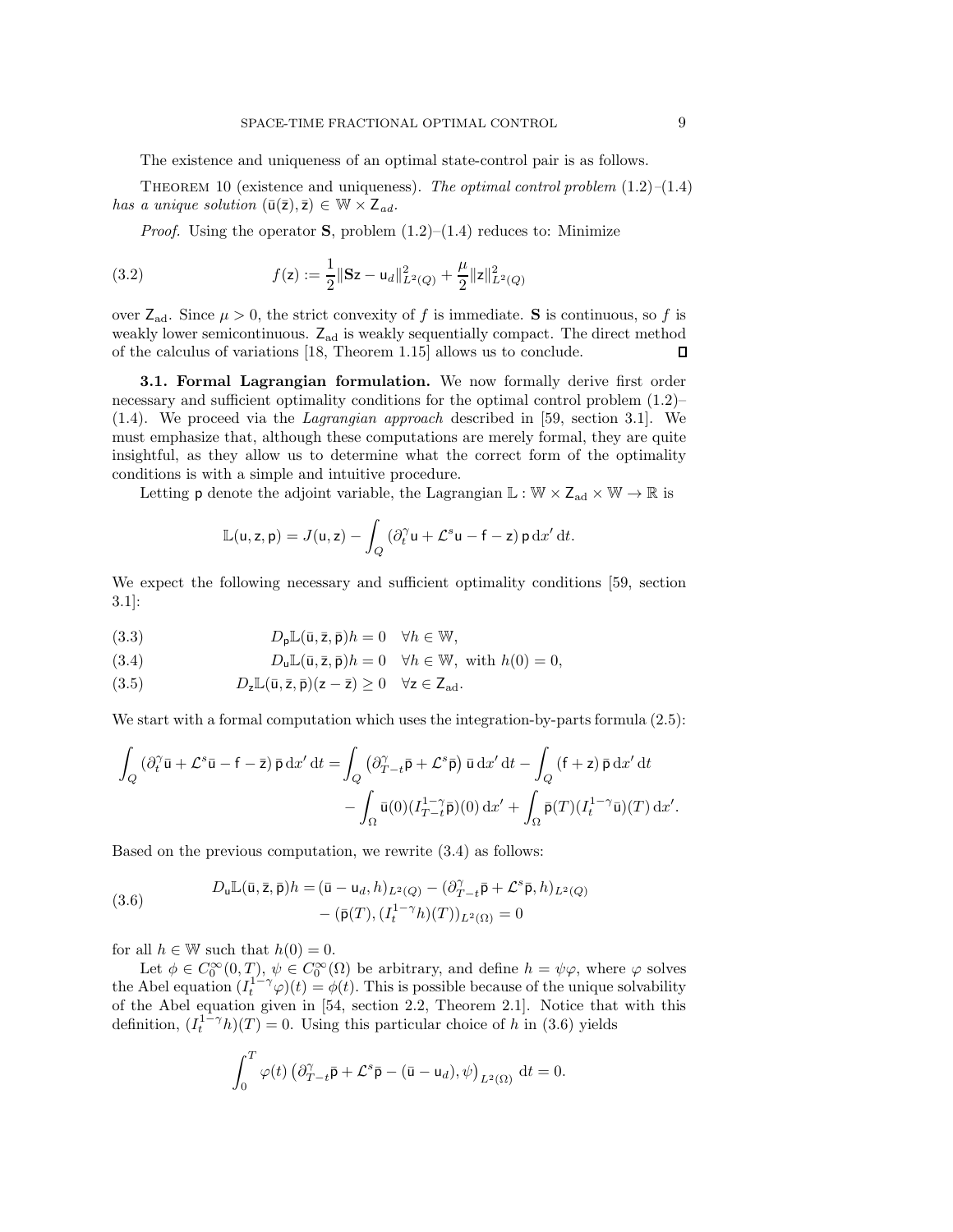Owing to the results of [\[54,](#page-32-1) Theorems 13.2 and 13.5], the range of the fractional integral  $I_t^{1-\gamma}$  contains all smooth functions. In other words the relation above must hold for all smooth and compactly supported  $\varphi$ , which implies

(3.7) 
$$
\partial_{T-t}^{\gamma} \bar{\mathsf{p}} + \mathcal{L}^s \bar{\mathsf{p}} = \bar{\mathsf{u}} - \mathsf{u}_d.
$$

It remains to obtain a terminal condition for  $\bar{p}$ . To do so, we notice that we have

$$
\left(\bar{\mathsf{p}}(T), (I_t^{1-\gamma}h)(T)\right)_{L^2(\Omega)}=0.
$$

If we were allowed to set h constant in time, this would yield  $\bar{p}(T) = 0$ . However, since  $h(0) = 0$ , the only admissible and constant-in-time function is  $h \equiv 0$ . To circumvent this we set  $h = \ell_{\epsilon}(t)\chi$  with  $\chi \in C_0^{\infty}(\Omega)$  arbitrary, and  $\ell_{\epsilon}(t) \in C^{0,1}([0,T])$  given by

$$
\ell_{\epsilon}(t) = \epsilon^{-\gamma} T^{-\gamma} t^{\gamma}, \quad 0 < t \le \epsilon T, \qquad \ell_{\epsilon}(t) = 1, \quad \epsilon T < t \le T.
$$

This particular choice of h yields

$$
(\bar{\mathsf{p}}(T),\chi)_{L^2(\Omega)}\,(I_t^{1-\gamma}\ell_\epsilon)(T)=0.
$$

To conclude, it remains to notice that  $\lim_{\epsilon \to 0} (I_t^{1-\gamma} \ell_{\epsilon}) (T) = (I_t^{1-\gamma} 1)(T) > 0$ . Collecting the derived equations, our formal argument yields the following strong system for the adjoint variable p.

<span id="page-9-2"></span>DEFINITION 11 (fractional adjoint state). *The solution*  $p = p(z) \in W$  of

(3.8) 
$$
\partial_{T-t}^{\gamma} \mathsf{p} + \mathcal{L}^s \mathsf{p} = \mathsf{u} - \mathsf{u}_d \quad \text{in } Q, \qquad \mathsf{p}(T) = 0 \quad \text{in } \Omega,
$$

*for*  $z \in L^2(0,T;\mathbb{H}^{-s}(\Omega))$ *, is called the fractional adjoint state associated to*  $u = u(z)$ *. Remark* 12 ( $\gamma \to 1$ ). For  $g \in W_1^1(0,T)$ ,  $\partial_{T-t}^{\gamma} g \to -\partial_t g$  as  $\gamma \uparrow 1$ , and we recover

<span id="page-9-0"></span>
$$
-\partial_t \mathsf{p} + \mathcal{L}^s \mathsf{p} = \mathsf{u} - \mathsf{u}_d \quad \text{in } Q, \qquad \mathsf{p}(T) = 0 \quad \text{in } \Omega,
$$

a standard backward parabolic problem with terminal condition.

Well-posedness of [\(3.8\)](#page-9-0) follows from a change of variables. If  $\psi : [0, T] \to \mathbb{R}$ , define  $\tilde{\psi}(t) := \psi(T-t)$  and notice that  $\tilde{\psi}'(t) = -\psi'(T-t)$ . Therefore, with  $c_{\gamma} = \Gamma(1-\gamma)$ ,

$$
c_{\gamma}\partial_t^{\gamma}\tilde{\psi}(T-t) = \int_0^{T-t} \frac{-\psi'(T-\xi)}{((T-t)-\xi)^{\gamma}} d\xi = -\int_t^T \frac{\psi'(\mu)}{(\mu-t)^{\gamma}} d\mu = c_{\gamma}\partial_{T-t}^{\gamma}\psi(t).
$$

As a consequence, the backward in time problem [\(3.8\)](#page-9-0) with a right Caputo fractional derivative can be equivalently written as a forward in time problem with a left Caputo fractional derivative as [\(1.3\)](#page-0-2). The well-posedness of [\(3.8\)](#page-9-0) then follows from the results of section [2.5.](#page-6-0)

<span id="page-9-1"></span>We conclude this formal analysis with the following variational inequality:

(3.9) 
$$
(\mu \bar{z} + \bar{p}, z - \bar{z})_{L^2(Q)} \geq 0 \quad \forall z \in Z_{ad},
$$

which follows from  $(3.5)$ .

*Remark* 13 (Lagrangian approach). Although formal, this approach is systematic and useful for deriving optimality conditions of a control problem, especially in our case, where the state equation [\(1.3\)](#page-0-2) involves fractional derivatives in time and space.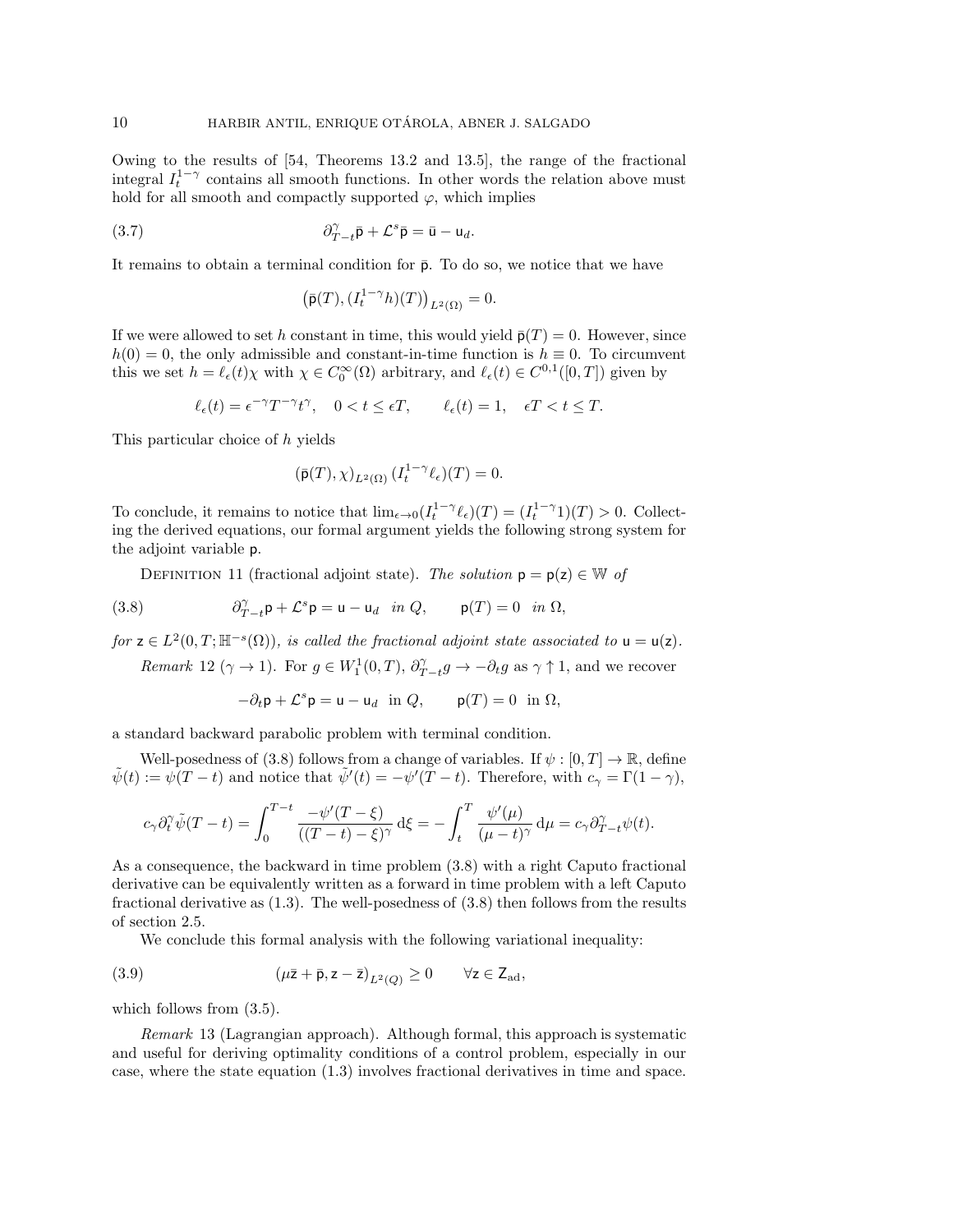## **3.2. Optimality conditions.** We begin with a classical result.

LEMMA 14 (variational inequality). Let f be defined by  $(3.2)$ . The function  $\bar{z} \in$ <sup>Z</sup>*ad minimizes the functional* <sup>f</sup> *if and only if*

(3.10) 
$$
(f'(\bar{z}), z - \bar{z})_{L^2(Q)} \geq 0
$$

*for every*  $z \in Z_{ad}$ *.* 

<span id="page-10-2"></span>*Proof.* See [\[59,](#page-33-0) Lemma 2.21].

To derive first order optimality conditions, we need the following result.

<span id="page-10-3"></span>Lemma 15 (auxiliary result I). *Let* ¯z *denote the optimal control given by Theorem* [10](#page-8-4) *and*  $\bar{u} = S\bar{z}$ *. Then, for every*  $z \in Z_{ad}$ *, we have* 

(3.11) 
$$
(\bar{u} - u_d, u - \bar{u})_{L^2(Q)} = (\bar{p}, z - \bar{z})_{L^2(Q)},
$$

*where*  $u = Sz \in W$  *and*  $p = p(z) \in W$  *solve problems* [\(1.3\)](#page-0-2) *and* [\(3.8\)](#page-9-0)*, respectively.* 

<span id="page-10-0"></span>*Proof.* Define  $\phi := \mathbf{u} - \bar{\mathbf{u}} \in \mathbb{W}$ , and notice that  $\phi(0) = 0$  in  $\Omega$ . Moreover,

(3.12) 
$$
\langle \partial_t^{\gamma} \phi + \mathcal{L}^s \phi, w \rangle = (\mathsf{z} - \overline{\mathsf{z}}, w)_{L^2(\Omega)} \quad \forall w \in \mathbb{H}^s(\Omega), \text{ a.e. } (0, T).
$$

Since  $\bar{\mathbf{p}} \in \mathbb{W}$ , setting  $w = \bar{\mathbf{p}}(t)$  in [\(3.12\)](#page-10-0) and integrating over time yields

<span id="page-10-1"></span>
$$
(\bar{\mathsf{p}}, \mathsf{z} - \bar{\mathsf{z}})_{L^2(Q)} = \int_0^T \langle \partial_t^\gamma \phi + \mathcal{L}^s \phi, \bar{\mathsf{p}} \rangle \, \mathrm{d}t.
$$

Lemma [7](#page-7-3) and the fact that the operator  $\mathcal{L}^s$  is self-adjoint allow us to write

$$
(\bar{\mathbf{p}},\mathbf{z}-\bar{\mathbf{z}})_{L^2(Q)}=\int_0^T \langle \partial_{T-t}^{\gamma} \bar{\mathbf{p}}+\mathcal{L}^s \bar{\mathbf{p}}, \phi \rangle,
$$

where we used the terminal and initial conditions  $\bar{p}(T) = 0$  and  $\phi(0) = 0$ , respectively, which are well defined in view of Remark [6.](#page-7-4) On the other hand, setting  $\phi$  as a test function in the weak version of [\(3.8\)](#page-9-0) and integrating in time yields

$$
\int_0^T \langle \partial_{T-t}^{\gamma} \bar{\mathbf{p}} + \mathcal{L}^s \bar{\mathbf{p}}, \phi \rangle = (\bar{\mathbf{u}} - \mathbf{u}_d, \phi)_{L^2(Q)}.
$$

The desired identity [\(3.11\)](#page-10-1) follows easily from the derived expressions.

We now prove necessary and sufficient optimality conditions for  $(1.2)$ – $(1.4)$ .

<span id="page-10-4"></span>THEOREM 16 (first order optimality conditions).  $\bar{z} \in Z_{ad}$  *is the optimal control of problem*  $(1.2)$ – $(1.4)$  *if and only if it solves*  $(3.9)$ *, where*  $\bar{p} = \bar{p}(\bar{z})$  *solves*  $(3.8)$ *.* 

*Proof.* We recall the control to state operator  $\mathbf{S}: L^2(0,T,\mathbb{H}^{-s}(\Omega)) \to \mathbb{W}$  defined by  $S(z) = u(z)$ , where  $u(z) \in \mathbb{W}$  solves problem [\(1.3\)](#page-0-2). Next, we write  $S(z) = S_0(z) + \psi_0$ , where  $\mathbf{S}_0(z)$  denotes the solution to [\(1.3\)](#page-0-2) with  $f = 0$  and  $u_0 = 0$ , while  $\psi_0$  solves (1.3) with  $z = 0$ . Since  $S_0$  is linear, in our setting the variational inequality [\(3.10\)](#page-10-2) reads<br>  $(\bar{u} - u_d, S_0(z - \bar{z}))_{L^2(\Omega)} + \mu(\bar{z}, z - \bar{z})_{L^2(\Omega)} \ge 0$ .

$$
(\bar{\mathbf{u}}-\mathbf{u}_d,\mathbf{S}_0(\mathbf{z}-\bar{\mathbf{z}}))_{L^2(Q)}+\mu(\bar{\mathbf{z}},\mathbf{z}-\bar{\mathbf{z}})_{L^2(Q)}\geq 0.
$$

Since  $S_0(z - \bar{z}) = S_0 z + \psi_0 - (\psi_0 + S_0 \bar{z}) = u(z) - \bar{u}$ , the previous expression becomes

$$
(\bar{u} - u_d, u(z) - \bar{u})_{L^2(Q)} + \mu(\bar{z}, z - \bar{z})_{L^2(Q)} \geq 0.
$$

Using identity [\(3.11\)](#page-10-1) of Lemma [15,](#page-10-3) we arrive at

$$
(\bar{\mathsf{p}}, \mathsf{z} - \bar{\mathsf{z}})_{L^2(Q)} + \mu(\bar{\mathsf{z}}, \mathsf{z} - \bar{\mathsf{z}})_{L^2(Q)} \geq 0,
$$

which is [\(3.9\)](#page-9-1) and concludes the proof.

 $\Box$ 

 $\Box$ 

 $\Box$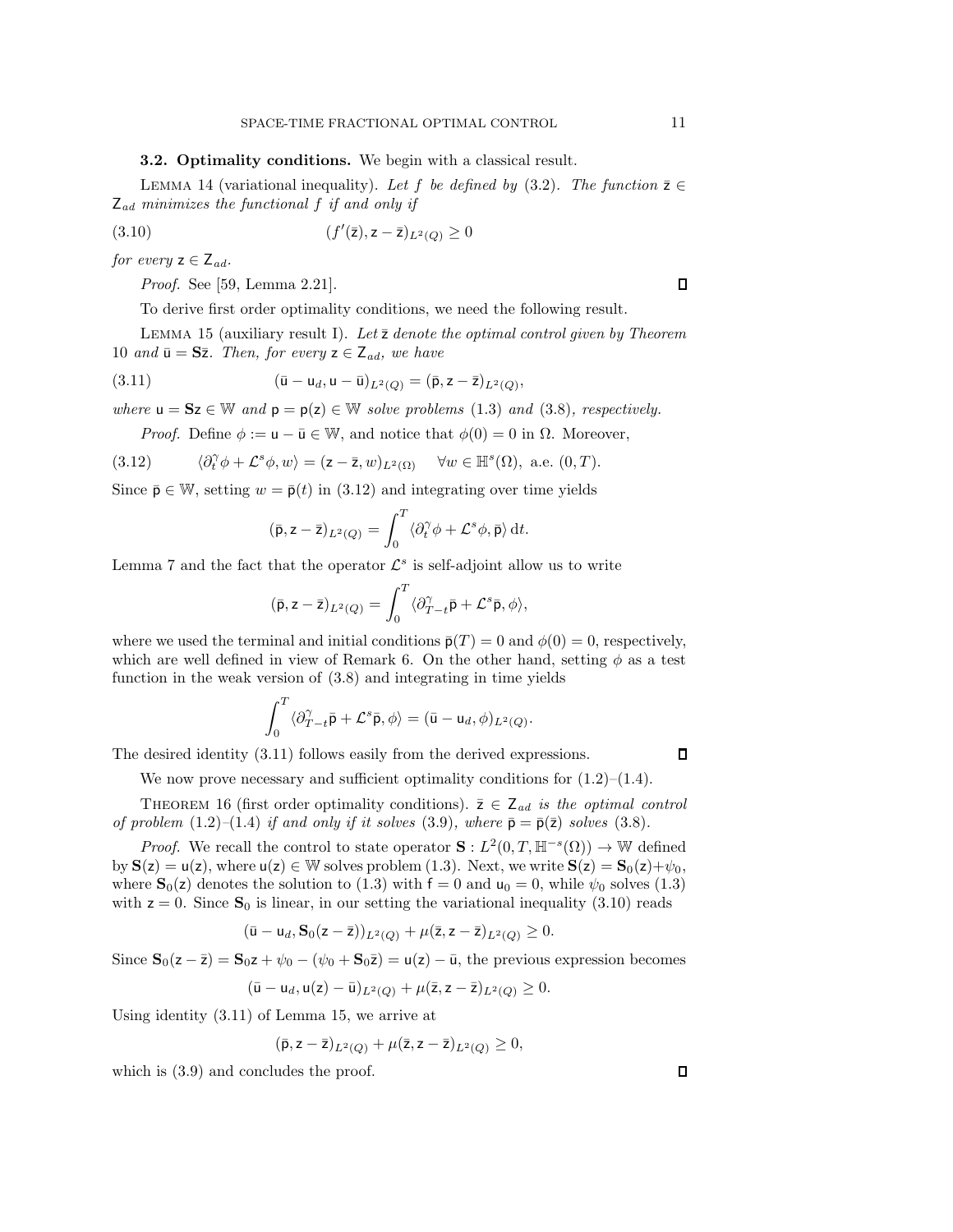**3.3. Regularity of the optimal control.** Since we shall be concerned with approximating the solution to the control problem  $(1.2)$ – $(1.4)$ , it is essential to study its regularity. Here, on the basis of a bootstrap argument, we obtain such results. We will need the following assumption on a and b defining the set  $Z_{ad}$ :

(3.13) 
$$
\mathsf{a} \leq 0 \leq \mathsf{b} \quad \text{on } \partial \Omega \times (0,T).
$$

<span id="page-11-5"></span><span id="page-11-0"></span>In what follows, to shorten the exposition, we define

$$
(3.14) \quad \mathfrak{C} := \| \mathsf{u}_0 \|_{L^2(\Omega)} + \| \mathsf{f} \|_{L^2(Q)} + \| \mathsf{u}_d \|_{L^2(Q)} + \| \mathsf{a} \|_{H^1(0,T;L^2(\Omega))} + \| \mathsf{b} \|_{H^1(0,T;L^2(\Omega))}
$$

and, for  $\epsilon > 0$ ,

<span id="page-11-8"></span>
$$
(3.15) \quad \mathfrak{D} := \|f\|_{L^2(0,T;\mathbb{H}^{1-\epsilon}(\Omega))} + \|u_d\|_{L^2(0,T;\mathbb{H}^{1-\epsilon}(\Omega))} + \|u_0\|_{\mathbb{H}^{1-\epsilon}(\Omega)} + \|a\|_{L^2(0,T;H^1(\Omega))} + \|b\|_{L^2(0,T;H^1(\Omega))}.
$$

<span id="page-11-9"></span>THEOREM 17 (regularity of  $\bar{z}$ ). Let  $\gamma = 1$ . Assume that, for every  $\epsilon > 0$ , we have f,  $u_d \text{ } \in L^2(0,T;\mathbb{H}^{1-\epsilon}(\Omega))$  and that  $u_0 \in \mathbb{H}^{1-\epsilon}(\Omega)$ . If a, b  $\in H^1(Q)$  and [\(3.13\)](#page-11-0) holds,<br>then  $\overline{z}$  the solution to the optimal control problem (1.2)–(1.4) satisfies *then* ¯z*, the solution to the optimal control problem* [\(1.2\)](#page-0-0)*–*[\(1.4\)](#page-0-1)*, satisfies*

<span id="page-11-1"></span>
$$
||\overline{\mathsf{z}}||_{H^1(0,T;L^2(\Omega))} \lesssim \mathfrak{C}
$$

*and*

<span id="page-11-2"></span>
$$
||\bar{z}||_{L^2(0,T;H^1(\Omega))} \lesssim \mathfrak{D},
$$

*where in* [\(3.16\)](#page-11-1) *the constant is independent of* s*, while in* [\(3.17\)](#page-11-2) *it is inversely proportional to* s*.* In both cases the constants are independent of f,  $u_d$ ,  $u_0$ , a, and b. *Moreover,*  $\bar{z} \in L^2(0, T; H_0^1(\Omega)).$ 

*Proof.* Let us first prove the regularity in time, [\(3.16\)](#page-11-1). By assumption, the right-hand side of the state equation [\(1.3\)](#page-0-2) satisfies  $f + \overline{z} \in L^2(Q)$ , while the initial condition satisfies  $u_0 \in \mathbb{H}^s(\Omega)$ . Standard arguments, which heuristically entail multiplying [\(1.3\)](#page-0-2) by the derivative of the solution, yield the energy estimate

<span id="page-11-3"></span>
$$
(3.18) \t\t ||\bar{u}||_{H^1(0,T;L^2(\Omega))} + ||\bar{u}||_{L^{\infty}(0,T;\mathbb{H}^s(\Omega))} \lesssim ||f+\bar{z}||_{L^2(Q)} + ||u_0||_{\mathbb{H}^s(\Omega)},
$$

where we have used the definition of the  $\mathbb{H}^{s}(\Omega)$ -norm given in [\(2.7\)](#page-5-2). We now write [\(1.3\)](#page-0-2) as  $\mathcal{L}^s \bar{\mathbf{u}} = \mathbf{f} + \bar{\mathbf{z}} - \partial_t \bar{\mathbf{u}} \in L^2(Q)$  to conclude that  $\bar{\mathbf{u}} \in L^2(0,T;\mathbb{H}^{2s}(\Omega))$  with

$$
(3.19) \t\t\t ||\bar{u}||_{L^2(0,T;\mathbb{H}^{2s}(\Omega))} \lesssim ||f+\bar{z}||_{L^2(Q)} + ||u_0||_{\mathbb{H}^s(\Omega)}.
$$

We recall that, for  $s \in (0,1)$ ,  $\mathbb{H}^{2s}(\Omega)$  is defined in section [2.3.](#page-5-3) The right-hand side of [\(3.8\)](#page-9-0) verifies  $\bar{u} - u_d \in L^2(Q)$ . Repeating the arguments that led to [\(3.18\)](#page-11-3) gives  $\bar{\mathsf{p}} \in H^1(0,T;L^2(\Omega)) \cap L^{\infty}(0,T;\mathbb{H}^s(\Omega))$  with

<span id="page-11-7"></span><span id="page-11-6"></span> $\|\bar{\mathsf{p}}\|_{H^1(0,T;L^2(\Omega))} + \|\bar{\mathsf{p}}\|_{L^{\infty}(0,T;\mathbb{H}^s(\Omega))} \lesssim \|\bar{\mathsf{u}}\|_{L^2(Q)} + \|\mathsf{u}_d\|_{L^2(Q)}.$ 

A basic energy estimate for  $\bar{u}$  then yields

<span id="page-11-4"></span> $(3.20)$   $\|\bar{\mathsf{p}}\|_{H^1(0,T;L^2(\Omega))} + \|\bar{\mathsf{p}}\|_{L^\infty(0,T;\mathbb{H}^s(\Omega))} \lesssim \|f+\bar{\mathsf{z}}\|_{L^2(Q)} + \|u_0\|_{L^2(\Omega)} + \|u_d\|_{L^2(Q)}.$ 

From [\[59,](#page-33-0) section 3.6.3] we have

(3.21) 
$$
\bar{z} = \max \left\{ a, \min \left\{ b, -\frac{1}{\mu} \bar{p} \right\} \right\},
$$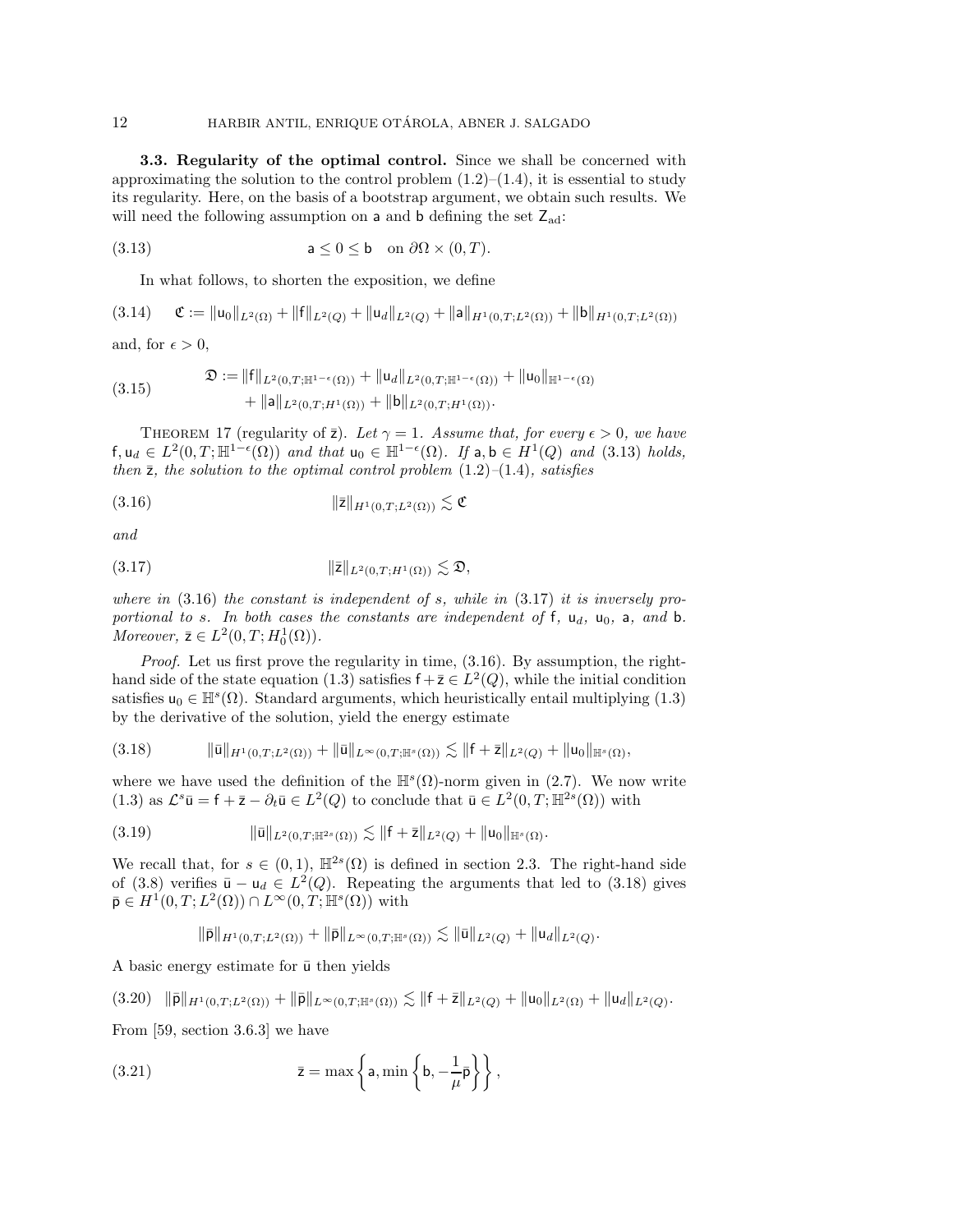which, together with the fact that  $H^1(0, T; L^2(\Omega))$  is a lattice (see [\[35,](#page-32-21) Theorem A.1]) and [\(3.20\)](#page-11-4), allows us to conclude that  $\bar{z} \in H^1(0,T;L^2(\Omega))$  and

$$
\|\bar{\mathbf{z}}\|_{H^1(0,T;L^2(\Omega))} \lesssim \|\bar{\mathbf{p}}\|_{H^1(0,T;L^2(\Omega))} + \|\mathbf{a}\|_{H^1(0,T;L^2(\Omega))} + \|\mathbf{b}\|_{H^1(0,T;L^2(\Omega))} \lesssim \mathfrak{C},
$$

where  $\mathfrak C$  is defined in [\(3.14\)](#page-11-5).

On the basis of a bootstrap argument like that in [\[5,](#page-31-16) Lemma 3.5], we now proceed to prove the regularity in space, [\(3.17\)](#page-11-2). In light of [\(3.19\)](#page-11-6) and the fact that  $u_d \in$  $L^2(0,T;\mathbb{H}^{1-\epsilon}(\Omega))$ , we have  $\bar{u} - u_d \in L^2(0,T;\mathbb{H}^s(\Omega))$ . We define  $q_3 = \mathcal{L}^{s/2}\bar{p}$  and notice<br>that  $q_3$  solves  $-\partial_t q_3 + \mathcal{L}^s q_3 - \mathcal{L}^{s/2}(\bar{u} - u_1) \in L^2(\Omega)$  and  $q_2(T) = 0$ . Thus in complete that  $q_3$  solves  $-\partial_t q_3 + \mathcal{L}^s q_3 = \mathcal{L}^{s/2}(\bar{u} - u_d) \in L^2(Q)$  and  $q_3(T) = 0$ . Thus, in complete analogy to [\(3.19\)](#page-11-6), we have  $q_3 \in L^2(0,T;\mathbb{H}^{2s}(\Omega))$  with

$$
||q_3||_{L^2(0,T;\mathbb{H}^{2s}(\Omega))} \lesssim ||\mathcal{L}^{s/2}(\bar{u}-u_d)||_{L^2(Q)},
$$

which in turn implies that  $\bar{\mathsf{p}} = \mathcal{L}^{-s/2}q_3 \in L^2(0,T;\mathbb{H}^{3s}(\Omega))$  with the estimate

<span id="page-12-0"></span>(3.22) p¯<sup>L</sup>2(0,T;H3*s*(Ω)) u¯ <sup>−</sup> <sup>u</sup><sup>d</sup><sup>L</sup>2(0,T;H*s*(Ω)) <sup>f</sup> <sup>+</sup> ¯z<sup>L</sup>2(0,T;H−*s*(Ω)) <sup>+</sup> u<sup>d</sup><sup>L</sup>2(0,T;H*s*(Ω)) <sup>+</sup> u<sup>0</sup><sup>L</sup>2(Ω),

where the last inequality follows from a basic energy estimate for  $\bar{u}$ .

We now consider the following two cases:

 $\overline{1}\ s \in [\frac{1}{3}, 1)$ : Since  $\overline{p} \in L^2(0, T; H_0^1(\Omega))$ , formula [\(3.21\)](#page-11-7) yields  $\overline{z} \in L^2(0, T; H_0^1(\Omega))$ . Notice that assumption [\(3.13\)](#page-11-0) is needed here to preserve the boundary values. In addition, the  $H^1$ -continuity of the projection  $(3.21)$  and  $(3.22)$  imply

$$
\|\bar{\mathsf{z}}\|_{L^2(0,T;H^1(\Omega))}\lesssim \mathfrak{D},
$$

where  $\mathfrak D$  is defined in [\(3.15\)](#page-11-8).

 $\boxed{2}$   $s \in (0, \frac{1}{3})$ : We now begin the bootstrapping argument. A nonlinear operator interpolation result as in [\[5,](#page-31-16) Lemma 3.5] yields that  $\bar{z} \in L^2(0,T;\mathbb{H}^{3s}(\Omega))$ . We note that [\(3.13\)](#page-11-0) is needed to preserve the boundary values. Moreover, in light of [\(3.22\)](#page-12-0), we have

$$
\|\bar{z}\|_{L^2(0,T;\mathbb{H}^{3s}(\Omega))} \lesssim \|\bar{p}\|_{L^2(0,T;\mathbb{H}^{3s}(\Omega))} + \|a\|_{L^2(0,T;H^1(\Omega))} + \|b\|_{L^2(0,T;H^1(\Omega))} \lesssim \mathfrak{D}.
$$

Next, we define  $w_4 = \mathcal{L}^{3s/2} \bar{u}$  and notice that, since  $f + \bar{z} \in L^2(0, T; \mathbb{H}^{3s}(\Omega))$ ,  $w_4$  solves  $\partial_3 w_4 + C^3 w_4 - C^{3s/2}(f + \bar{z}) \in L^2(0)$  with initial condition  $w_4(0) - C^{3s/2} \mu_0 \in L^2(0)$  $\partial_t w_4 + \mathcal{L}^s w_4 = \mathcal{L}^{3s/2}(\mathsf{f} + \bar{\mathsf{z}}) \in L^2(Q)$  with initial condition  $w_4(0) = \mathcal{L}^{3s/2}u_0 \in L^2(\Omega)$ .<br>Therefore  $w_4 \in L^2(0, T; \mathbb{H}^s(\Omega))$  with Therefore  $w_4 \in L^2(0,T;\mathbb{H}^s(\Omega))$  with

<span id="page-12-1"></span>
$$
||w_4||_{L^2(0,T;\mathbb{H}^s(\Omega))} \lesssim ||\mathcal{L}^{3s/2}(f+\overline{z})||_{L^2(0,T;\mathbb{H}^{-s}(\Omega))} + ||\mathcal{L}^{3s/2}u_0||_{L^2(\Omega)},
$$

which in turn implies that  $\bar{u} = \mathcal{L}^{-3s/2}w_4 \in L^2(0,T;\mathbb{H}^{4s}(\Omega))$  with the estimate

$$
(3.23) \t\t ||\bar{u}||_{L^2(0,T;\mathbb{H}^{4s}(\Omega))} \lesssim ||f+\bar{z}||_{L^2(0,T;\mathbb{H}^{2s}(\Omega))} + ||u_0||_{\mathbb{H}^{3s}(\Omega)}.
$$

Now define  $q_5 = \mathcal{L}^{3s/2}$   $\bar{\mathsf{p}}$ . Notice that the same arguments that provide [\(3.19\)](#page-11-6) yield  $q_5 \in L^2(0,T;\mathbb{H}^{2s}(\Omega))$  and, therefore,  $\bar{\mathsf{p}} \in L^2(0,T;\mathbb{H}^{5s}(\Omega))$ . In addition,

<span id="page-12-2"></span>
$$
(3.24) \quad \|\bar{\mathbf{p}}\|_{L^{2}(0,T;\mathbb{H}^{5s}(\Omega))} \lesssim \|\bar{\mathbf{u}}\|_{L^{2}(0,T;\mathbb{H}^{3s}(\Omega))} + \|\mathbf{u}_{d}\|_{L^{2}(0,T;\mathbb{H}^{3s}(\Omega))}
$$
  

$$
\lesssim \|\mathbf{f}\|_{L^{2}(0,T;\mathbb{H}^{2s}(\Omega))} + \|\bar{\mathbf{z}}\|_{L^{2}(0,T;\mathbb{H}^{2s}(\Omega))} + \|\mathbf{u}_{d}\|_{L^{2}(0,T;\mathbb{H}^{3s}(\Omega))} + \|\mathbf{u}_{0}\|_{\mathbb{H}^{3s}(\Omega)},
$$

where we have used [\(3.23\)](#page-12-1).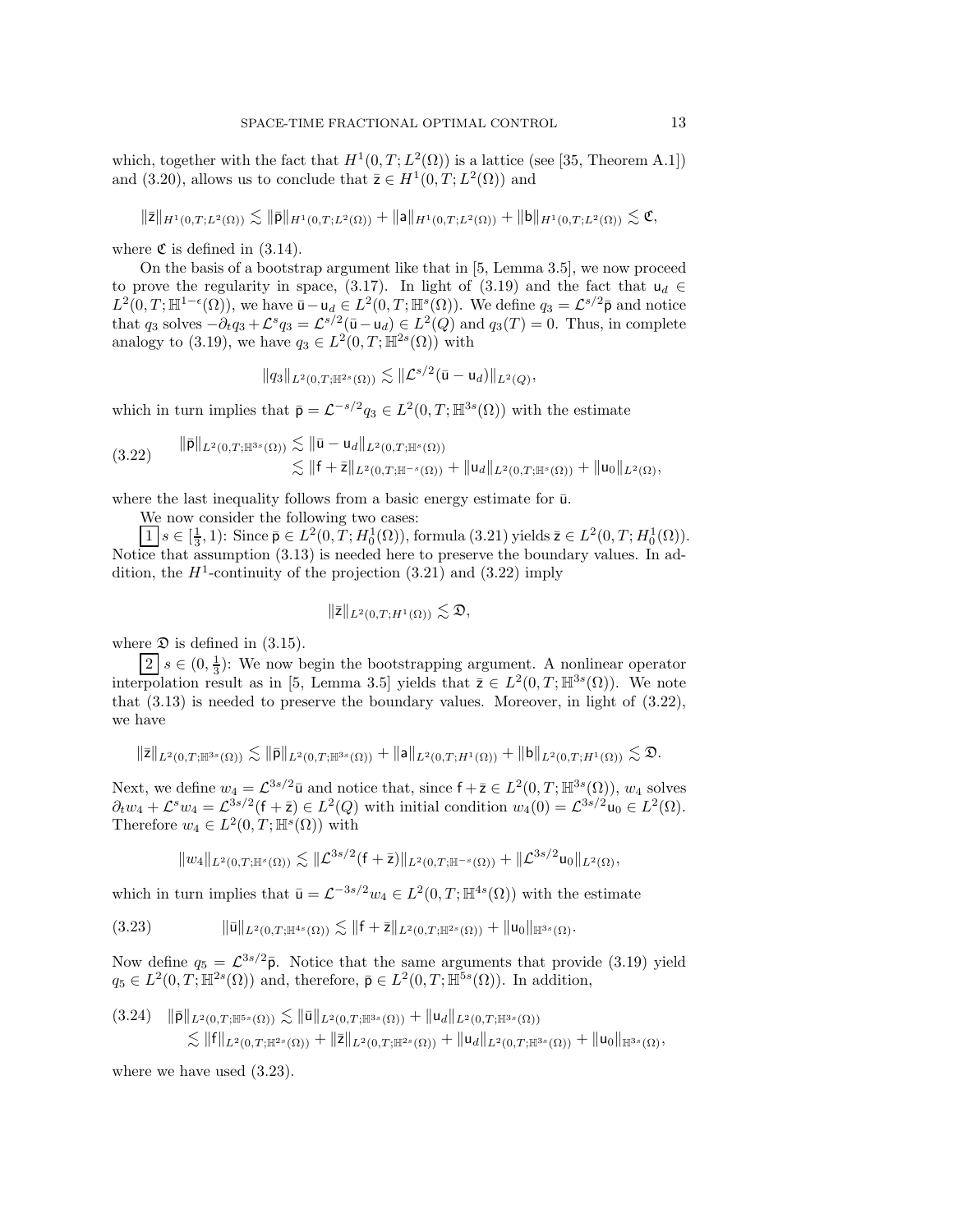We now consider, again, two cases:  $\overline{2.1}$   $s \in \left[\frac{1}{5}, \frac{1}{3}\right)$ : As in case 1, we have that  $\overline{z} \in L^2(0, T; H_0^1(\Omega))$  with

 $\|\bar{\mathsf{z}}\|_{L^2(0,T;H^1_0(\Omega))} \lesssim \mathfrak{D}.$ 

 $\overline{2.2}$   $s \in (0, \frac{1}{5})$ : Again nonlinear operator interpolation, [\(3.13\)](#page-11-0), and [\(3.24\)](#page-12-2) give us that  $\overline{z} \in L^2(0,T;\mathbb{H}^{5s}(\Omega))$ . Next define  $w_6 = \mathcal{L}^{5s/2}\overline{u}$ , which solves  $\partial_t w_6 + \mathcal{L}^s w_6 =$  $\mathcal{L}^{5s/2}(\mathsf{f} + \bar{\mathsf{z}}) \in L^2(Q)$  with  $w_6(0) = \mathcal{L}^{5s/2}\mathsf{u}_0 \in L^2(\Omega)$ . This yields that  $\bar{\mathsf{u}} \in L^2(0,T;$  $\mathbb{H}^{6s}(\Omega)$  and  $\bar{\mathsf{p}} \in L^2(0,T;\mathbb{H}^{7s}(\Omega))$ . In addition,

$$
\|\bar{\mathsf{p}}\|_{L^2(0,T;\mathbb{H}^7{}^s(\Omega))} \lesssim \|\bar{\mathsf{u}}\|_{L^2(0,T;\mathbb{H}^{5s}(\Omega))} + \|\mathsf{u}_d\|_{L^2(0,T;\mathbb{H}^{5s}(\Omega))} \lesssim \|f\|_{L^2(0,T;\mathbb{H}^{4s}(\Omega))} + \|\bar{\mathsf{z}}\|_{L^2(0,T;\mathbb{H}^{4s}(\Omega))} + \|\mathsf{u}_d\|_{L^2(0,T;\mathbb{H}^{5s}(\Omega))} + \|\mathsf{u}_0\|_{\mathbb{H}^{5s}(\Omega)}.
$$

We consider, one more time, two cases:  $\overline{2.2.1}$   $s \in [\frac{1}{7}, \frac{1}{5})$ : In this case  $\overline{z} \in L^2(0, T; H_0^1(\Omega))$  with

 $\|\bar{\mathsf{z}}\|_{L^2(0,T;H^1_0(\Omega))} \lesssim \mathfrak{D}.$ 

 $\sqrt{2.2.2}$   $s \in (0, \frac{1}{7})$ : Define  $w_8 = \mathcal{L}^{7s/2}$ **ū** and argue as before to obtain that, for  $s \in [\frac{1}{9}, \frac{1}{7})$ ,

$$
\|\bar{\mathsf{z}}\|_{L^2(0,T;H^1_0(\Omega))} \lesssim \mathfrak{D}.
$$

From this procedure we note that, at every step, there is a regularity gain of 2s. Consequently, after a finite number of steps (which is proportional to  $s^{-1}$ ) we can conclude that  $\bar{z} \in L^2(0, T; H_0^1(\Omega))$  and that  $(3.17)$  holds. This concludes the proof.

<span id="page-13-3"></span>*Remark* 18 (regularity of  $\bar{u}$  and  $\bar{p}$ ). Notice that, while proving Theorem [17,](#page-11-9) we have also shown that  $\bar{u}, \bar{p} \in H^1(0, T; L^2(\Omega)) \cap L^2(0, T; H_0^1(\Omega)).$ 

*Remark* 19 (regularity as  $s \downarrow 0$ ). The constant in the estimate [\(3.17\)](#page-11-2) blows up as  $s \downarrow 0$ . This is expected since, at least heuristically,  $\mathcal{L}^s w \to w$  as  $s \downarrow 0$ . Thus, in the limit, there is no spatial regularity gain for  $\bar{u}$  or  $\bar{p}$ .

**3.4. The extended control problem.** To circumvent the nonlocality of the operator  $\mathcal{L}^s$  in problem  $(1.2)$ – $(1.4)$  we realize it using the Caffarelli–Silvestre extension. In what follows we consider the *equivalent* problem: Find min $J(tr_{\Omega} \mathscr{U}, z)$ :  $\mathscr{U} \in \mathbb{V}, z \in \mathsf{Z}_{ad}$  subject to the *extended state equation*: Find  $\mathscr{U} \in \mathbb{V}$  such that  $\operatorname{tr}_{\Omega} \mathscr{U}(0) = \mathsf{u}_0$  in  $\Omega$  and, for a.e.  $t \in (0, T)$ ,

<span id="page-13-0"></span>(3.25) 
$$
\langle \operatorname{tr}_{\Omega} \partial_t^{\gamma} \mathscr{U}, \operatorname{tr}_{\Omega} \phi \rangle + a(\mathscr{U}, \phi) = \langle f + z, \operatorname{tr}_{\Omega} \phi \rangle \qquad \forall \phi \in \mathring{H}_L^1(y^{\alpha}, \mathcal{C}),
$$

where a and  $\mathring{H}^1_L(y^\alpha, \mathcal{C})$  are defined in [\(2.13\)](#page-6-5) and [\(2.9\)](#page-6-6), respectively.

To describe the optimality conditions we introduce the *extended adjoint problem*: Find  $\mathscr{P} \in \mathbb{V}$  such that  $\text{tr}_{\Omega} \mathscr{P}(T) = 0$  in  $\Omega$  and, for a.e.  $t \in (0, T)$ ,

<span id="page-13-1"></span>
$$
(3.26) \quad \langle \operatorname{tr}_{\Omega} \partial_{T-t}^{\gamma} \mathscr{P}, \operatorname{tr}_{\Omega} \phi \rangle + a(\mathscr{P}, \phi) = (\operatorname{tr}_{\Omega} \mathscr{U} - \mathsf{u}_d, \operatorname{tr}_{\Omega} \phi)_{L^2(\Omega)} \quad \forall \phi \in \mathring{H}_L^1(y^{\alpha}, \mathcal{C}).
$$

The optimality conditions in this setting now read as follows: The pair  $(\mathscr{U}(\bar{z}), \bar{z}) \in$  $V \times Z_{ad}$  is optimal if and only if  $\mathcal{U}(\bar{z})$  solves [\(3.25\)](#page-13-0) and

<span id="page-13-2"></span>(3.27) 
$$
(\operatorname{tr}_{\Omega} \bar{\mathscr{P}} + \mu \bar{z}, z - \bar{z})_{L^2(Q)} \geq 0 \quad \forall z \in \mathsf{Z}_{ad},
$$

where  $\bar{\mathscr{P}} = \bar{\mathscr{P}}(\bar{z}) \in \mathbb{V}$  solves [\(3.26\)](#page-13-1).

We conclude by noticing that the results of Caffarelli and Silvestre [\[14\]](#page-31-0) (see also [\[55\]](#page-32-2)) yield that tr<sub>Ω</sub>  $\mathscr{U} =$  **u** and tr<sub>Ω</sub>  $\mathscr{P} =$  **p**, where **u** and **p** solve [\(1.3\)](#page-0-2) and [\(3.8\)](#page-9-0), respectively.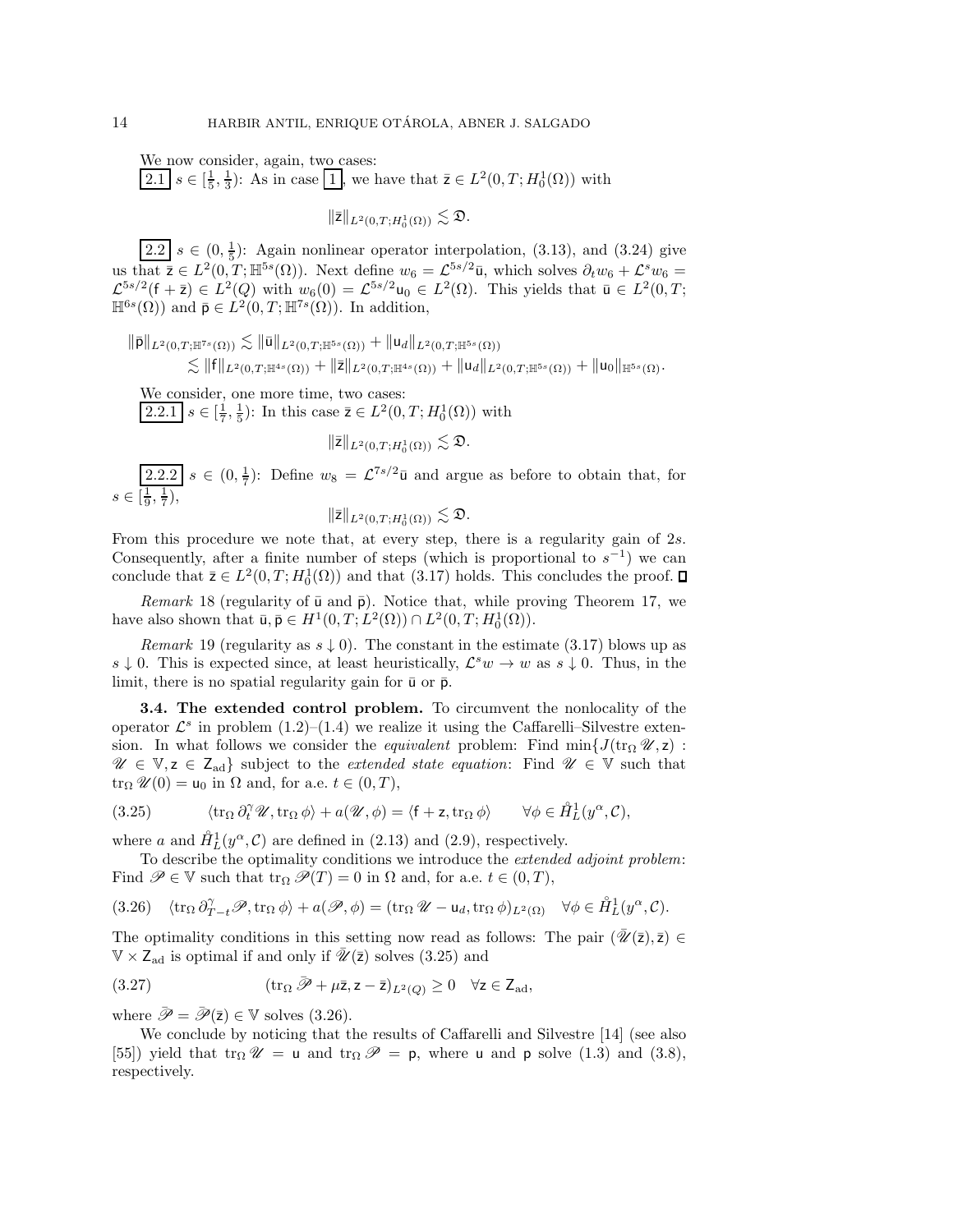<span id="page-14-0"></span>**4. A truncated optimal control problem.** The state equation [\(3.25\)](#page-13-0) is posed on the infinite cylinder  $\mathcal{C} = \Omega \times (0, \infty)$ ; therefore it cannot be directly approximated with finite element–like techniques. The first step towards discretization is to truncate C to a bounded cylinder  $\mathcal{C}_{\gamma} = \Omega \times (0, \gamma)$ , which is possible because a suitable norm of  $\mathscr U$  decreases exponentially in  $\mathscr Y$ ; see [\[49,](#page-32-4) Proposition 22] for details.

<span id="page-14-1"></span>PROPOSITION 20 (exponential decay). *If, for a given*  $\gamma \in (0,1]$  *and*  $s \in (0,1)$ *,*  $\mathscr{U} = \mathscr{U}(\mathsf{z}) \in \mathbb{V}$  *solves* [\(3.25\)](#page-13-0)*, then for every*  $\mathscr{Y} > 1$  *we have* 

(4.1) 
$$
\|\nabla \mathscr{U}\|_{L^2(0,T;L^2(y^{\alpha},\Omega\times(Y,\infty)))} \lesssim e^{-\sqrt{\lambda_1}\mathscr{I}/2}\Lambda_{\gamma}(\mathsf{u}_0,\mathsf{f}+\mathsf{z}),
$$

*where*  $\Lambda_{\gamma}$  *is defined in* [\(2.14\)](#page-6-7)*.* 

Proposition [20](#page-14-1) motivates a *truncated control problem* as follows. We first define

$$
\hat{H}_L^1(y^\alpha, \mathcal{C}_\mathcal{Y}) = \{ w \in H^1(y^\alpha, \mathcal{C}_\mathcal{Y}) : w = 0 \text{ on } \partial_L \mathcal{C}_\mathcal{Y} \cup \Omega \times \{ \mathcal{Y} \} \},\
$$

$$
\mathbb{V}_\mathcal{Y} = \{ w \in L^2(0, T; \hat{H}_L^1(y^\alpha, \mathcal{C}_\mathcal{Y})) : \partial_t^\gamma \operatorname{tr}_\Omega w \in L^2(0, T; \mathbb{H}^{-s}(\Omega)) \},\
$$

and, for  $w, \phi \in \mathring{H}_L^1(y^\alpha, \mathcal{C}_{\mathcal{I}})$ , the bilinear form

<span id="page-14-6"></span>(4.2) 
$$
a_{\mathcal{Y}}(w,\phi) = \frac{1}{d_s} \int_{\mathcal{C}_{\mathcal{Y}}} y^{\alpha} \left( \mathbf{A}(x') \nabla w \cdot \nabla \phi + c(x') w \phi \right) dx' dy.
$$

We define the *truncated control problem* as: Find  $\min\{J(\text{tr}_{\Omega} v, r) : v \in V_{\mathcal{Y}}, r \in Z_{ad}\},\$ subject to the *truncated state equation*: Find  $v \in V_\gamma$  with  $\text{tr}_\Omega v(0) = u_0$  in  $\Omega$  and

(4.3) 
$$
\langle \operatorname{tr}_{\Omega} \partial_t^{\gamma} v, \operatorname{tr}_{\Omega} \phi \rangle + a_{\gamma}(v, \phi) = \langle f + r, \operatorname{tr}_{\Omega} \phi \rangle \quad \forall \phi \in \hat{H}_L^1(y^{\alpha}, C_{\gamma}), \text{ a.e. } t \in (0, T).
$$

<span id="page-14-2"></span>Before analyzing the *truncated control problem*, we present the following result.

<span id="page-14-4"></span>LEMMA 21 (exponential convergence). Let  $\mathcal{U}(r)$  *be the solution to* [\(3.25\)](#page-13-0) *with* z *replaced by r and v the solution to [\(4.3\)](#page-14-2). Then, for*  $\gamma \in (0,1]$  *and*  $\gamma > 1$ *, we have* 

(4.4) 
$$
I^{1-\gamma} \|\operatorname{tr}_{\Omega}(\mathscr{U}(\mathbf{r})-v)\|_{L^2(\Omega)}^2(T) + \|\nabla(\mathscr{U}(\mathbf{r})-v)\|_{L^2(0,T;L^2(y^{\alpha},\mathcal{C}_{\gamma}))}^2 \n\lesssim e^{-\sqrt{\lambda_1}\mathscr{I}} \Lambda_{\gamma}^2(\mathsf{u}_0,\mathsf{r}+\mathsf{f}),
$$

*where*  $\Lambda_{\gamma}$  *is defined in* [\(2.14\)](#page-6-7)*.* 

As an instrument we define  $\mathcal{H}_{\alpha}: \mathbb{H}^{s}(\Omega) \to \mathring{H}^{1}_{L}(y^{\alpha}, \mathcal{C}_{\mathcal{I}})$ , the  $\alpha$ -harmonic extension to  $\mathcal{C}_{\gamma}$ ; i.e., if  $w \in \mathbb{H}^{s}(\Omega)$ , then  $w = \mathcal{H}_{\alpha}$  solves

<span id="page-14-5"></span>(4.5) 
$$
\operatorname{div}(y^{\alpha}\nabla w) = 0 \quad \text{in } \mathcal{C}_{\mathcal{Y}}, \quad w = 0 \quad \text{on } \partial_L \mathcal{C}_{\mathcal{Y}} \cup \Omega \times \{\mathcal{Y}\}, \quad w = w \quad \text{on } \Omega \times \{0\}.
$$

<span id="page-14-3"></span>*Remark* 22 (initial datum). The initial datum  $u_0$  of [\(1.3\)](#page-0-2) determines  $v(0)$  only on  $\Omega \times \{0\}$  in a trace sense. We thus define  $v(0) = \mathcal{H}_{\alpha} \mathsf{u}_0$ . Remark 3.4 in [\[48\]](#page-32-3) provides the estimate  $\|\nabla v(0)\|_{L^2(y^{\alpha}, \mathcal{C}_{\mathcal{I}})} \lesssim \|u_0\|_{\mathbb{H}^s(\Omega)}.$ 

Let us now provide, for  $\gamma = 1$ , an energy estimate that will be useful in deriving an  $L^2(Q)$  error estimate for the fully discrete scheme of subsection [5.3.](#page-17-0)

THEOREM 23 (energy estimate:  $\gamma = 1$ ). Let  $s \in (0, 1)$  and  $\gamma = 1$ , and denote by  $v \in \mathbb{V}_{\gamma}$  *the solution to* [\(4.3\)](#page-14-2). If f *and* r *belong to*  $L^2(Q)$  *and*  $u_0 \in \mathbb{H}^s(\Omega)$ *, then* 

$$
(4.6) \t\t ||tr_{\Omega} \partial_t v||_{L^2(Q)} + ||\nabla v||_{L^{\infty}(0,T;L^2(y^{\alpha},C_{\mathcal{I}}))} \lesssim ||f+r||_{L^2(Q)} + ||u_0||_{\mathbb{H}^s(\Omega)},
$$

*where the hidden constant is independent of the data.*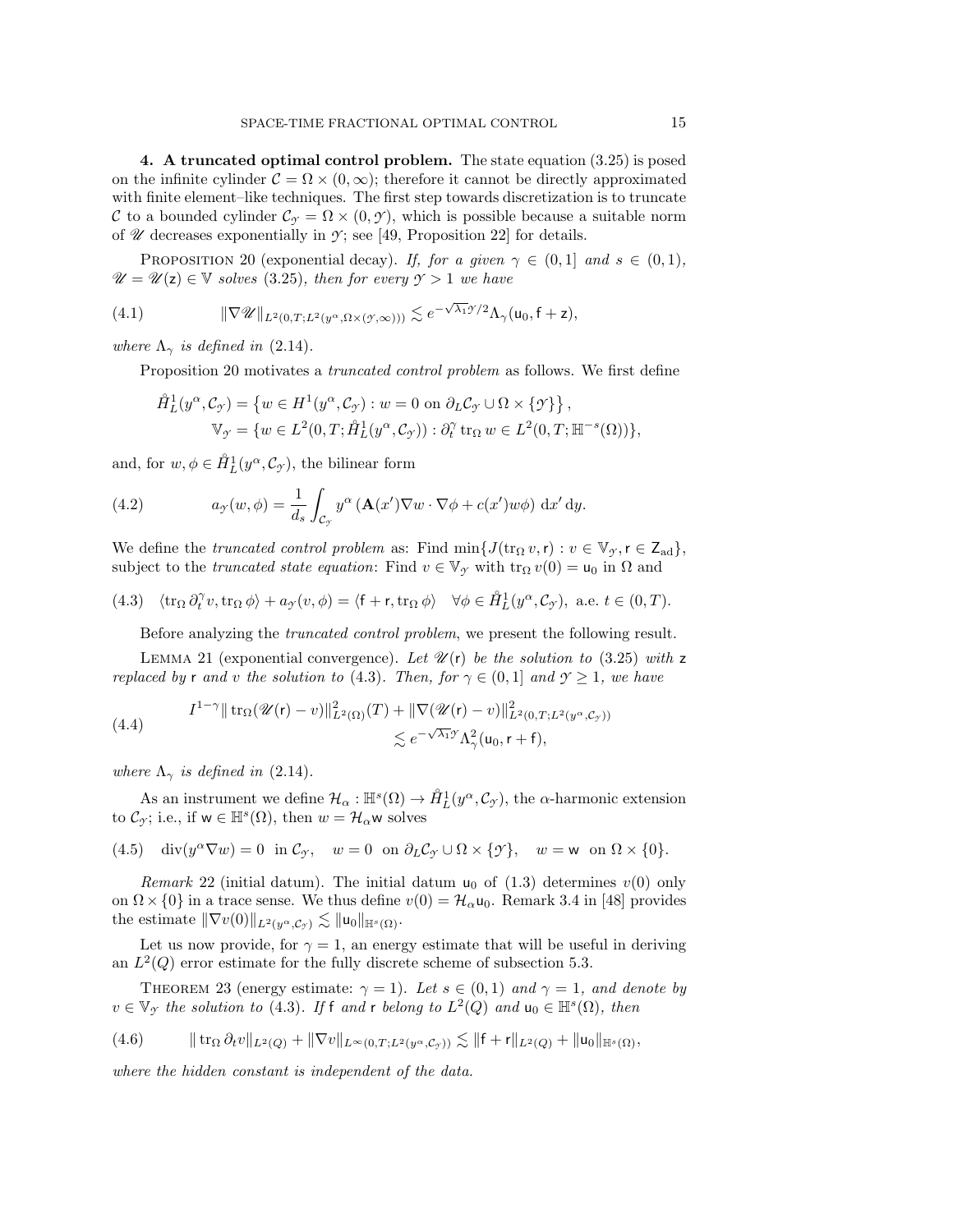*Proof.* Set  $\phi = \partial_t v$  in [\(4.3\)](#page-14-2), integrate over time, and use the estimate of Re- $\text{mark } 22: \|\nabla v(0)\|_{L^2(y^{\alpha}, \mathcal{C}_{\mathcal{I}})} \lesssim \|u_0\|_{\mathbb{H}^s(\Omega)}.$  $\text{mark } 22: \|\nabla v(0)\|_{L^2(y^{\alpha}, \mathcal{C}_{\mathcal{I}})} \lesssim \|u_0\|_{\mathbb{H}^s(\Omega)}.$  $\text{mark } 22: \|\nabla v(0)\|_{L^2(y^{\alpha}, \mathcal{C}_{\mathcal{I}})} \lesssim \|u_0\|_{\mathbb{H}^s(\Omega)}.$ П

We introduce the *truncated adjoint problem*: Find  $p \in V_\gamma$  such that  $\text{tr}_\Omega p(T) = 0$ and, for a.e.  $t \in (0, T)$ ,

<span id="page-15-0"></span>(4.7) 
$$
\langle \operatorname{tr}_{\Omega} \partial_{T-t}^{\gamma} p, \operatorname{tr}_{\Omega} \phi \rangle + a_{\gamma}(p, \phi) = \langle \operatorname{tr}_{\Omega} v - \mathsf{u}_d, \operatorname{tr}_{\Omega} \phi \rangle \quad \forall \phi \in \mathring{H}_L^1(y^{\alpha}, \mathcal{C}_{\gamma}).
$$

The same arguments provided in Theorem [16](#page-10-4) allow us to conclude that the pair  $(\bar{v}(\bar{r}), \bar{r}) \in V_{\gamma} \times Z_{ad}$  is optimal if and only if  $\bar{v} = \bar{v}(\bar{r})$  solves [\(4.3\)](#page-14-2) and  $\bar{r}$  satisfies

(4.8) 
$$
(\operatorname{tr}_{\Omega} \bar{p} + \mu \bar{r}, r - \bar{r})_{L^2(Q)} \geq 0 \quad \forall r \in Z_{ad},
$$

<span id="page-15-5"></span>where  $\bar{p} = \bar{p}(\bar{r}) \in \mathbb{V}_{\mathcal{T}}$  solves [\(4.7\)](#page-15-0).

<span id="page-15-1"></span>The next result shows how  $(\bar{v}(\bar{r}),\bar{r})$  approximates  $(\bar{\mathscr{U}}(\bar{z}),\bar{z})$ .

<span id="page-15-2"></span>LEMMA 24 (exponential convergence). For every  $\gamma \geq 1$  we have

$$
(4.9) \qquad \|\bar{r} - \bar{z}\|_{L^{2}(Q)} \lesssim e^{-\frac{\sqrt{\lambda_{1}}}{2}\mathcal{I}}\left(\Lambda_{\gamma}(u_{0}, f) + \|\bar{r}\|_{L^{2}(0,T; \mathbb{H}^{-s}(\Omega))} + \|u_{d}\|_{L^{2}(0,T; \mathbb{H}^{-s}(\Omega))}\right)
$$

*and*

<span id="page-15-3"></span>(4.10) 
$$
\|\bar{\mathscr{U}} - \bar{v}\|_{L^2(0,T;\hat{H}_L^1(y^{\alpha}, \mathcal{C}))} \lesssim e^{-\frac{\sqrt{\lambda_1}}{2}\gamma} \Big(\Lambda_\gamma(u_0, f) + \|\bar{r}\|_{L^2(0,T;\mathbb{H}^{-s}(\Omega))} + \|u_d\|_{L^2(0,T;\mathbb{H}^{-s}(\Omega))}\Big),
$$

*where*  $\Lambda_{\gamma}$  *is defined in* [\(2.14\)](#page-6-7)*.* 

*Proof.* We proceed in four steps:

1 Set  $z = \overline{r} \in Z_{ad}$  and  $r = \overline{z} \in Z_{ad}$  in the variational inequalities [\(3.27\)](#page-13-2) and [\(4.8\)](#page-15-1), respectively, and add the obtained inequalities to arrive at

$$
\begin{split} \mu \| \bar{\mathbf{r}} - \bar{\mathbf{z}} \|_{L^2(Q)}^2 &\leq (\operatorname{tr}_\Omega(\bar{\mathscr{P}} - \bar{p}), \bar{\mathbf{r}} - \bar{\mathbf{z}})_{L^2(Q)} \\ & = (\operatorname{tr}_\Omega(\bar{\mathscr{P}} - \mathscr{P}(\bar{\mathbf{r}})), \bar{\mathbf{r}} - \bar{\mathbf{z}})_{L^2(Q)} + (\operatorname{tr}_\Omega(\mathscr{P}(\bar{\mathbf{r}}) - \bar{p}), \bar{\mathbf{r}} - \bar{\mathbf{z}})_{L^2(Q)}. \end{split}
$$

2 Consider  $(\text{tr}_{\Omega}(\bar{\mathscr{P}} - \mathscr{P}(\bar{r})), \bar{r} - \bar{z})_{L^2(Q)}$ . Define  $\psi := \bar{\mathscr{P}} - \mathscr{P}(\bar{r}) \in \mathbb{V}$  and observe that  $\overline{\text{tr}_{\Omega} \psi(T)} = 0$  and, for all  $\phi_p \in \mathring{H}_L^1(y^{\alpha}, \mathcal{C})$ , we have

$$
\int_0^T \left( \langle \operatorname{tr}_{\Omega} \partial_{T-t}^{\gamma} \psi, \operatorname{tr}_{\Omega} \phi_p \rangle + a(\psi, \phi_p) \right) dt = \int_0^T \left( \operatorname{tr}_{\Omega} (\overline{\mathscr{U}} - \mathscr{U}(\overline{r})), \operatorname{tr}_{\Omega} \phi_p \right)_{L^2(\Omega)} dt.
$$

Analogously, define  $\varphi := \bar{\mathscr{U}} - \mathscr{U}(\bar{r}) \in \mathbb{V}$ , which satisfies  $\text{tr}_{\Omega} \varphi(0) = 0$  and

$$
\int_0^T \left( \langle \operatorname{tr}_{\Omega} \partial_t^{\gamma} \varphi, \operatorname{tr}_{\Omega} \phi_u \rangle + a(\varphi, \phi_u) \right) dt = \int_0^T (\overline{z} - \overline{r}, \operatorname{tr}_{\Omega} \phi_u)_{L^2(\Omega)} dt \quad \forall \phi_u \in \mathring{H}_L^1(y^{\alpha}, \mathcal{C}).
$$

Set  $\phi_p = \varphi$ ,  $\phi_u = \psi$  and apply Lemma [7.](#page-7-3) Since  $\text{tr}_\Omega \psi(T) = \text{tr}_\Omega \varphi(0) = 0$  we get

$$
(\operatorname{tr}_{\Omega}(\bar{\mathscr{P}}-\mathscr{P}(\bar{r})),\bar{r}-\bar{z})_{L^2(Q)}=-\|\operatorname{tr}_{\Omega}(\bar{\mathscr{U}}-\mathscr{U}(\bar{r}))\|_{L^2(Q)}^2\leq 0.
$$

3 The previous step shows that proving [\(4.9\)](#page-15-2) reduces to obtaining a bound for  $\|\operatorname{tr}_{\Omega}(\overline{\mathscr{P}}(\overline{r})-\overline{p})\|_{L^2(Q)}$ , and Lemma [21](#page-14-4) yields such a bound; see [\[5,](#page-31-16) Lemma 4.6] for details.

4 In order to prove [\(4.10\)](#page-15-3) we write

$$
\bar{\mathscr{U}}(\bar{z}) - \bar{v}(\bar{r}) = (\bar{\mathscr{U}}(\bar{z}) - \mathscr{U}(\bar{r})) + (\mathscr{U}(\bar{r}) - \bar{v}(\bar{r})).
$$

<span id="page-15-4"></span>The first term satisfies [\(2.12\)](#page-6-1) with right-hand side  $\bar{z} - \bar{r}$ , so that by [\(4.9\)](#page-15-2) this term is bounded. For the second term we again apply Lemma 21. bounded. For the second term we again apply Lemma [21.](#page-14-4)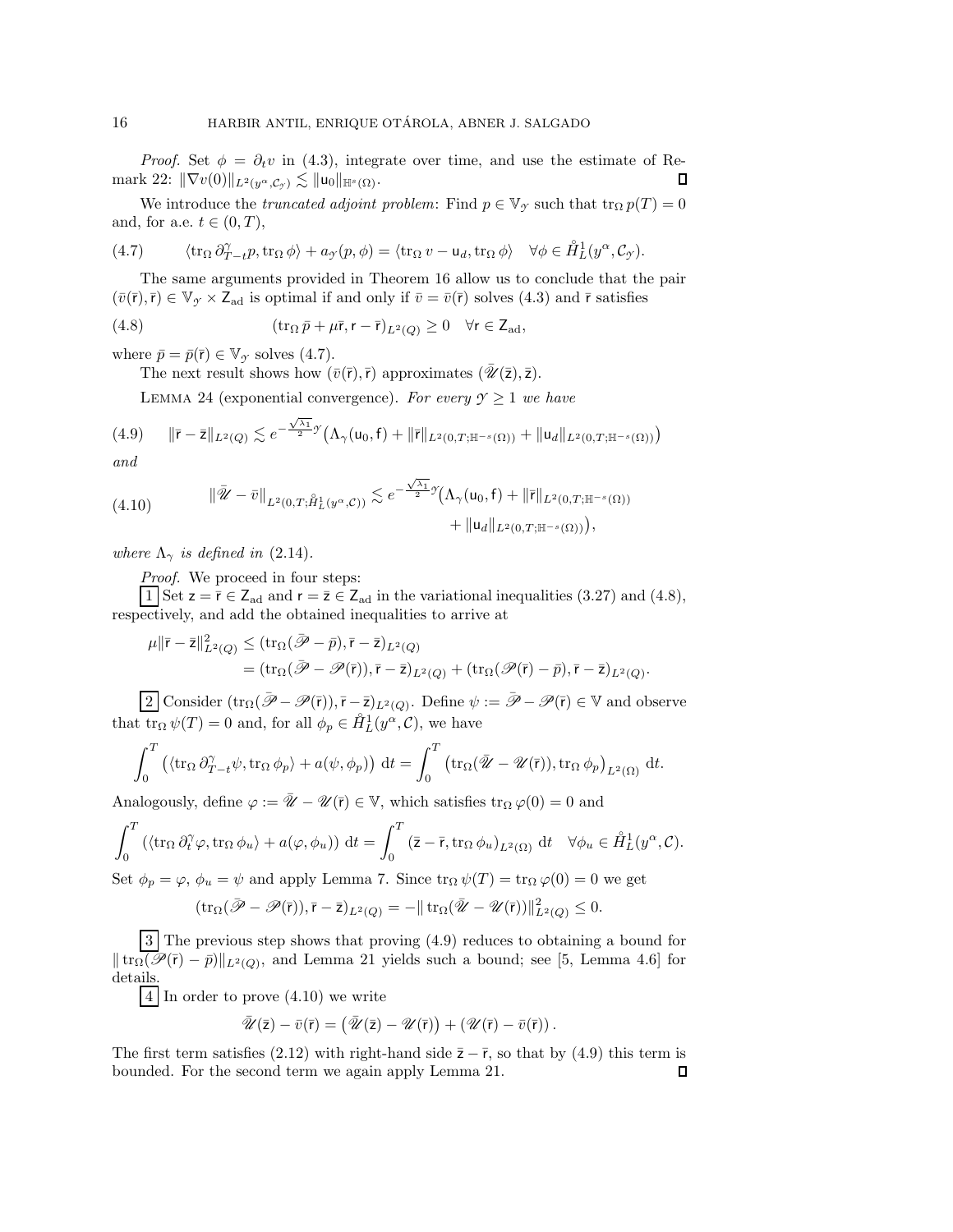*Remark* 25 (regularity of  $\bar{r}$  versus  $\bar{z}$ ). In Theorem [17](#page-11-9) we studied the regularity of  $\bar{z}$ . The techniques of [\[49,](#page-32-4) Remark 25] allow us to transfer these results to  $\bar{r}$ , the solution of the truncated optimal control problem. In a similar fashion, we can establish the regularity results of Remark [18](#page-13-3) for  $\text{tr}_{\Omega} \bar{v}$  and  $\text{tr}_{\Omega} \bar{p}$ . For brevity we skip the details.

<span id="page-16-0"></span>**5. Approximation of the state equation.** We recall the numerical approximation of the state equation [\(2.12\)](#page-6-1) developed in [\[49\]](#page-32-4). The scheme employs first-degree tensor product finite elements in space and finite differences in time. The latter is the backward Euler scheme for  $\gamma = 1$ , whereas for  $\gamma \in (0,1)$  it is the scheme of [\[38,](#page-32-15) [39\]](#page-32-16), which was studied under appropriate time-regularity conditions on the solution  $\mathcal{U}$ in [\[49\]](#page-32-4). We also derive a novel  $L^2(Q)$  a priori error estimate for the fully discrete approximation of the state equation [\(2.12\)](#page-6-1) with  $\gamma = 1$  and  $s \in (0, 1)$ .

<span id="page-16-3"></span>**5.1. Time discretization.** Let  $K \in \mathbb{N}$  denote the number of time steps. Define the uniform time step  $\tau = T/\mathcal{K} > 0$ , and set  $t_k = k\tau$  for  $0 \leq k \leq \mathcal{K}$ . We denote the time partition by  $\mathcal{T} := \{t_k\}_{k=0}^{\mathcal{K}}$ . If  $\phi \in C([0,T], \mathcal{X})$ , we denote  $\phi^k = \phi(t_k)$  and  $\phi^{\tau} = {\phi^k}_{k=0}^{\mathcal{K}}$ . Over sequences  $\phi^{\tau} \subset \mathcal{X}$ , we define the norms

<span id="page-16-5"></span>
$$
\|\phi^{\tau}\|_{\ell^{\infty}}(\mathcal{X}) = \max_{0 \leq k \leq K} \|\phi^k\|_{\mathcal{X}}, \qquad \|\phi^{\tau}\|_{\ell^2(\mathcal{X})}^2 = \sum_{k=1}^K \tau \|\phi^k\|_{\mathcal{X}}^2,
$$

and the discrete time derivative  $\delta^1$  by

(5.1) 
$$
\delta^1 \phi^{k+1} = \tau^{-1} (\phi^{k+1} - \phi^k), \quad k = 0, ..., \mathcal{K} - 1.
$$

As in [\[49,](#page-32-4) section 3.2], we also define, for  $\gamma \in (0,1)$ , the discrete fractional derivative δ<sup>γ</sup> as

<span id="page-16-4"></span>
$$
(5.2)\quad \Gamma(2-\gamma)\delta^{\gamma}\phi^{k+1} := \sum_{j=0}^{k} \frac{a_j}{\tau^{\gamma-1}} \delta^1 \phi^{k+1-j} = \frac{\phi^{k+1}}{\tau^{\gamma}} - \sum_{j=0}^{k-1} \frac{a_j - a_{j+1}}{\tau^{\gamma}} \phi^{k-j} - \frac{a_k}{\tau^{\gamma}} \phi^0,
$$

where  $a_j = (j + 1)^{1-\gamma} - j^{1-\gamma}$  and provided the sum for  $k = 0$  is defined to be zero.

We note that any sequence  $\phi^{\tau} \subset \mathcal{X}$  can be equivalently understood as a piecewise constant, in time, function  $\phi \in L^{\infty}(0,T; \mathcal{X})$ :

<span id="page-16-6"></span>(5.3) 
$$
\phi(t) = \phi^k \quad \forall t \in (t_{k-1}, t_k], \ k = 1, ..., K.
$$

This identification will be very useful, and in what follows, we will use it repeatedly and without explicit mention.

<span id="page-16-2"></span>**5.2. Space discretization.** The space discretization is based on truncation and the finite element method. The truncation is as in [\[49,](#page-32-4) Lemma 24], which shows that truncating C to  $\mathcal{C}_{\gamma}$  induces an exponentially small error. Since we are now dealing with the bounded domain  $\mathcal{C}_{\gamma}$ , we can discretize using finite elements.

The finite element discretization follows [\[48,](#page-32-3) section 4]. Let  $\mathcal{T}_{\Omega} = \{K\}$  be a conforming triangulation of  $\Omega$  into cells K (simplices or n-rectangles). We denote by  $\mathbb{T}_{\Omega}$  the collection of all conforming refinements of an original mesh  $\mathscr{T}_{\Omega}^0$ , and assume  $\mathbb{T}_{\Omega}$  is shape regular [\[17\]](#page-31-24). If  $\mathscr{T}_{\Omega} \in \mathbb{T}_{\Omega}$ , we define  $h_{\mathscr{T}_{\Omega}} = \max_{K \in \mathscr{T}_{\Omega}} h_K$ . We define  $\mathscr{T}_{\gamma}$ to be a partition of  $\mathcal{C}_{\gamma}$  into cells of the form  $T = K \times I$ , where  $K \in \mathcal{S}_{\Omega}$ , and I is an interval that comes from the partition  $\{y_m\}_{m=0}^M$  of  $[0, \mathcal{Y}]$  defined by

<span id="page-16-1"></span>(5.4) 
$$
y_m = \left(\frac{m}{M}\right)^{\zeta} \mathcal{Y}, \quad m = 0, \dots, M,
$$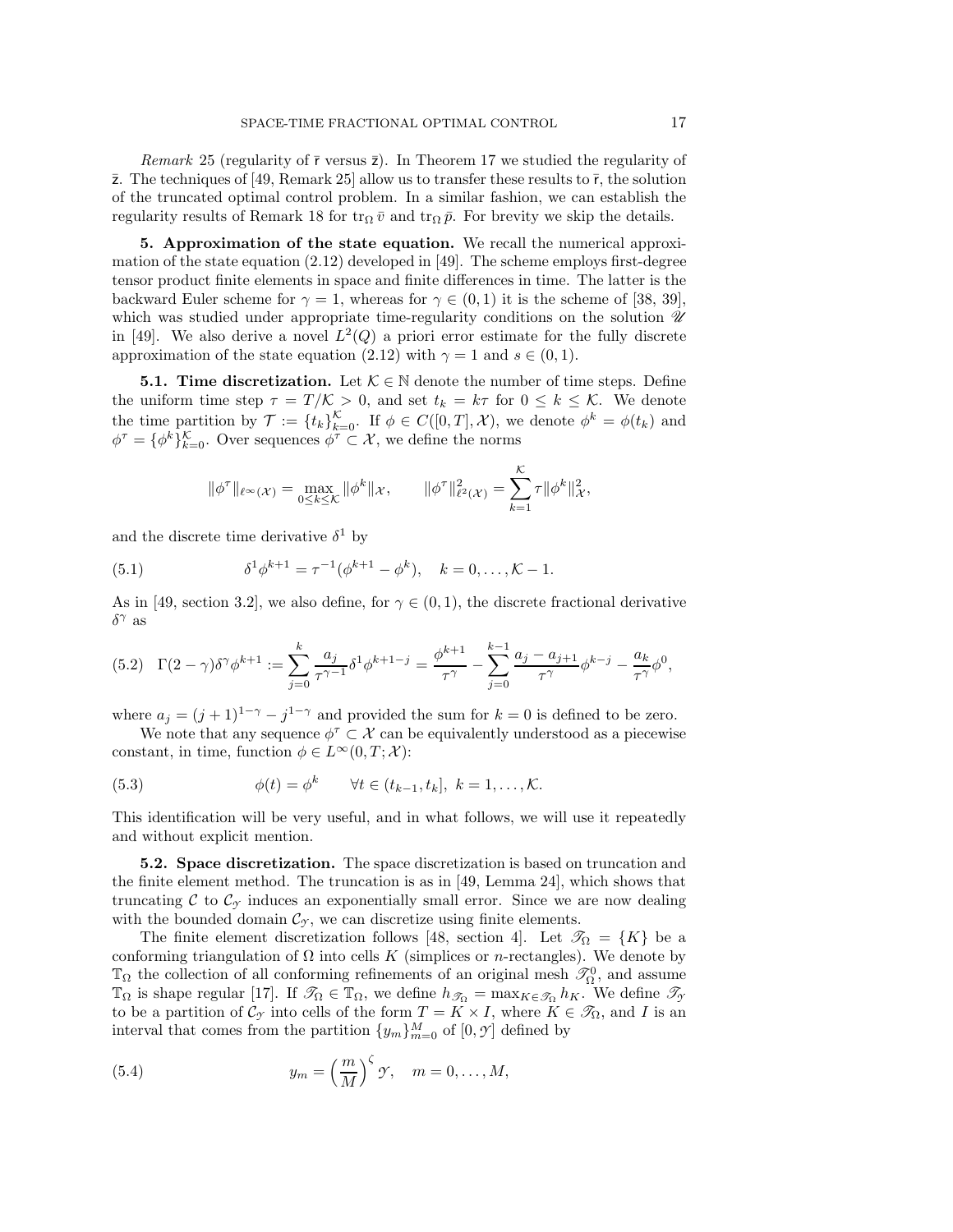where  $\zeta = \zeta(\alpha) > 3/(1 - \alpha) > 1$ . The set of all such triangulations is denoted by T. Note that the following weak regularity condition is valid: There is a constant  $\sigma$  such that, for all  $\mathcal{T}_{\gamma} \in \mathbb{T}$ , if  $T_1 = K_1 \times I_1$ ,  $T_2 = K_2 \times I_2 \in \mathcal{T}_{\gamma}$  have nonempty intersection, then  $h_{I_1}/h_{I_2} \leq \sigma$ , where  $h_I = |I|$ ; see [\[48,](#page-32-3) [50\]](#page-32-22). For  $\mathcal{I}_{\mathcal{I}} \in \mathbb{T}$ , we denote by  $\mathcal{N}(\mathcal{I}_{\mathcal{I}})$  the set of its nodes and by  $\mathcal{N}(\mathcal{I}_{\mathcal{T}})$  the set of its interior and Neumann nodes. We also denote by  $N = #\mathcal{K}(\mathcal{I}_{\mathcal{F}})$  the number of degrees of freedom of  $\mathcal{I}_{\mathcal{F}}$ . We assume that  $\#\mathscr{T}_{\Omega} \approx M^n$  so that  $N \approx M^{n+1}$ .

The main motivation to consider elements as in [\(5.4\)](#page-16-1) is to compensate for the rather singular behavior of  $\mathscr{U}$ , solution to problem [\(2.12\)](#page-6-1), as  $y \approx 0^+$ ; see [\[49\]](#page-32-4) for details.

For  $\mathscr{T}_{\gamma} \in \mathbb{T}$  and  $\Gamma_D = \partial_L \mathcal{C}_{\gamma} \cup \Omega \times \{\gamma\}$  we define the finite element space

$$
\mathbb{V}(\mathscr{T}_{\mathcal{T}}) = \left\{ W \in C(\bar{\mathcal{C}}_{\mathcal{T}}) : W|_{T} \in \mathcal{P}_{1}(K) \otimes \mathbb{P}_{1}(I) \; \forall T = K \times I \in \mathscr{T}_{\mathcal{T}}, \; W|_{\Gamma_{D}} = 0 \right\}.
$$

If K is a simplex, then  $\mathcal{P}_1(K) = \mathbb{P}_1(K)$ , whereas if K is a cube, then  $\mathcal{P}_1(K) = \mathbb{Q}_1(K)$ . We also define  $\mathbb{U}(\mathscr{T}_{\Omega}) = \text{tr}_{\Omega} \mathbb{V}(\mathscr{T}_{\gamma})$ , i.e., a  $\mathcal{P}_1$  finite element space over the mesh  $\mathscr{T}_{\Omega}$ .

<span id="page-17-0"></span>**5.3.** A fully discrete scheme. The fully discrete scheme to solve  $(1.6)$  combines the space discretization of section [5.2](#page-16-2) with the time discretization of section [5.1.](#page-16-3) To define it, we first consider the weighted elliptic projector  $G_{\mathscr{T}_{\gamma}}$  studied in [\[49,](#page-32-4) section 4.3]:

<span id="page-17-3"></span>(5.5) 
$$
w \in \mathring{H}_L^1(y^\alpha, \mathcal{C}_\mathcal{Y}) : \qquad a_{\mathcal{Y}}(G_{\mathcal{I}_\mathcal{Y}}w, W) = a_{\mathcal{Y}}(w, W) \quad \forall W \in \mathbb{V}(\mathcal{I}_\mathcal{Y}).
$$

The fully discrete scheme computes  $V_{\mathcal{T}_{\gamma}}^{\tau} \subset \mathbb{V}(\mathcal{T}_{\gamma})$ , an approximation of the solution to  $(4.3)$ , with  $r = 0$ , at each time step. We initialize the scheme by setting

(5.6) 
$$
V_{\mathscr{T}_{\gamma}}^{0} = \mathcal{I}_{\mathscr{T}_{\Omega}} \mathsf{u}_{0} = G_{\mathscr{T}_{\gamma}} \circ \mathcal{H}_{\alpha} \mathsf{u}_{0},
$$

where  $\mathcal{I}_{\mathcal{J}_{\Omega}} = G_{\mathcal{J}_{\gamma}} \circ \mathcal{H}_{\alpha}$  and  $\mathcal{H}_{\alpha}$  is the  $\alpha$ -harmonic extension operator defined in section [4;](#page-14-0) notice that  $\operatorname{tr}_{\Omega} V^0_{\mathcal{F}^{\gamma}} = \operatorname{tr}_{\Omega} G_{\mathcal{F}^{\gamma}} v(0)$ , where  $v(0)$  solves  $(4.5)$  with  $w = u_0$ .

<span id="page-17-2"></span><span id="page-17-1"></span>For  $k = 0, ..., K - 1, V_{\mathcal{T}_{\mathcal{T}}}^{k+1} \in \mathbb{V}(\mathcal{T}_{\mathcal{T}})$  solves

(5.7) 
$$
(\delta^{\gamma} \operatorname{tr}_{\Omega} V_{\mathcal{S}_{\gamma}}^{k+1}, \operatorname{tr}_{\Omega} W)_{L^{2}(\Omega)} + a_{\gamma}(V_{\mathcal{S}_{\gamma}}^{k+1}, W) = \left\langle f^{k+1}, \operatorname{tr}_{\Omega} W \right\rangle \quad \forall W \in \mathbb{V}(\mathcal{S}_{\gamma}),
$$

where  $\delta^{\gamma}$  is defined by [\(5.2\)](#page-16-4) for  $\gamma \in (0,1)$  and by [\(5.1\)](#page-16-5) for  $\gamma = 1$  and  $f^{k+1} =$  $\tau^{-1} \int_{t_k}^{t_{k+1}} f \, dt$ . An approximate solution of problem  $(1.3)$  is  $U_{\mathscr{T}_{\Omega}}^{\tau} \subset \mathbb{U}(\mathscr{T}_{\Omega})$  with

(5.8) 
$$
U_{\mathcal{T}_{\Omega}}^{\tau} = \text{tr}_{\Omega} V_{\mathcal{T}_{\gamma}}^{\tau}.
$$

The stability of this scheme is as follows (see [\[49,](#page-32-4) Lemma 29]).

<span id="page-17-6"></span>THEOREM 26 (unconditional stability:  $s \in (0,1)$ ,  $\gamma \in (0,1]$ ). Let  $V_{\mathscr{T}_{\gamma}}^{\tau} \subset \mathbb{V}(\mathscr{T}_{\gamma})$ *solve* [\(5.6\)](#page-17-1)*–*[\(5.7\)](#page-17-2)*; then we have*

<span id="page-17-4"></span>
$$
I_t^{1-\gamma} \|\mathop{\rm tr}\nolimits_{\Omega} V_{\mathscr{T}_{\mathcal{T}}}^\tau\|^2_{L^2(\Omega)}(T) + \|V_{\mathscr{T}_{\mathcal{T}}}^\tau\|^2_{\ell^2(\mathring{H}^1_L(y^\alpha, \mathcal{C}_{\mathcal{T}}))} \lesssim \Lambda_\gamma(V_{\mathscr{T}_{\mathcal{T}}}^0, f^\tau)^2,
$$

where  $I_t^0$  is the identity.

To present error estimates for scheme [\(5.6\)](#page-17-1)–[\(5.7\)](#page-17-2) for  $\gamma \in (0,1)$ , we introduce

- $\mathcal{A} = \mathcal{A}(\mathsf{v}, \mathsf{g}) = ||\mathsf{v}||_{\mathbb{H}^s(\Omega)} + ||\mathsf{g}||_{H^2(0,T;\mathbb{H}^{-s}(\Omega))},$
- $\mathcal{B} = \mathcal{B}(\mathsf{v}, \mathsf{g}) = \|\mathsf{v}\|_{\mathbb{H}^{1+3s}(\Omega)} + \|\mathsf{g}|_{t=0}\|_{\mathbb{H}^{1+s}(\Omega)} + \|\mathsf{g}\|_{W^1_\infty(0,T;\mathbb{H}^{1-(1-2\nu)s}(\Omega))},$

<span id="page-17-5"></span>where  $\nu > 0$  is arbitrary. Theorem 30 in [\[49\]](#page-32-4) provides the following error estimates for the scheme [\(5.6\)](#page-17-1)–[\(5.7\)](#page-17-2) with  $\gamma \in (0,1)$  and  $s \in (0,1)$ .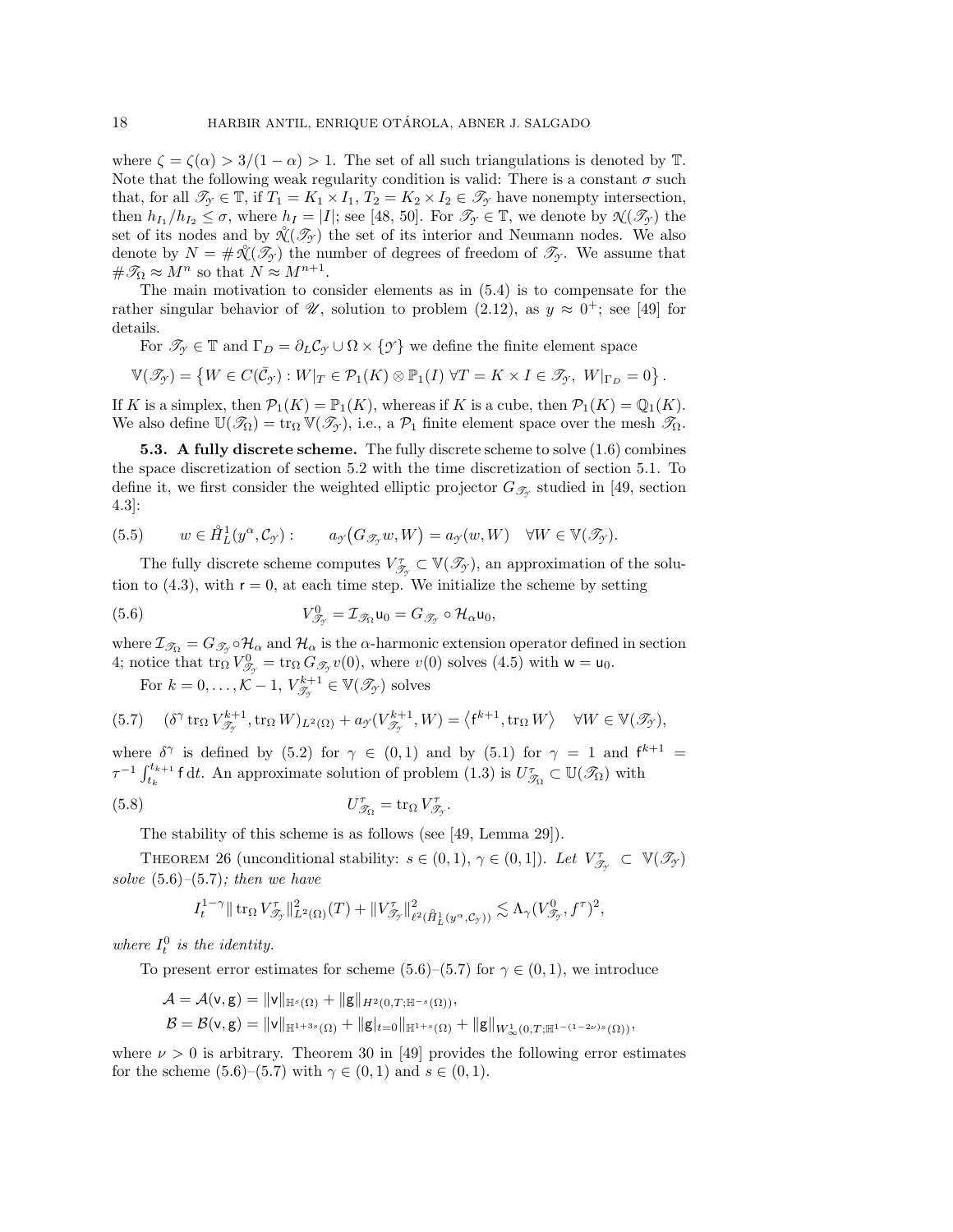THEOREM 27 (error estimates:  $s, \gamma \in (0,1)$ ). Let  $r = 0$  and  $s, \gamma \in (0,1)$ . If v *solves* [\(4.3\)](#page-14-2)*,*  $V_{\mathcal{J}_{\mathcal{J}}}^{\tau}$  *solves* [\(5.6\)](#page-17-1)–[\(5.7\)](#page-17-2)*,*  $\mathcal{A}(u_0, f), \mathcal{B}(u_0, f) < \infty$ *, and*  $\mathcal{J}_{\mathcal{J}}$  *verifies* [\(5.4\)](#page-16-1)*,* then *then*

<span id="page-18-6"></span>
$$
(5.9) \quad \left[I_t^{1-\gamma} \|\operatorname{tr}_{\Omega}(v^{\tau} - V_{\mathscr{T}_{\gamma}}^{\tau})\|_{L^2(\Omega)}^2(T)\right]^{\frac{1}{2}} \lesssim \tau^{\theta} \mathcal{A}(\mathsf{u}_0, f) + |\log N|^{2s} N^{\frac{-(1+s)}{n+1}} \mathcal{B}(\mathsf{u}_0, f)
$$

*and*

<span id="page-18-7"></span>
$$
(5.10) \t\t\t ||v^{\tau} - V_{\mathscr{T}_{\mathcal{I}}}^{\tau}||_{\ell^2(\hat{H}_L^1(y^{\alpha}, \mathcal{C}_{\mathcal{I}}))} \lesssim \tau^{\theta} \mathcal{A}(\mathsf{u}_0, f) + |\log N|^s N^{\frac{-1}{n+1}} \mathcal{B}(\mathsf{u}_0, f),
$$

where  $\theta \in (0, \frac{1}{2})$ , and the hidden constant does not depend on v,  $V_{\mathscr{T}_{\mathscr{T}}}^{\tau}$ , or the problem *data but blows up as*  $\theta \uparrow \frac{1}{2}$ *.* 

<span id="page-18-0"></span>**5.4.**  $L^2(Q)$ -error estimate:  $s \in (0,1)$  and  $\gamma = 1$ . We now derive a novel  $L^2(Q)$ -error estimate for [\(5.6\)](#page-17-1)–[\(5.7\)](#page-17-2) with  $\gamma = 1$ , which is inspired by classical tech-niques developed, for instance, in [\[9,](#page-31-25) [47\]](#page-32-23). To obtain it, we set  $r = 0$  and consider, as a technical instrument, a semidiscrete approximation to [\(4.3\)](#page-14-2): Set  $V^0 = \mathcal{H}_{\alpha} \mathsf{u}_0$  and, for  $k = 0, \ldots, K - 1$ , compute  $V^{k+1} \in \hat{H}_L^1(y^\alpha, \mathcal{C}_\mathcal{I})$  that solves

<span id="page-18-1"></span>(5.11) 
$$
(\delta^1 \operatorname{tr}_\Omega V^{k+1}, \operatorname{tr}_\Omega \phi)_{L^2(\Omega)} + a_{\mathcal{T}}(V^{k+1}, \phi) = \langle f^{k+1}, \operatorname{tr}_\Omega \phi \rangle \quad \forall \phi \in \mathring{H}_L^1(y^\alpha, \mathcal{C}_{\mathcal{T}}),
$$

where  $\delta^1$  and  $a_{\gamma}$  are defined by [\(5.1\)](#page-16-5) and [\(4.2\)](#page-14-6), respectively. We present the following stability result.

LEMMA 28 (improved stability). Let  $V^{\tau} \subset \mathring{H}_L^1(y^{\alpha}, \mathcal{C}_{\gamma})$  solve [\(5.11\)](#page-18-1). If  $f \in L^2(Q)$ <br>us  $\in \mathbb{H}^s(\Omega)$  then we have *and*  $u_0 \in \mathbb{H}^s(\Omega)$ *, then we have* 

$$
(5.12) \qquad \|\operatorname{tr}_{\Omega} \delta^1 V^{\tau}\|_{\ell^2(L^2(\Omega))}^2 + \|\nabla V^{\tau}\|_{\ell^{\infty}(L^2(y^{\alpha}, \mathcal{C}_{\mathcal{F}}))}^2 \lesssim \|f^{\tau}\|_{\ell^2(L^2(\Omega))}^2 + \|u_0\|_{\mathbb{H}^s(\Omega)}^2,
$$

*where the hidden constant is independent of the data,*  $N$ *,*  $\tau$ *, and*  $V^{\tau}$ *.* 

<span id="page-18-3"></span>*Proof.* Set  $\phi = V^{k+1} - V^k$  and use the estimate of Remark [22.](#page-14-3)

Define the piecewise linear function  $\hat{V} \in C^{0,1}([0,T]; \hat{H}_L^1(y^\alpha, \mathcal{C}_{\mathcal{I}}))$  by  $\hat{V}(0) = V^0$ and

(5.13) 
$$
\hat{V}(t) = V^k + (t - t_k)\delta^1 V^{k+1}, \quad t \in (t_k, t_{k+1}],
$$

for  $k = 0, \ldots, \mathcal{K} - 1$ . Using this notation, we rewrite [\(5.11\)](#page-18-1) as

<span id="page-18-2"></span>(5.14) 
$$
(\operatorname{tr}_{\Omega} \partial_t \hat{V}(t), \operatorname{tr}_{\Omega} \phi)_{L^2(\Omega)} + a_{\mathcal{T}}(V^{\tau}(t), \phi) = \langle f^{\tau}(t), \operatorname{tr}_{\Omega} \phi \rangle \quad \forall \phi \in \mathring{H}_L^1(y^{\alpha}, \mathcal{C}_{\mathcal{T}})
$$

<span id="page-18-5"></span>for a.e.  $t \in (0, T)$ . We are now in position to derive an error estimate for [\(5.11\)](#page-18-1).

THEOREM 29 (semidiscrete error estimate:  $\gamma = 1$ ). Let v and  $V^{\tau}$  solve [\(4.3\)](#page-14-2) and [\(5.11\)](#page-18-1)*, respectively.* If  $f \in L^{\infty}(0,T; L^{2}(\Omega))$  *and*  $u_0 \in \mathbb{H}^{s}(\Omega)$ *, then* 

<span id="page-18-4"></span>(5.15) trΩ(v − V <sup>τ</sup> )<sup>L</sup>2(0,T;L2(Ω)) τ f<sup>L</sup>∞(0,T;L2(Ω)) <sup>+</sup> u<sup>0</sup><sup>H</sup>*s*(Ω) ,

*where the hidden constant is independent of the data,*  $N$ *,*  $\tau$ *, v<sub>i</sub>, and*  $V^{\tau}$ *.* 

*Proof.* Define  $\hat{e} = v - \hat{V}$  and  $\bar{e} = v - V^{\tau}$ . Set  $\gamma = 1$  and  $r = 0$  in [\(4.3\)](#page-14-2) and then subtract from it  $(5.14)$ . Integrating the result with respect to time, we obtain

$$
(\operatorname{tr}_{\Omega} \bar{e}(t), \operatorname{tr}_{\Omega} \phi)_{L^2(\Omega)} + a_{\mathcal{Y}} \left( \int_0^t \bar{e}(\xi) \,d\xi, \phi \right) = \left\langle \int_0^t (f(\xi) - f^\tau(\xi)) \,d\xi, \operatorname{tr}_{\Omega} \phi \right\rangle + (\operatorname{tr}_{\Omega} (\bar{e}(t) - \hat{e}(t)), \operatorname{tr}_{\Omega} \phi)_{L^2(\Omega)} \quad \forall \phi \in \hat{H}_L^1(y^\alpha, \mathcal{C}_{\mathcal{Y}}), \text{ a.e. } t \in (0, T).
$$

 $\Box$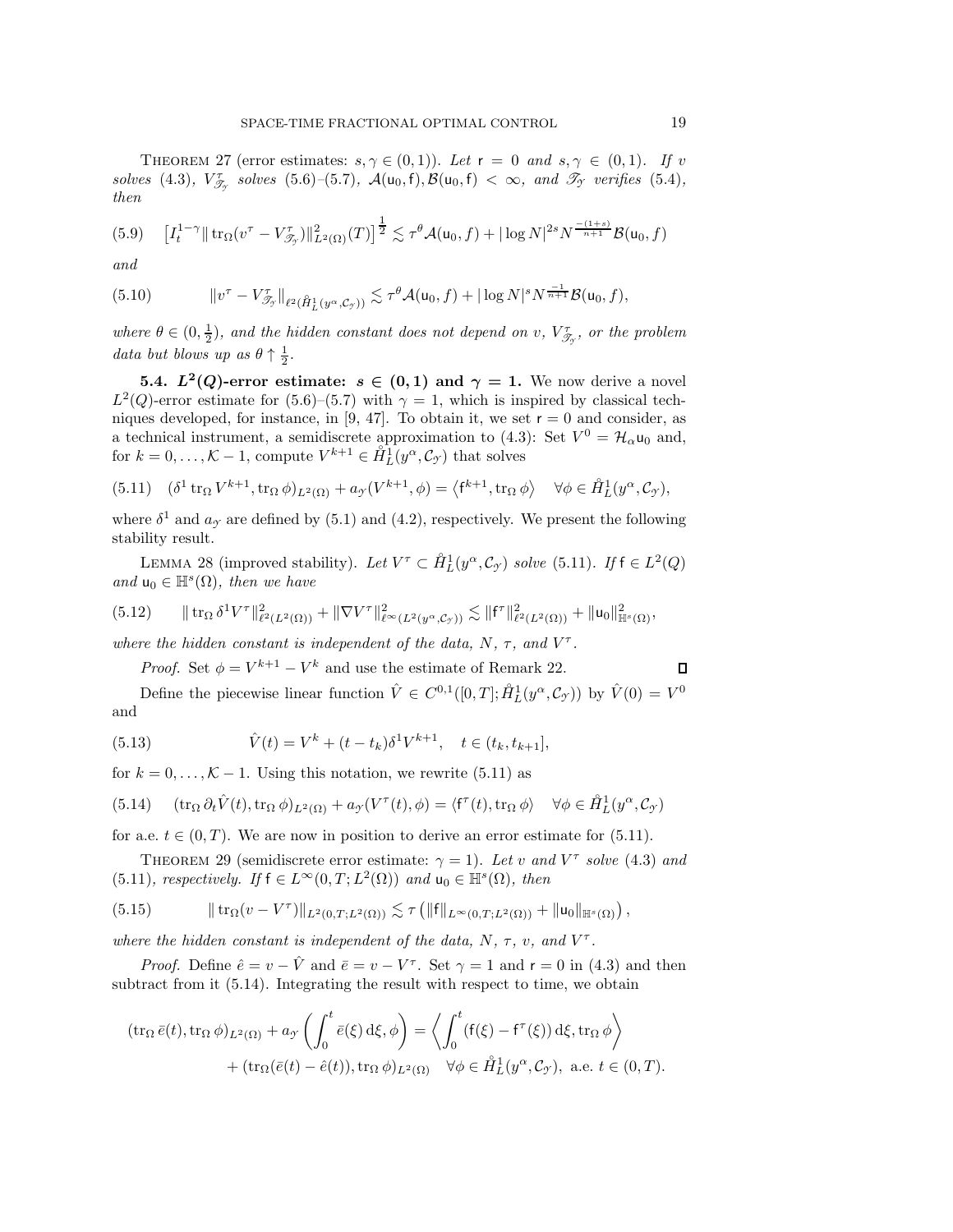Set, for a.e.  $t \in (0,T)$ ,  $\phi = \bar{e}(t) \in \mathring{H}_L^1(y^\alpha, \mathcal{C}_\mathcal{I})$ . Integrating over time once more yields

<span id="page-19-0"></span>(5.16) 
$$
\int_0^T \|\operatorname{tr}_{\Omega} \bar{e}(t)\|_{L^2(\Omega)}^2 dt \le \left| \int_0^T \left\langle \int_0^t (f(\xi) - f^\tau(\xi)) d\xi, \operatorname{tr}_{\Omega} \bar{e}(t) \right\rangle dt \right| + \left| \int_0^T (\operatorname{tr}_{\Omega} (\bar{e}(t) - \hat{e}(t)), \operatorname{tr}_{\Omega} \bar{e}(t))_{L^2(\Omega)} dt \right|,
$$

where we have used that

$$
\int_0^T a_{\mathcal{Y}} \left( \int_0^t \bar{e}(\xi) \,d\xi, \bar{e}(t) \right) dt = \frac{1}{2} a_{\mathcal{Y}} \left( \int_0^T \bar{e}(t) \,dt, \int_0^T \bar{e}(t) \,dt \right) \ge 0.
$$

Notice that, since  $f^{k+1} = \tau^{-1} \int_{t_k}^{t_{k+1}} f(t) dt$ ,

$$
\int_0^{t_l} (f(\xi) - f^{\tau}(\xi)) d\xi = \sum_{k=1}^l \int_{t_{k-1}}^{t_k} (f(\xi) - f^k) d\xi = 0.
$$

Consequently, if  $t_l \leq t < t_{l+1}$ , we have

$$
\int_0^t (f(\xi) - f^{\tau}(\xi)) d\xi = \int_{t_l}^t (f(\xi) - f^{\tau}(\xi)) d\xi \lesssim \tau ||f||_{L^{\infty}(0,t)}.
$$

In conclusion, the first term on the right-hand side of [\(5.16\)](#page-19-0) can be bounded by

$$
\left| \int_0^T \left\langle \int_0^t (f(\xi) - f^\tau(\xi)) ds, \operatorname{tr}_\Omega \bar{e}(t) \right\rangle dt \right| \lesssim \tau^2 \|f\|_{L^\infty(0,T,L^2(\Omega))}^2 + \frac{1}{4} \|\operatorname{tr}_\Omega \bar{e}\|_{L^2(Q)}^2.
$$

Since, on  $(t_k, t_{k+1}]$ , we have that  $|\bar{e}(t) - \hat{e}(t)| \leq \tau |\delta^1 V^{k+1}|$ , estimate [\(5.12\)](#page-18-3) yields

$$
\int_0^T \|\operatorname{tr}_\Omega(\hat{e}(t)-\bar{e}(t))\|_{L^2(\Omega)}^2 \,\mathrm{d} t \leq \tau^2 \left\| \delta^1 V^\tau \right\|_{\ell^2(L^2(\Omega))}^2 \lesssim \tau^2 \left( \| \mathsf{f}^\tau \|_{\ell^2(L^2(\Omega))}^2 + \| \mathsf{u}_0 \|_{\mathbb{H}^s(\Omega)}^2 \right),
$$

and therefore the second term on the right-hand side of [\(5.16\)](#page-19-0) can be bounded by

$$
\left| \int_0^T (\operatorname{tr}_\Omega(\bar{e}(t) - \hat{e}(t)), \operatorname{tr}_\Omega \bar{e}(t))_{L^2(\Omega)} dt \right| \leq \frac{1}{4} ||\operatorname{tr}_\Omega \bar{e}||^2_{L^2(0,T;L^2(\Omega))} + C\tau^2 \left( ||f^{\tau}||^2_{\ell^2(L^2(\Omega))} + ||u_0||^2_{\mathbb{H}^s(\Omega)} \right).
$$

Collecting all the derived bounds, we arrive at the desired error estimate  $(5.15)$ .  $\Box$ 

With this estimate in hand we can control the difference between the fully and the semidiscrete problems.

<span id="page-19-1"></span>THEOREM 30 (auxiliary error estimate:  $\gamma = 1$ ). Let  $\gamma = 1$ , and assume that  $u_0 \in$  $\mathbb{H}^{1+s}(\Omega)$  and  $f \in L^2(0,T;\mathbb{H}^{1-s}(\Omega))$ *. If*  $V^{\tau}$  and  $V^{\tau}_{\mathscr{T}_{\gamma}}$  solve [\(5.11\)](#page-18-1) and [\(5.7\)](#page-17-2)*, respectively then tively, then*

$$
\|\operatorname{tr}_{\Omega}(V^{\tau}-V^{\tau}_{\mathscr{T}_{\mathcal{T}}})\|_{\ell^{2}(L^{2}(\Omega))}\lesssim |\log N|^{2s}N^{-\frac{1+s}{n+1}}\left(\|f^{\tau}\|_{\ell^{2}(0,T;\mathbb{H}^{1-s}(\Omega))}+\|u_{0}\|_{\mathbb{H}^{1+s}(\Omega)}\right),
$$

*where the hidden constant does not depend on*  $v$ ,  $V^{\tau}$ , or the problem data.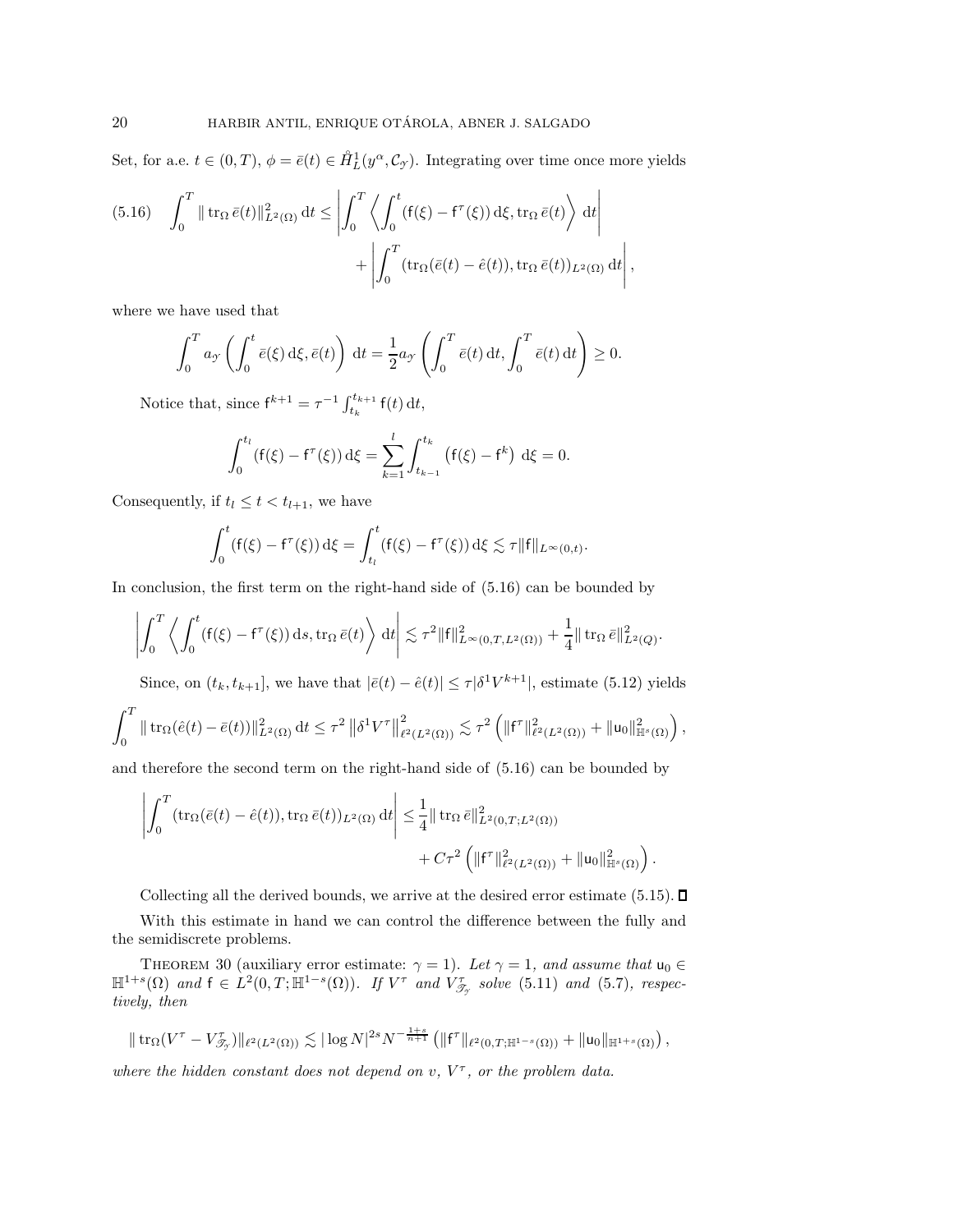*Proof.* We start by defining the error

(5.17) 
$$
E^{\tau} = (V^{\tau} - G_{\mathscr{T}_{\mathcal{Y}}}V^{\tau}) + (G_{\mathscr{T}_{\mathcal{Y}}}V^{\tau} - V_{\mathscr{T}_{\mathcal{Y}}}^{\tau}) = \theta^{\tau} + \rho_{\mathscr{T}_{\mathcal{Y}}}^{\tau},
$$

where  $G_{\mathscr{T}_{Y}}$  is defined in [\(5.5\)](#page-17-3). We estimate  $\theta^{\tau}$  by invoking the approximation prop-erties [\[49,](#page-32-4) Proposition 28] of  $G_{\mathscr{T}_{\gamma}}$  and the regularity results of [49, Theorem 7]:

$$
\|\operatorname{tr}_{\Omega} \theta^{\tau}\|_{\ell^2(L^2(\Omega))} \lesssim |\log N|^{2s} N^{-\frac{1+s}{n+1}} \left( \| {\sf f}^{\tau}\|_{\ell^2(\mathbb{H}^{1-s}(\Omega))} + \| {\sf u}_0 \|_{\mathbb{H}^{1+s}(\Omega)} \right).
$$

The estimate of  $\rho_{\mathscr{T}_{\mathscr{T}}}^{\tau}$  follows along the lines of [\[9,](#page-31-25) Lemma 5.6]. For brevity, we skip the details.

We collect the estimates of Theorems [29](#page-18-5) and [30](#page-19-1) to derive a  $L^2(Q)$ -error estimate.

<span id="page-20-0"></span>THEOREM 31 (error estimate for v:  $\gamma = 1$ ). Assume that  $\gamma = 1$ , and let v and  $V_{\mathcal{F}}^{\tau}$  solve [\(4.3\)](#page-14-2) and [\(5.7\)](#page-17-2)*, respectively.* If  $f \in L^{\infty}(0,T;L^2(\Omega)) \cap L^2(0,T;\mathbb{H}^{1-s}(\Omega))$  $and \, u_0 \in \mathbb{H}^{1+s}(\Omega), \, then$ 

$$
\begin{aligned} \|\operatorname{tr}_\Omega(v - V_{\mathscr{T}_{\mathcal{T}}})\|_{L^2(Q)} &\lesssim \tau \left( \|{\sf f}\|_{L^\infty(0,T;L^2(\Omega))} + \|{\sf u}_0\|_{\mathbb{H}^s(\Omega)} \right) \\ &+ |\log N|^{2s} N^{-\frac{1+s}{n+1}} \left( \|{\sf f}\|_{L^2(0,T;\mathbb{H}^{1-s}(\Omega))} + \|{\sf u}_0\|_{\mathbb{H}^{1+s}(\Omega)} \right), \end{aligned}
$$

<span id="page-20-1"></span>*where the hidden constant does not depend on*  $N, \tau, v, V^{\tau}$ , or the problem data.

COROLLARY 32 (error estimate for u:  $\gamma = 1$ ). *Assume that*  $\gamma = 1$ *, and let* u *solve*  $(1.3)$  *with*  $z = 0$ *, and*  $U_{\mathcal{T}_{\Omega}}^{\tau}$  *be defined by*  $(5.8)$ *. If*  $f \in L^{\infty}(0,T;L^{2}(\Omega)) \cap L^{2}(0,T;\mathbb{H}^{1-s}(\Omega))$ *and*  $u_0 \in \mathbb{H}^{1+s}(\Omega)$ *, then* 

$$
\| \mathbf{u} - U_{\mathscr{T}_{\Omega}}^{\tau} \|_{L^{2}(0,T;L^{2}(\Omega))} \lesssim \tau \left( \| \mathbf{f} \|_{L^{\infty}(0,T;L^{2}(\Omega))} + \| \mathbf{u}_{0} \|_{\mathbb{H}^{s}(\Omega)} \right) + |\log N|^{2s} N^{-\frac{1+s}{n+1}} \left( \| \mathbf{f} \|_{L^{2}(0,T;\mathbb{H}^{1-s}(\Omega))} + \| \mathbf{u}_{0} \|_{\mathbb{H}^{1+s}(\Omega)} \right),
$$

*where the hidden constant does not depend on*  $N$ ,  $\tau$ ,  $v$ ,  $V^{\tau}$ , or the problem data.

*Proof.* Recalling that v solves  $(4.3)$  with  $r = 0$ , a simple application of the triangle inequality allows us to write

$$
\|{\mathbf{u}}-U_{\mathcal{I}_\Omega}^\tau\|_{L^2(0,T;L^2(\Omega))}\leq \|\operatorname{tr}_\Omega(\mathscr{U}-v)\|_{L^2(0,T;L^2(\Omega))}+\|\operatorname{tr}_\Omega(v-V_{\mathcal{I}_\mathcal{I}}^\tau)\|_{L^2(0,T;L^2(\Omega))}.
$$

Lemma [21](#page-14-4) yields  $|| \text{tr}_\Omega(\mathcal{U} - v) ||_{L^2(0,T;L^2(\Omega))} \lesssim e^{-\sqrt{\lambda_1} \mathcal{I}/2} \Lambda_\gamma(\mathsf{u}_0, \mathsf{f}).$  The bound of the second term follows from Theorem 31. Finally, the desired estimate is a consequence second term follows from Theorem [31.](#page-20-0) Finally, the desired estimate is a consequence of the natural choice of the truncation parameter,  $\mathcal{Y}$ , as  $\mathcal{Y} \approx |\log N|$ ; see [\[48,](#page-32-3) Remark 5.5]. П

**6. Approximation of the fractional control problem.** We propose an implicit fully discrete scheme to approximate the solution of the fractional control problem  $(1.2)$ – $(1.4)$ : piecewise constant functions for the control and, for the state, firstdegree tensor product finite elements in space, as described in section [5.2,](#page-16-2) and the finite difference discretization in time detailed in section [5.1.](#page-16-3)

As stated in Theorem [27,](#page-17-5) in order to have the error estimates [\(5.9\)](#page-18-6) and [\(5.10\)](#page-18-7) for the approximation of the state equation [\(1.3\)](#page-0-2), we require that  $\mathcal{A}(u_0, f + \bar{r}) < \infty$ . This strong  $H^2$  in time regularity assumption is not satisfied by the optimal control  $\bar{r}$ , meaning that we are not able to apply the results of Theorem [27.](#page-17-5) This is in sharp contrast with the case  $\gamma = 1$  which, according to Theorem [31,](#page-20-0) requires only  $f, \overline{r} \in L^{\infty}(0,T; L^{2}(\Omega)) \cap L^{2}(0,T; \mathbb{H}^{1-s}(\Omega))$ , which, by imposing [\(3.13\)](#page-11-0) and invoking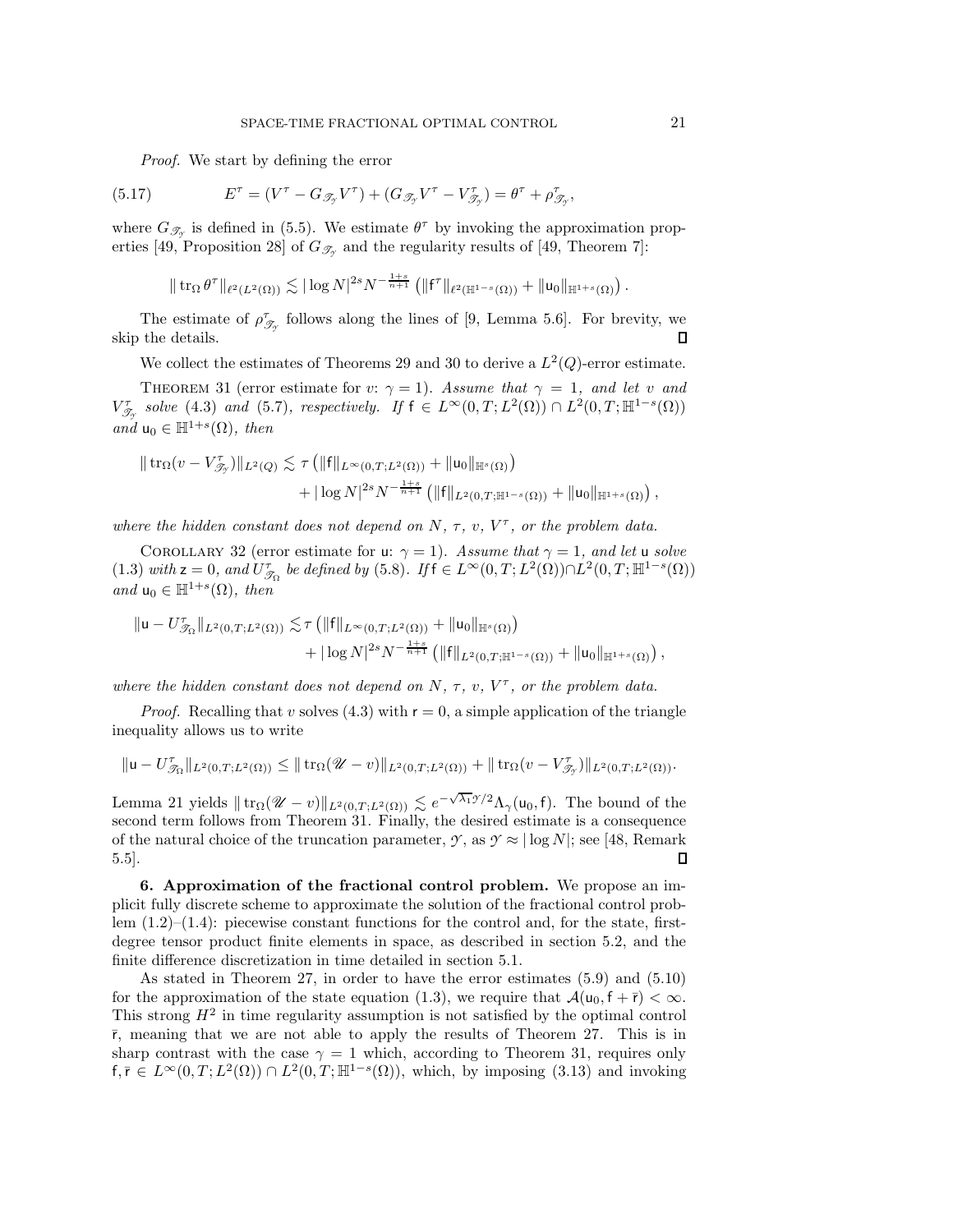Remark [25](#page-15-4) and Theorem [17,](#page-11-9) is satisfied by the optimal control  $\bar{r}$ . Due to this regularity restriction, we can obtain an error analysis for  $\gamma = 1$  only. We remark that  $L^2(Q)$ error estimates for  $s, \gamma \in (0, 1)$  are not available in the literature, especially under the correct regularity assumptions. In section [6.2](#page-22-0) we will present error estimates for  $\gamma = 1$  and  $s \in (0, 1)$ , and in section [6.3](#page-24-0) we will show the convergence, without rates, for the remaining range of parameters.

Finally, to simplify the exposition, in what follows we assume that a and b are constants that satisfy [\(3.13\)](#page-11-0).

<span id="page-21-0"></span>**6.1. An implicit fully discrete scheme.** To discretize the control we introduce the finite element space of piecewise constant functions over  $\mathcal{T}_{\Omega}$ ,

<span id="page-21-1"></span>
$$
\mathbb{Z}(\mathscr{T}_{\Omega}) = \{ Z \in L^{\infty}(\Omega) : Z|_{K} \in \mathbb{P}_{0}(K) \quad \forall K \in \mathscr{T}_{\Omega} \},
$$

and the space of piecewise constant functions in time and space,

(6.1) 
$$
\mathbb{Z}(\mathcal{T},\mathscr{T}_{\Omega})=\left\{Z^{\tau}\subset L^{\infty}(Q):Z^{k}\in\mathbb{Z}(\mathscr{T}_{\Omega})\right\}.
$$

We define the space of discrete admissible controls as follows:

(6.2) 
$$
Z_{\text{ad}}(\mathcal{T}, \mathscr{T}_{\Omega}) = Z_{\text{ad}} \cap \mathbb{Z}(\mathcal{T}, \mathscr{T}_{\Omega}),
$$

where  $Z_{ad}$  is defined in [\(3.1\)](#page-7-5). It will be useful to introduce the  $L^2(Q)$ -orthogonal projection onto  $\mathbb{Z}(\mathcal{T}, \mathscr{T}_{\Omega})$ . The operator  $\Pi_{\mathscr{T}_{\Omega}}^{\mathcal{T}} : L^2(Q) \to \mathbb{Z}(\mathcal{T}, \mathscr{T}_{\Omega})$  is defined by

<span id="page-21-4"></span>(6.3) 
$$
r \in L^2(Q):
$$
  $(r - \Pi_{\mathcal{J}_\Omega}^{\mathcal{T}} r, Z)_{L^2(Q)} = 0 \quad \forall Z \in \mathbb{Z}(\mathcal{T}, \mathcal{J}_\Omega)$ 

and, for all  $r \in H^1(0,T;L^2(\Omega)) \cap L^2(0,T;H^1(\Omega))$ , satisfies

(6.4) 
$$
\|r - \Pi_{\mathcal{T}_{\Omega}}^{\mathcal{T}} r\|_{L^2(Q)} \lesssim h_{\mathcal{T}_{\Omega}} \|\nabla_{x'} r\|_{L^2(Q)} + \tau \|\partial_t r\|_{L^2(Q)}.
$$

Notice also that, since a and b are constant,  $\Pi_{\mathcal{J}_{\Omega}}^{\mathcal{T}} Z_{ad} \subset Z_{ad}(\mathcal{T}, \mathcal{J}_{\Omega})$ .<br>We define the discrete functional  $J_{\mathcal{J}_{\Omega}}^{\mathcal{T}} : \mathbb{U}(\mathcal{J}_{\Omega})^{\mathcal{K}} \times \mathbb{Z}(\mathcal{T}, \mathcal{J}_{\Omega}) \to \mathbb{R}$  by

$$
J^{\mathcal{T}}_{\mathscr{T}_\Omega}(U^{\tau}_{\mathscr{T}_\Omega},Z^{\tau}_{\mathscr{T}_\Omega})=\frac{1}{2}\|U^{\tau}_{\mathscr{T}_\Omega}-\mathbf{u}^{\tau}_{d}\|^2_{\ell^2(L^2(\Omega))}+\frac{\mu}{2}\|Z^{\tau}_{\mathscr{T}_\Omega}\|^2_{\ell^2(L^2(\Omega))},
$$

where the  $\ell^2$ -norm is defined in section [5.1.](#page-16-3) The identification between a sequence  $\phi^{\tau}$ and the piecewise constant function [\(5.3\)](#page-16-6) will be used repeatedly below. For instance, if  $u_d^{\tau} = u_d$ , we would have that  $J_{\mathcal{J}_\Omega}^{\tau}(w, r) = J(w, r)$  whenever  $w^{\tau} = w$  and  $r^{\tau} = r$ ;<br>that is the arguments are piecewise constant over  $\mathcal{T}$ . This was already implicitly that is, the arguments are piecewise constant over  $\mathcal T$ . This was already implicitly used in [\(6.2\)](#page-21-1), when we defined  $Z_{ad}(\mathcal{T}, \mathscr{T}_{\Omega})$ .

The numerical scheme reads: Find  $\min J_{\mathcal{T}_\Omega}^{\mathcal{T}}(\text{tr}_\Omega V_{\mathcal{T}_\mathcal{T}}^{\tau}, Z_{\mathcal{T}_\Omega}^{\tau})$  subject to the discrete state equation: Initialize as in [\(5.6\)](#page-17-1), and for  $k = 0, ..., K-1$  let  $V^{k+1}_{\mathscr{T}_{\mathcal{T}}} \in V(\mathscr{T}_{\mathcal{T}})$  solve

<span id="page-21-2"></span>(6.5) 
$$
(\delta^{\gamma} \operatorname{tr}_{\Omega} V_{\mathcal{T}_{\gamma}}^{k+1}, \operatorname{tr}_{\Omega} W)_{L^{2}(\Omega)} + a_{\gamma}(V_{\mathcal{T}_{\gamma}}^{k+1}, W) = \left\langle f^{k+1} + Z_{\mathcal{T}_{\Omega}}^{k+1}, \operatorname{tr}_{\Omega} W \right\rangle
$$

for all  $W \in \mathbb{V}(\mathcal{I}_{\mathcal{I}})$  and the control constraints  $Z_{\mathcal{I}_{\Omega}}^{\tau} \in \mathsf{Z}_{ad}(\mathcal{T}, \mathcal{I}_{\Omega})$ . If  $(\bar{V}_{\mathcal{I}_{\mathcal{I}}}^{\tau}, \bar{Z}_{\mathcal{I}_{\Omega}}^{\tau})$  denotes the solution to this problem, setting denotes the solution to this problem, setting

<span id="page-21-3"></span>(6.6) 
$$
\bar{U}_{\mathcal{T}_{\Omega}}^{\tau} = \text{tr}_{\Omega} \,\bar{V}_{\mathcal{T}_{\mathcal{T}}}^{\tau},
$$

we obtain a fully discrete approximation  $(\bar{U}_{\mathcal{T}_{\Omega}}^{\tau}, \bar{Z}_{\mathcal{T}_{\Omega}}^{\tau}) \in \mathbb{U}(\mathcal{R}_{\Omega})^{\mathcal{K}} \times \mathbb{Z}_{ad}(\mathcal{T}, \mathcal{R}_{\Omega})$  to the fractional control problem  $(1, 2)$ – $(1, 4)$ fractional control problem  $(1.2)$ – $(1.4)$ .

*Remark* 33 (locality). The main advantage of the scheme [\(6.5\)](#page-21-2) approximating the fractional control problem [\(1.2\)](#page-0-0)–[\(1.4\)](#page-0-1) via [\(6.6\)](#page-21-3) is its *local nature*, meaning that the solution is found by solving a local PDE.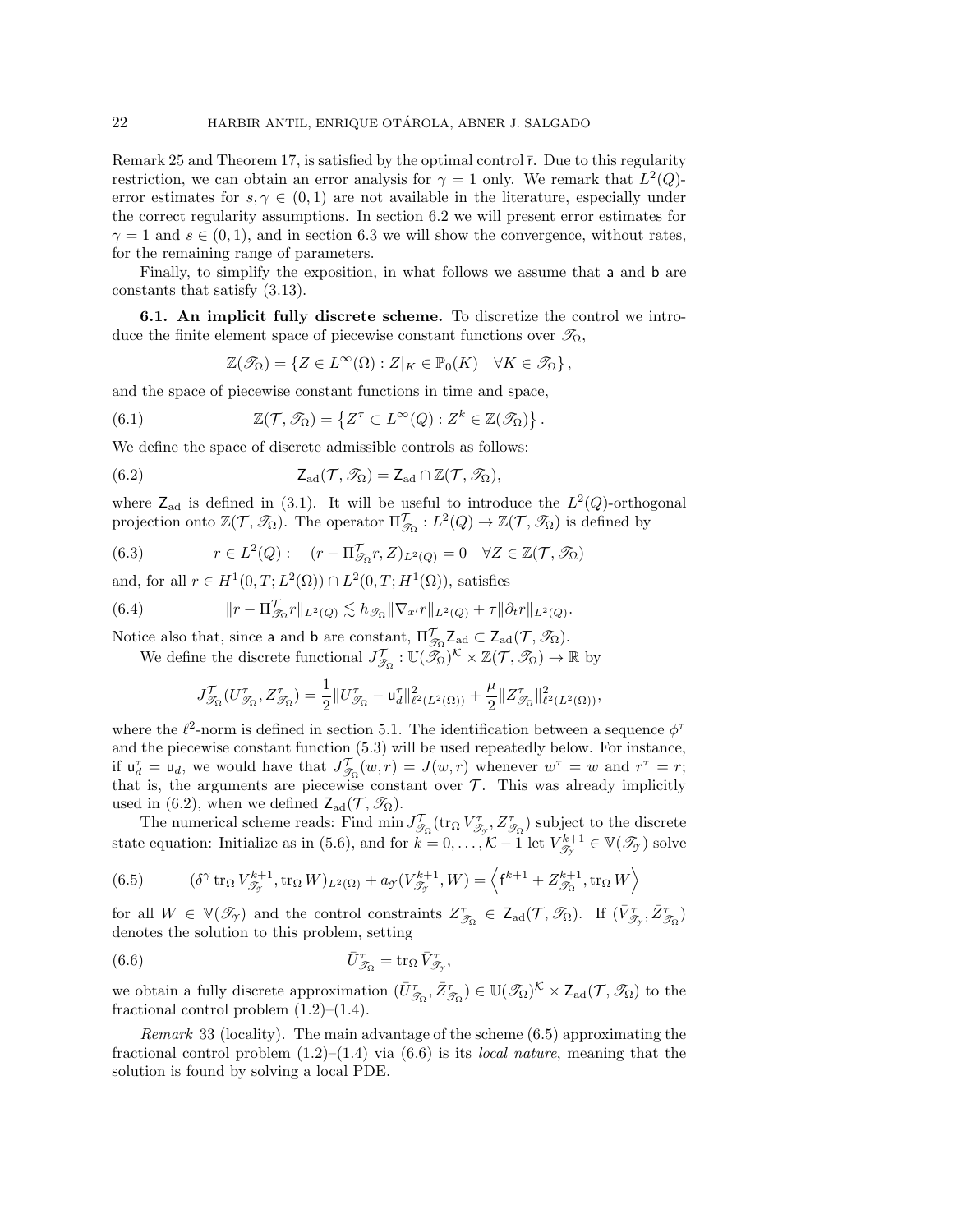<span id="page-22-0"></span>**6.2.** A priori error analysis:  $\gamma = 1$  and  $s \in (0,1)$ . Let us consider  $s \in \mathbb{R}$  $(0, 1)$  and  $\gamma = 1$  in  $(3.25)-(3.26)$  $(3.25)-(3.26)$  $(3.25)-(3.26)$  and provide an a priori error analysis for the fully discrete scheme proposed in section [6.1.](#page-21-0) To do so, we provide first order necessary and sufficient optimality conditions for the fully discrete problem. We define the discrete adjoint problem: Find  $P_{\mathcal{T}_{\gamma}}^{\tau} \subset \mathbb{V}(\mathcal{I}_{\gamma})$  such that  $\text{tr}_{\Omega} P_{\mathcal{T}_{\gamma}}^{\tilde{\mathcal{K}}} = 0$ , and for  $k = \mathcal{K} - 1, \ldots, 0$ ,  $P_{\mathcal{T}_{\gamma}}^{k} \in \mathbb{V}(\mathcal{T}_{\gamma})$  solves

<span id="page-22-1"></span>(6.7) 
$$
(\bar{\delta}^1 \operatorname{tr}_{\Omega} P^k_{\mathcal{T}_y}, \operatorname{tr}_{\Omega} W)_{L^2(\Omega)} + a_{\mathcal{T}}(P^k_{\mathcal{T}_y}, W) = \left\langle \operatorname{tr}_{\Omega} V^{k+1}_{\mathcal{T}_y} - \mathsf{u}_d^{k+1}, \operatorname{tr}_{\Omega} W \right\rangle
$$

for all  $W \in \mathbb{V}(\mathcal{I}_{\mathcal{Y}})$ . Here  $\bar{\delta}^1$  denotes  $\bar{\delta}^1 \phi^k = -\tau^{-1}(\phi^{k+1} - \phi^k)$ . The optimality condition reads:  $(\tilde{V}_{\mathcal{T}_{\gamma}}, \bar{Z}_{\mathcal{T}_{\Omega}}^{\tau})$  is optimal if and only if  $\tilde{V}_{\mathcal{T}_{\gamma}}^{\tau}$  solves [\(5.6\)](#page-17-1) and [\(6.5\)](#page-21-2) and

<span id="page-22-2"></span>(6.8) 
$$
(\operatorname{tr}_{\Omega} \bar{P}_{\mathcal{T}_y}^{\tau} + \mu \bar{Z}_{\mathcal{T}_{\Omega}}^{\tau}, Z - \bar{Z}_{\mathcal{T}_{\Omega}}^{\tau})_{L^2(Q)} \geq 0 \qquad \forall Z \in \mathsf{Z}_{ad}(\mathcal{T}, \mathcal{T}_{\Omega}),
$$

where  $\bar{P}^{\tau}_{\mathscr{T}_{\gamma}}$  solves [\(6.7\)](#page-22-1). Notice that [\(6.8\)](#page-22-2) can be equivalently written as

$$
(\operatorname{tr}_{\Omega} \bar{P}_{\mathscr{T}_{\mathcal{T}}}^{k} + \mu \bar{Z}_{\mathscr{T}_{\Omega}}^{k}, Z - \bar{Z}_{\mathscr{T}_{\Omega}}^{k})_{L^{2}(\Omega)} \geq 0 \quad \forall Z \in \mathbb{Z}(\mathscr{T}_{\Omega}), \quad \mathsf{a} \leq Z \leq \mathsf{b}, \quad \forall k = 1, \ldots, \mathcal{K}.
$$

To see this, it suffices to set  $Z^{\tau} = Z \chi_{(t_{k-1},t_k]}$ , with  $Z \in \mathbb{Z}(\mathscr{T}_{\Omega})$  and  $a \leq Z \leq b$ . This greatly simplifies the implementation.

Let us now introduce two auxiliary problems. The first one reads: Find  $Q_{\mathcal{I}_{\gamma}}^{\tau} \subset$  $\mathbb{V}(\mathscr{T}_{\mathcal{T}})$  such that  $\text{tr}_{\Omega} Q_{\mathscr{T}_{\mathcal{T}}}^{\mathcal{K}} = 0$  and, for  $k = \mathcal{K} - 1, \ldots, 0, Q_{\mathscr{T}_{\mathcal{T}}}^k \in \mathbb{V}(\mathscr{T}_{\mathcal{T}})$  solves

<span id="page-22-3"></span>(6.9) 
$$
(\bar{\delta}^1 \operatorname{tr}_{\Omega} Q^k_{\mathscr{T}_{\mathcal{T}}}, \operatorname{tr}_{\Omega} W)_{L^2(\Omega)} + a_{\mathscr{T}} (Q^k_{\mathscr{T}_{\mathcal{T}}}, W) = \left\langle \operatorname{tr}_{\Omega} \bar{v}^{k+1} - \mathsf{u}_d^{k+1}, \operatorname{tr}_{\Omega} W \right\rangle
$$

for all  $W \in \mathbb{V}(\mathcal{I}_\gamma)$ , and where  $\bar{v} = \bar{v}(\bar{r})$  solves [\(4.3\)](#page-14-2). The second one is: Find  $R^{\tau}_{\mathscr{T}_{\gamma}} \subset \mathbb{V}(\mathscr{T}_{\gamma})$  such that  $\text{tr}_{\Omega} R^{\mathcal{K}}_{\mathscr{T}_{\gamma}} = 0$ , and for  $k = \mathcal{K} - 1, \ldots, 0$ ,  $R^{k}_{\mathscr{T}_{\gamma}} \in \mathbb{V}(\mathscr{T}_{\gamma})$  solves

<span id="page-22-4"></span>(6.10) 
$$
(\bar{\delta}^1 \operatorname{tr}_\Omega R^k_{\mathscr{T}_{\mathcal{T}}}, \operatorname{tr}_\Omega W)_{L^2(\Omega)} + a_{\mathcal{T}}(R^k_{\mathscr{T}_{\mathcal{T}}}, W) = \left\langle \operatorname{tr}_\Omega V^{k+1}_{\mathscr{T}_{\mathcal{T}}}(\bar{\mathsf{r}}) - \mathsf{u}_d^{k+1}, \operatorname{tr}_\Omega W \right\rangle
$$

<span id="page-22-5"></span>for all  $W \in V(\mathscr{T}_{\mathscr{I}})$ . These auxiliary problems will allow us to derive error estimates for the fully discrete scheme proposed in section [6.1.](#page-21-0)

LEMMA 34 (error estimate for the control:  $\gamma = 1$  and  $s \in (0, 1)$ ). Let  $\bar{r}$  be the so*lution to the truncated optimal control problem of section* [4](#page-14-0), and let  $\tilde{Z}^{\tau}_{\mathcal{F}_{\Omega}}$  be the solution *to the fully discrete optimal control problem of section* [6.1](#page-21-0)*.* Assume that  $u_0 \in \mathbb{H}^{1+s}(\Omega)$ *and, for every*  $\epsilon > 0$ ,  $u_d$  *and* f *belong to*  $L^2(0,T;\mathbb{H}^{1-\epsilon}(\Omega)) \cap L^{\infty}(0,T;L^2(\Omega))$ *. Then* 

$$
\|\bar{r}-\bar{Z}_{\mathcal{T}_{\Omega}}^{\tau}\|_{L^{2}(Q)} \lesssim \tau + |\log N|^{2s} N^{-\frac{1}{n+1}},
$$

*where the hidden constant is independent of the discretization parameters but depends on the problem data.*

*Proof.* We proceed in several steps:

**1** Setting  $\mathbf{r} = \bar{Z}^T_{\mathcal{I}_{\Omega}}$  and  $Z = \Pi \bar{\mathcal{I}}_{\Omega} \bar{\mathbf{r}}$  in [\(4.8\)](#page-15-1) and [\(6.8\)](#page-22-2), respectively, and adding legiting inequalities we arrive at the derived inequalities, we arrive at

$$
\mu \|\bar{\mathbf{r}}-\bar{Z}_{\mathcal{J}_{\Omega}}^{\tau}\|_{L^2(Q)}^2 \leq (\mathrm{tr}_\Omega(\bar{p}-\bar{P}_{\mathcal{J}_{\mathcal{T}}}^{\tau}), \bar{Z}_{\mathcal{J}_{\Omega}}^{\tau}-\bar{\mathbf{r}})_{L^2(Q)} + (\mathrm{tr}_\Omega\,\bar{P}_{\mathcal{J}_{\mathcal{T}}}^{\tau}+\mu\bar{Z}_{\mathcal{J}_{\Omega}}^{\tau}, \Pi_{\mathcal{J}_{\Omega}}^{\mathcal{T}}\bar{\mathbf{r}}-\bar{\mathbf{r}})_{L^2(Q)},
$$

where  $\Pi_{\mathscr{T}_{\Omega}}^{\prime}$  is defined in [\(6.3\)](#page-21-4).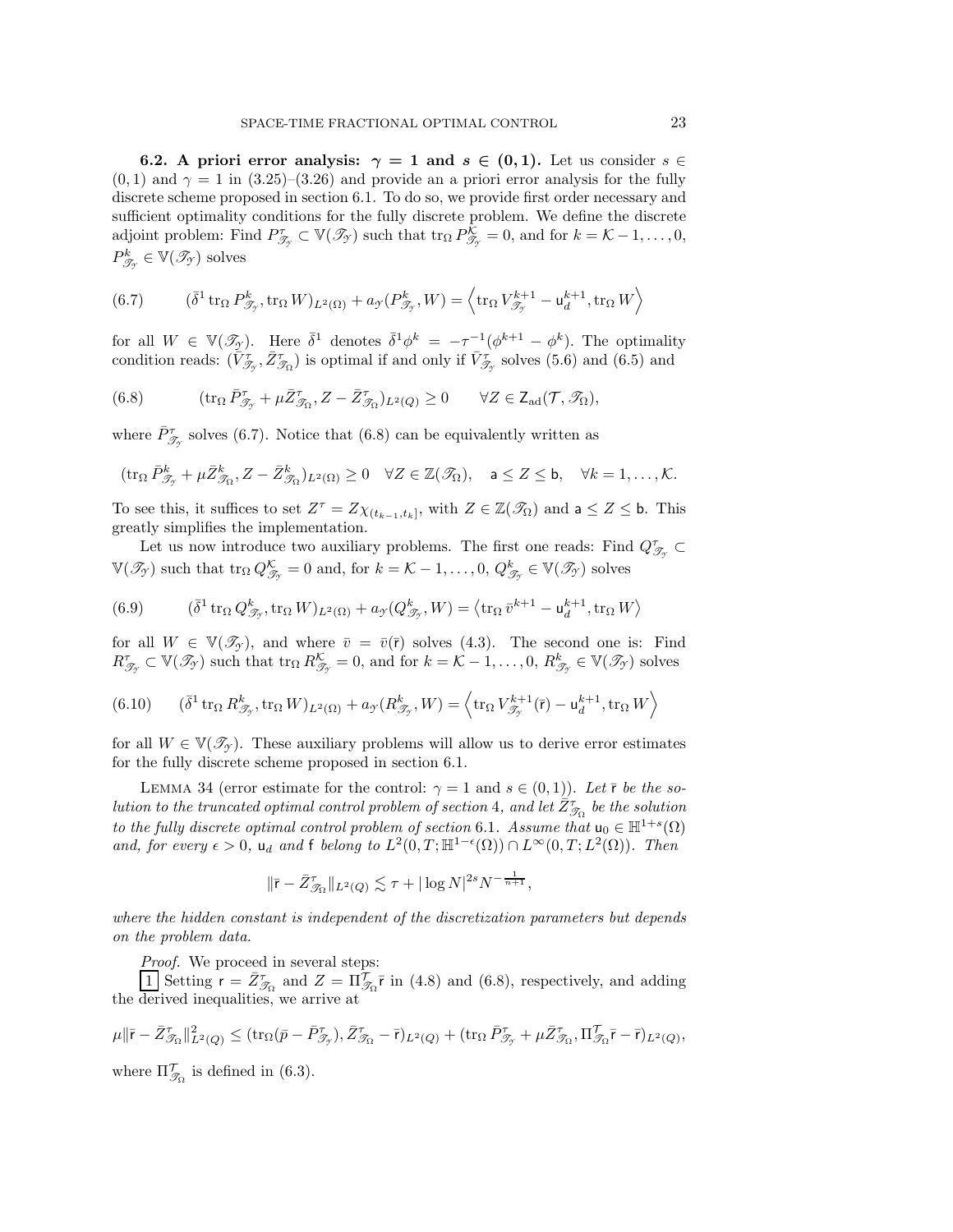Using the solution  $Q_{\mathcal{I}_{\mathcal{I}}}^{\tau}$  to [\(6.9\)](#page-22-3), we write  $\bar{p} - \bar{P}_{\mathcal{I}_{\mathcal{I}}}^{\tau} = (\bar{p} - Q_{\mathcal{I}_{\mathcal{I}}}^{\tau}) + (Q_{\mathcal{I}_{\mathcal{I}}}^{\tau} - \bar{P}_{\mathcal{I}_{\mathcal{I}}}^{\tau})$ . The first term is estimated by using the result of Theorem [31](#page-20-0) as follows:

$$
\| \operatorname{tr}_{\Omega} (\bar{p} - Q_{\mathcal{T}_{\gamma}}^{\tau}) \|_{L^{2}(Q)} \lesssim \tau \left( \| \operatorname{tr}_{\Omega} \bar{v} \|_{L^{\infty}(0,T;L^{2}(\Omega))} + \| u_{d} \|_{L^{\infty}(0,T;L^{2}(\Omega))} \right) + |\log N|^{2s} N^{-\frac{1+s}{n+1}} \left( \| \operatorname{tr}_{\Omega} \bar{v} \|_{L^{2}(0,T;\mathbb{H}^{1-s}(\Omega))} + \| u_{d} \|_{L^{2}(0,T;\mathbb{H}^{1-s}(\Omega))} \right),
$$

where we used that  $\text{tr}_{\Omega} \overline{v} \in L^{\infty}(0,T;L^2(\Omega)) \cap L^2(0,T;\mathbb{H}^{1-s}(\Omega))$ , which follows from Remarks [18](#page-13-3) and [25.](#page-15-4)

3 To estimate the difference  $\text{tr}_{\Omega}(Q^{\tau}_{\mathscr{T}_{\mathscr{T}}}-\bar{P}^{\tau}_{\mathscr{T}_{\mathscr{T}}})$ , we write  $Q^{\tau}_{\mathscr{T}_{\mathscr{T}}}-\bar{P}^{\tau}_{\mathscr{T}_{\mathscr{T}}}= (Q^{\tau}_{\mathscr{T}_{\mathscr{T}}} R_{\mathcal{J}_{\mathcal{I}}}^{\tau}$  +  $(R_{\mathcal{J}_{\mathcal{I}}}^{\tau} - \bar{P}_{\mathcal{J}_{\mathcal{I}}}^{\tau})$ , where  $R_{\mathcal{J}_{\mathcal{I}}}^{\tau}$  solves [\(6.10\)](#page-22-4). Employing the stability estimate established in Theorem [26](#page-17-6) (see also [\[49,](#page-32-4) Lemma 29]) and Theorem [31,](#page-20-0) we arrive at

$$
\| \operatorname{tr}_{\Omega}(Q^{\tau}_{\mathscr{D}_{\mathcal{T}}}-R^{\tau}_{\mathscr{D}_{\mathcal{T}}})\|_{L^{2}(Q)} \lesssim \| \operatorname{tr}_{\Omega}(\bar{v}-V^{\tau}_{\mathscr{D}_{\mathcal{T}}}(\bar{r}))\|_{L^{2}(Q)} \n\lesssim \tau \left( \|\bar{r}\|_{L^{\infty}(0,T;L^{2}(\Omega))} + \|f\|_{L^{\infty}(0,T;L^{2}(\Omega))} + \|u_{0}\|_{\mathbb{H}^{s}(\Omega)} \right) \n+ |\log N|^{2s} N^{-\frac{1+s}{n+1}} \left( \|\bar{r}\|_{L^{2}(0,T;\mathbb{H}^{1-s}(\Omega))} + \|f\|_{L^{2}(0,T;\mathbb{H}^{1-s}(\Omega))} \right. \n+ \|u_{0}\|_{\mathbb{H}^{1+s}(\Omega)} .
$$

The results of Theorem [17](#page-11-9) and Remark [25](#page-15-4) imply that the norms  $\|\bar{r}\|_{L^{\infty}(0,T;L^{2}(\Omega))}$  and  $\|\bar{r}\|_{L^2(0,T;\mathbb{H}^{1-s}(\Omega))}$  are uniformly controlled by the problem data.

To handle the term  $R^{\tau}_{\mathscr{T}_{\mathscr{T}}} - \bar{P}^{\tau}_{\mathscr{T}_{\mathscr{T}}}$  we invoke the discrete counterpart of step  $\boxed{2}$  in Lemma [24,](#page-15-5) that is, an argument based on summation by parts, to arrive at

$$
(\text{tr}_\Omega (R^\tau_{\mathscr{T}_{\mathscr{T}}} - \bar{P}^\tau_{\mathscr{T}_{\mathscr{T}}}), \bar{Z}^\tau_{\mathscr{T}_{\Omega}} - \bar{r}^\tau)_{L^2(Q)} \leq 0.
$$

4 Using the solutions to problems [\(6.9\)](#page-22-3) and [\(6.10\)](#page-22-4), we write

$$
(\operatorname{tr}_{\Omega} \bar{P}_{\mathcal{J}_{\mathcal{T}}}^{\tau} + \mu \bar{Z}_{\mathcal{J}_{\Omega}}, \Pi_{\mathcal{J}_{\Omega}}^{\tau} \bar{r} - \bar{r})_{L^{2}(Q)} = (\operatorname{tr}_{\Omega} \bar{p} + \mu \bar{r}, \Pi_{\mathcal{J}_{\Omega}}^{\tau} \bar{r} - \bar{r})_{L^{2}(Q)} + (\operatorname{tr}_{\Omega} (\bar{P}_{\mathcal{J}_{\mathcal{T}}}^{\tau} \pm Q_{\mathcal{J}_{\mathcal{T}}}^{\tau} - \bar{p}), \Pi_{\mathcal{J}_{\Omega}}^{\tau} \bar{r} - \bar{r})_{L^{2}(Q)} + \mu (\bar{Z}_{\mathcal{J}_{\Omega}}^{\tau} - \bar{r}, \Pi_{\mathcal{J}_{\Omega}}^{\tau} \bar{r} - \bar{r})_{L^{2}(Q)} = \mathbf{I} + \mathbf{II} + \mathbf{III}.
$$

Using the properties of the projector  $\Pi_{\mathcal{T}_\Omega}^{\prime}$  and the smoothness properties of  $\bar{p}$  and  $\bar{r}$ , derived in Theorem 17 and Bemark 25, we have derived in Theorem [17](#page-11-9) and Remark [25,](#page-15-4) we have

$$
I = (\operatorname{tr}_{\Omega} \bar{p} + \mu \bar{r} - \Pi_{\mathcal{T}_{\Omega}}^T (\operatorname{tr}_{\Omega} \bar{p} + \mu \bar{r}), \Pi_{\mathcal{T}_{\Omega}}^T \bar{r} - \bar{r})_{L^2(Q)} \lesssim (\tau || \operatorname{tr}_{\Omega} \bar{p} + \mu \bar{r} ||_{H^1(0,T;L^2(\Omega))} + h_{\mathcal{T}_{\Omega}} || \operatorname{tr}_{\Omega} \bar{p} + \mu \bar{r} ||_{L^2(0,T;H^1(\Omega))})(\tau || \bar{r} ||_{H^1(0,T;L^2(\Omega))} + h_{\mathcal{T}_{\Omega}} || \bar{r} ||_{L^2(0,T;H^1(\Omega))}).
$$

The term II can be handled by repeating the arguments of steps  $\boxed{2}$  and  $\boxed{3}$ . We write  $\bar{P}_{\mathcal{T}_{\gamma}}^{\tau} \pm Q_{\mathcal{T}_{\gamma}}^{\tau} - \bar{p} = (\bar{P}_{\mathcal{T}_{\gamma}}^{\tau} - R_{\mathcal{T}_{\gamma}}^{\tau}) + (R_{\mathcal{T}_{\gamma}}^{\tau} - Q_{\mathcal{T}_{\gamma}}^{\tau}) + (Q_{\mathcal{T}_{\gamma}}^{\tau} - \bar{p}).$  The stability result of Theorem [26](#page-17-6) yields the following bound for the first term:

$$
\big\|\operatorname{tr}_\Omega (R^\tau_{\mathscr{T}_{\mathscr{T}}}-\bar{P}^\tau_{\mathscr{T}_{\mathscr{T}}})\big\|_{L^2(Q)}\lesssim \big\|\operatorname{tr}_\Omega (\bar{V}^\tau_{\mathscr{T}_{\mathscr{T}}}-V^\tau_{\mathscr{T}_{\mathscr{T}}}(\bar{\mathsf{r}}))\big\|_{L^2(Q)}\lesssim \|\bar{Z}^\tau_{\mathscr{T}_\Omega}-\bar{\mathsf{r}}\|_{L^2(Q)}.
$$

The second term,  $R^{\tau}_{\mathscr{T}_{\mathscr{T}}} - Q^{\tau}_{\mathscr{T}_{\mathscr{T}}}$ , is estimated in step  $\boxed{3}$ , while the third one, i.e.,  $Q^{\tau}_{\mathscr{T}_{\mathcal{T}}} - \bar{p}$ , is estimated in step 2. An application of the Cauchy–Schwarz and Young's inequalities yields the desired bound. The term III is controlled by a trivial application of the Cauchy–Schwarz inequality.

5 The assertion follows from collecting all the estimates we obtained in previous steps and recalling that  $h_{\mathscr{T}_{\Omega}} \approx N^{-1/(n+1)}$ .  $\Box$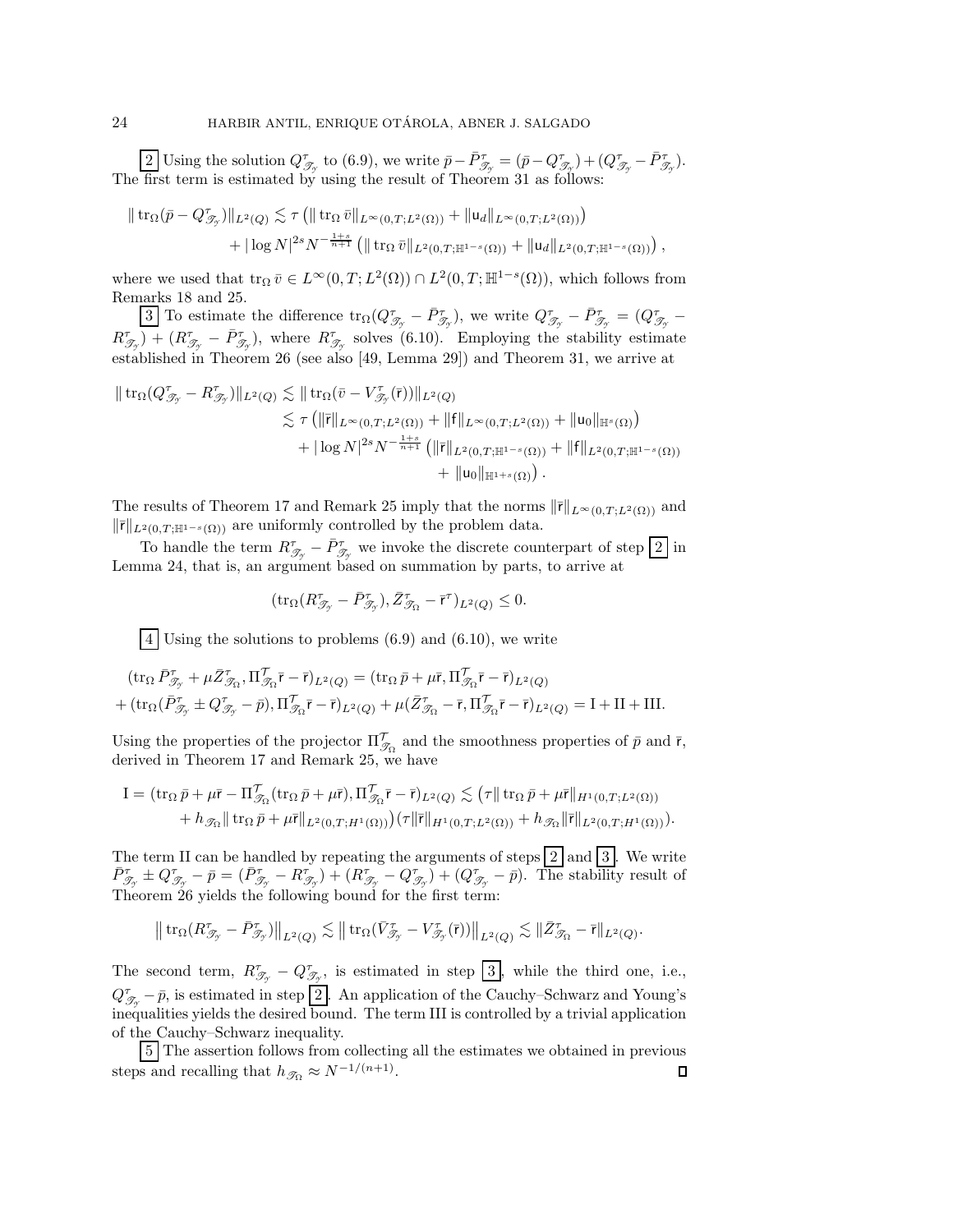On the basis of of Lemma [34](#page-22-5) we derive the following important result.

<span id="page-24-1"></span>THEOREM 35 (control error estimates:  $s \in (0,1)$  and  $\gamma = 1$ ). Let  $\bar{z}$  be the solution *to the space-time fractional optimal control problem*  $(1.2)$   $-(1.4)$  $-(1.4)$ *, and let*  $\bar{Z}^{\tau}_{\mathcal{S}_{\Omega}}$  *be the solution to the fully discrete optimal control problem of section* [6.1](#page-21-0)*. In the framework of Lemma* [34](#page-22-5)*, we have the following error estimate:*

$$
\|\bar{\mathbf{z}} - \bar{Z}_{\mathcal{T}_{\Omega}}^{\tau}\|_{L^2(Q)} \lesssim \tau + |\log N|^{2s} N^{-\frac{1}{n+1}},
$$

*where the hidden constant is independent of the discretization parameters but depends on the problem data.*

*Proof.* The result follows from Lemmas [24](#page-15-5) and [34,](#page-22-5) in conjunction with an appropriate selection of the truncation parameter, *y*, as  $\gamma \approx |\log N|$  (see [\[48,](#page-32-3) Remark 5.5] for details).  $\Box$ 

We conclude with an error estimate for the state in the  $L^2(0,T;\mathbb{H}^s(\Omega))$ -norm.

THEOREM 36 (state error estimates:  $s \in (0,1)$  and  $\gamma = 1$ ). Let  $\bar{u}$  be the optimal *state of the space-time fractional optimal control problem*  $(1.2)$ – $(1.4)$ *, and let*  $\overline{U}_{\mathcal{T}_{\Omega}}^{\tau}$  be *defined as in* [\(6.6\)](#page-21-3)*. If, in addition to the conditions of Lemma* [34](#page-22-5)*, we assume that*  $f \in BV(0,T;L^2(\Omega))$ , then we have the following error estimate:

$$
\|\bar{u} - \bar{U}_{\mathcal{T}_{\Omega}}^{\tau}\|_{L^{2}(0,T; \mathbb{H}^{s}(\Omega))} \lesssim \tau + |\log N|^{2s} N^{\frac{-1}{n+1}},
$$

*where the hidden constant is independent of the discretization parameters but depends on the problem data.*

*Proof.* We first write

$$
\|\bar{\mathbf{u}}-\bar{U}^{\tau}_{\mathscr{T}_{\Omega}}\|_{L^2(0,T;\mathbb{H}^s(\Omega))}\leq \|\operatorname{tr}_{\Omega}(\bar{\mathscr{U}}-\bar{v})\|_{L^2(0,T;\mathbb{H}^s(\Omega))}+\|\operatorname{tr}_{\Omega}\bar{v}-\bar{U}^{\tau}_{\mathscr{T}_{\Omega}}\|_{L^2(0,T;\mathbb{H}^s(\Omega))},
$$

and note that, by using the trace inequality [\(2.11\)](#page-6-8), the first term is controlled in [\(4.10\)](#page-15-3). The second term is handled by noticing that

$$
\| \operatorname{tr}_{\Omega} \overline{v} - \overline{U}_{\mathcal{T}_{\Omega}}^{\tau} \|_{L^{2}(0,T; \mathbb{H}^{s}(\Omega))} = \| \operatorname{tr}_{\Omega} (\overline{v} - \overline{V}_{\mathcal{T}_{\mathcal{T}}}^{\tau}) \|_{L^{2}(0,T; \mathbb{H}^{s}(\Omega))}
$$
  
\$\leq\$ 
$$
\| \operatorname{tr}_{\Omega} (\overline{v} - V_{\mathcal{T}_{\mathcal{T}}}^{\tau}(\overline{r})) \|_{L^{2}(0,T; \mathbb{H}^{s}(\Omega))} + \| \operatorname{tr}_{\Omega} (V_{\mathcal{T}_{\mathcal{T}}}^{\tau}(\overline{r}) - \overline{V}_{\mathcal{T}_{\mathcal{T}}}^{\tau}) \|_{L^{2}(0,T; \mathbb{H}^{s}(\Omega))}.
$$

Since  $f + \overline{r} \in BV(0, T; L^2(\Omega))$ , the first term on the right-hand side of this inequality is estimated using the error estimates for the discrete scheme presented in [\[49,](#page-32-4) Theorem 33]. The second can be handled by invoking the stability of the discrete scheme and the error estimates of Theorem [35.](#page-24-1) Collecting these bounds, we obtain the result.

<span id="page-24-0"></span>**6.3. Convergence.** Let us now consider the case when either  $\gamma, s \in (0,1)$  or the problem data is not smooth enough to yield the error estimates of section [6.2](#page-22-0) and elucidate the general convergence properties of the fully discrete scheme. Notice that we not only are approximating the state equation via discretization, but also are approximating the cost, so convergence of discrete optimal controls to the continuous control is not immediate. To avoid irrelevant technicalities let us here assume that  $f \equiv 0$  and  $u_0 \equiv 0$ . Having them nonzero would imply changing the function  $u_d$  in the discussion that follows. In this setting **S** is linear. To begin, as in Definition [8,](#page-7-6) we introduce the discrete control to state operator

(6.11) 
$$
\mathbf{S}_{\mathcal{J}_{\mathcal{I}}}^{\mathcal{T}}: L^{2}(Q) \ni z \mapsto \operatorname{tr}_{\Omega} V_{\mathcal{J}_{\mathcal{I}}}^{\mathcal{T}} \subset \mathbb{U}(\mathcal{J}_{\Omega}),
$$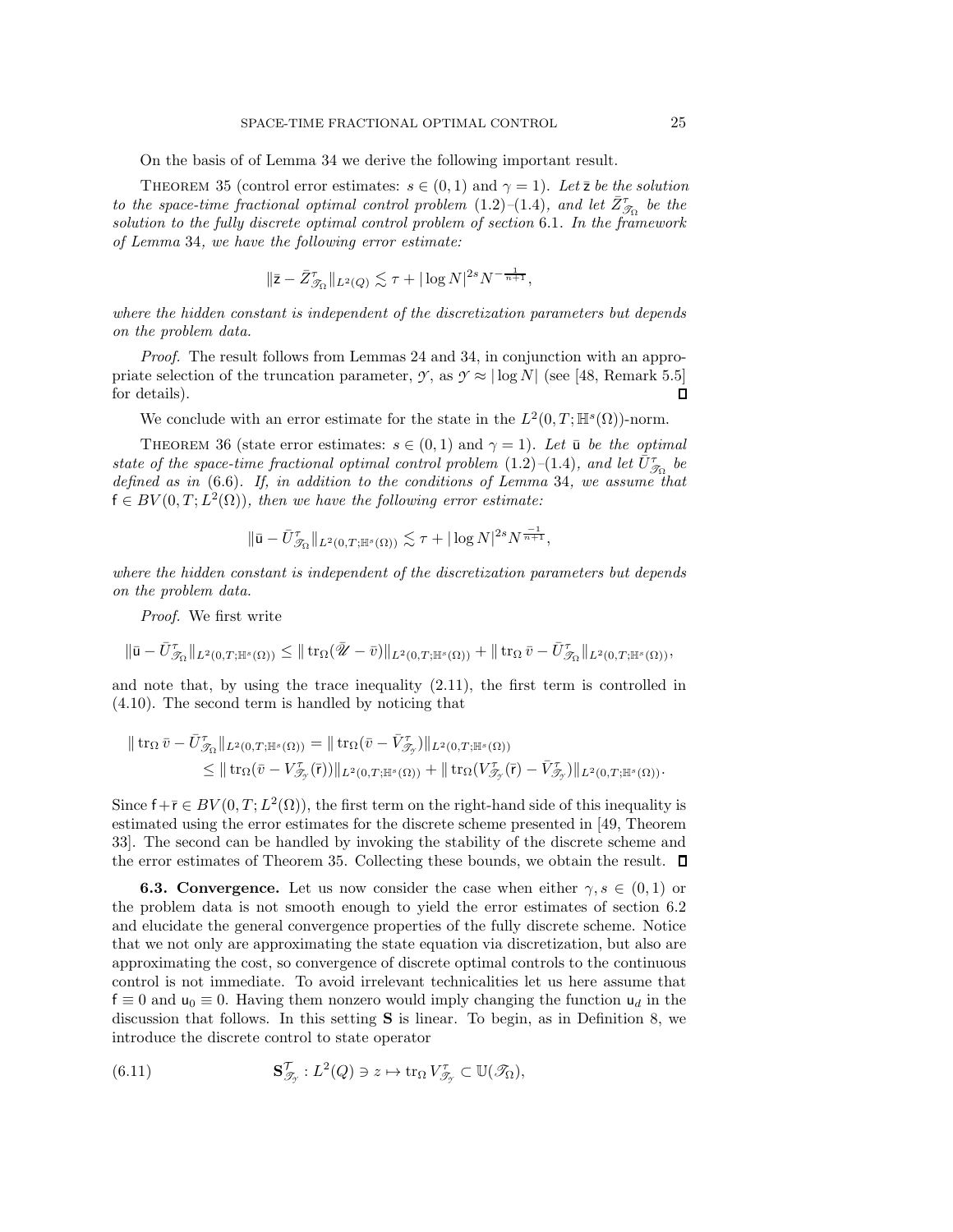where  $V_{\mathcal{T}_{\mathcal{P}}}^{\tau}$  solves [\(5.7\)](#page-17-2) with f replaced by  $\Pi^{\mathcal{T}} z$  and where  $\Pi^{\mathcal{T}}$  is the  $L^2(0,T)$ -orthogonal<br>projection onto piecewise constants. Notice that the stability estimates of Theorem 26 projection onto piecewise constants. Notice that the stability estimates of Theorem [26](#page-17-6) combined with the uniform boundedness principle yield that for all  $\gamma, s \in (0,1)$  the family  $\{S^{\mathcal{T}}_{\mathcal{T}_{\mathcal{T}}}\}$  is uniformly bounded in  $\mathcal{B}(L^2(Q))$ . Moreover, since the error estimates are valid for right-hand sides that range over a dense subset of  $L^2(Q)$ , we obtain the pointwise convergence of these operators to **S**; see [\[23,](#page-31-26) Proposition 5.17].

We also introduce  $\mathbf{S}_{\mathcal{I}_{\mathcal{I}}}^{\mathcal{T},\star}$ , the adjoint of  $\mathbf{S}_{\mathcal{I}_{\mathcal{I}}}^{\mathcal{T}}$ . A simple but tedious calculation, shown in Appendix [A,](#page-27-0) reveals that for  $\zeta \in L^2(Q)$  we have that

$$
\mathbf{S}^{\mathcal{T},\star}_{\mathscr{T}_{\mathcal{T}}} \zeta = \operatorname{tr}_\Omega P^\tau_{\mathscr{T}_{\mathcal{T}}} \subset \mathbb{U}(\mathscr{T}_\Omega),
$$

where  $P^{\tau}_{\mathscr{T}_{\mathscr{T}}}$  solves

<span id="page-25-0"></span>
$$
(6.12)
$$
  
\n
$$
(\operatorname{tr}_{\Omega} \bar{\delta}^{\gamma} P^k_{\mathcal{J}_{\gamma}}, \operatorname{tr}_{\Omega} W)_{L^2(\Omega)} + a_{\gamma}(P^k_{\mathcal{J}_{\gamma}}, W) = (\Pi^{\mathcal{T}} \zeta^k, \operatorname{tr}_{\Omega} W)_{L^2(\Omega)} \quad \forall W \in \mathbb{V}(\mathcal{J}_{\gamma}),
$$

with  $P^{\mathcal{K}}_{\mathcal{F}_{\mathcal{T}}} = 0$ . Here  $\bar{\delta}^{\gamma} P^k_{\mathcal{F}_{\mathcal{T}}}$  is defined, for  $\gamma < 1$ , by

$$
\bar{\delta}^{\gamma}P_{\mathscr{T}_{\gamma}}^{k}=\frac{1}{\Gamma(2-\gamma)}\sum_{i=k}^{\mathcal{K}-1}\frac{a_{i-k}}{\tau^{\gamma-1}}\bar{\delta}^{1}P_{\mathscr{T}_{\gamma}}^{i},
$$

where the coefficients  $a_j$  are defined in section [5.1.](#page-16-3)

Problem [\(6.12\)](#page-25-0) is a stable and consistent approximation of the backward fractional parabolic equation: Find  $p \in V$  such that  $\text{tr}_{\Omega} p(T) = 0$  and for a.e.  $t \in (0, T)$ 

$$
\langle \operatorname{tr}_{\Omega} \partial_{T-t}^{\gamma} p, \operatorname{tr}_{\Omega} \phi \rangle + a_{\gamma}(\phi, p) = \langle \zeta, \operatorname{tr}_{\Omega} \phi \rangle \quad \forall \phi \in \mathring{H}_L^1(y^{\alpha}, \mathcal{C}_{\gamma}).
$$

Consequently, we also have that the family  $\{S^{\mathcal{T},\star}_{\mathcal{T}_{\mathcal{T}}} \}$  is uniformly bounded in  $\mathcal{B}(L^2(Q))$ and pointwise convergent. These observations will be crucial in showing convergence.

With the discrete control to state operator at hand, as in [\(3.2\)](#page-8-3), we define the reduced cost functional by

(6.13) 
$$
F_{\mathcal{I}_{\Omega}}^{\mathcal{T}}(Z_{\mathcal{I}_{\Omega}}^{\tau}) = J_{\mathcal{I}_{\Omega}}^{\mathcal{T}}(\mathbf{S}_{\mathcal{I}_{\mathcal{T}}}^{\mathcal{T}}Z_{\mathcal{I}_{\Omega}}^{\tau}, Z_{\mathcal{I}_{\Omega}}^{\tau})
$$

$$
= \frac{1}{2} ||\mathbf{S}_{\mathcal{I}_{\mathcal{T}}}^{\mathcal{T}}Z_{\mathcal{I}_{\Omega}}^{\tau} - \mathbf{u}_{d}^{\tau}||_{\ell^{2}(L^{2}(\Omega))}^{2} + \frac{\mu}{2} ||Z_{\mathcal{I}_{\Omega}}^{\tau}||_{\ell^{2}(L^{2}(\Omega))}^{2}.
$$

The convergence of the fully discrete scheme under minimal regularity assumptions is the content of the next result.

THEOREM 37 (convergence). *The family*  $\{\bar{Z}_{\mathcal{T}_{\Omega}}^{\tau}\}_{\mathcal{T}_{\Omega}\in\mathbb{T}_{\Omega},\tau>0}$  *is uniformly bounded* and contains a subsequence that converges in  $L^2(Q)$  to  $\bar{r}$ , the solution to the truncated *optimal control problem.*

*Proof.* Boundedness follows immediately from the fact that  $\bar{Z}^{\tau}_{\mathscr{T}_{\Omega}}$  minimizes  $F^{\mathcal{T}}_{\mathscr{T}_{\mathcal{T}}}$ . If  $z_0 \in \mathsf{Z}_{\text{ad}}$ , then

$$
F_{\mathcal{T}_{\Omega}}^{\mathcal{T}}(\bar{Z}_{\mathcal{T}_{\Omega}}^{\tau}) \leq F_{\mathcal{T}_{\Omega}}^{\mathcal{T}}(\Pi_{\mathcal{T}_{\Omega}}^{\mathcal{T}}z_{0}) \lesssim ||z_{0}||_{L^{2}(Q)}^{2} + ||\mathbf{u}_{d}||_{L^{2}(Q)}^{2},
$$

where we used the uniform boundedness of  $\Pi^{\mathcal{T}}$ ,  $\Pi^{\mathcal{T}}_{\mathcal{T}_{\Omega}}$ , and  $\mathbf{S}^{\mathcal{T}}_{\mathcal{T}_{\mathcal{T}}}$ . This implies the existence of a (not relabeled) weakly convergent subsequence.

To show convergence of this subsequence to  $\bar{r}$  we appeal to the theory of  $\Gamma$ convergence, for which we need to verify several assumptions: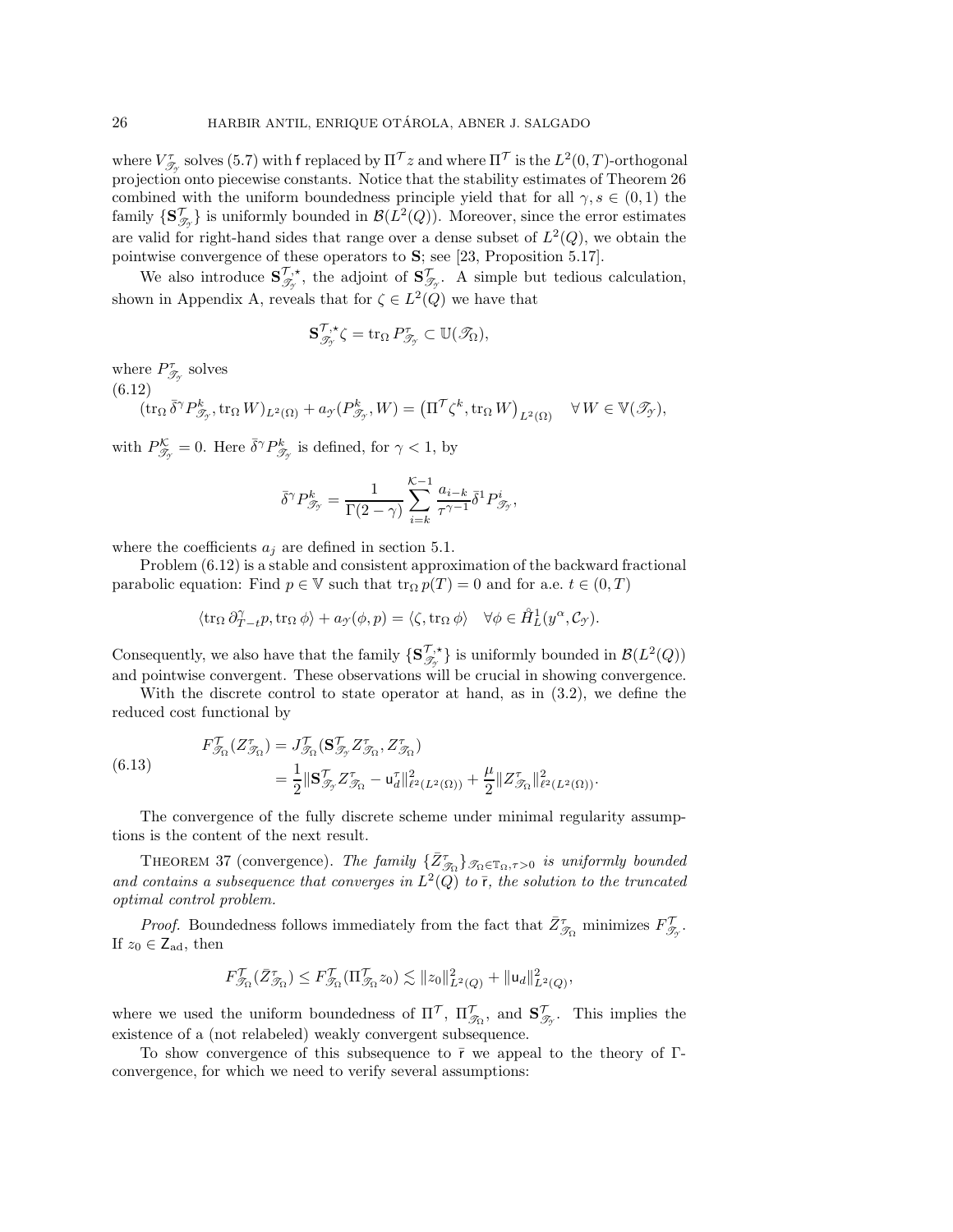1 *Lower bound inequality.* Assume that  $Z_{\mathcal{T}_{\Omega}}^{\tau} \rightharpoonup z$  in  $L^2(Q)$ . For  $w \in L^2(Q)$ , we have

$$
(\mathbf{S}_{\mathcal{I}_{\mathcal{I}}}^{\mathcal{T}}Z_{\mathcal{I}_{\Omega}}^{\mathcal{T}}-\mathbf{S}z,w)_{L^{2}(Q)}=(\mathbf{S}_{\mathcal{I}_{\mathcal{I}}}^{\mathcal{T}}z-\mathbf{S}z,w)_{L^{2}(Q)}+(\mathbf{S}_{\mathcal{I}_{\mathcal{I}}}^{\mathcal{T}}(Z_{\mathcal{I}_{\Omega}}^{\mathcal{T}}-z),w)_{L^{2}(Q)}=I+II.
$$

The pointwise convergence of  $S^{\mathcal{T}}_{\mathcal{T}_{\mathcal{T}}}$  to S shows that  $I \to 0$ , while the the pointwise convergence of  $S^{\mathcal{T},\star}_{\mathcal{T}_{\mathcal{T}}}$  shows that  $II = (Z^{\tau}_{\mathcal{T}_{\Omega}} - z, S^{\mathcal{T},\star}_{\mathcal{T}_{\mathcal{T}}}w)_{L^2(Q)} \to 0$ . In conclusion,  $\mathbf{S}_{\mathcal{I}_{\mathcal{I}}}^{\mathcal{T}}Z_{\mathcal{I}_{\Omega}}^{\tau} \to \mathbf{S}z$ . Lower semicontinuity of the norms and  $\mathsf{u}_d^{\tau} \to \mathsf{u}_d$  in  $L^2(Q)$  imply

$$
f(z) \le \liminf F_{\mathcal{T}_\Omega}^{\mathcal{T}}(Z_{\mathcal{T}_\Omega}^{\tau}),
$$

which is what we needed to show.

2 *Existence of a recovery sequence*. Let  $z \in Z_{\text{ad}}$ ; then  $\Pi_{\mathcal{J}_\Omega}^{\mathcal{T}} z \in Z_{\text{ad}}(\mathcal{T}, \mathcal{J}_\Omega)$ converges strongly to z in  $L^2(Q)$ . Consequently,  $\mathbf{S}_{\mathcal{I}_{\mathcal{I}}}^{\mathcal{T}}\Pi_{\mathcal{I}_{\Omega}}^{\mathcal{T}}z \to \mathbf{S}z$  in  $L^2(Q)$  as well. The continuity of  $F'_{\mathcal{S}_{\Omega}}$  then implies

$$
f(z) \ge \limsup F_{\mathcal{T}_{\Omega}}^{\mathcal{T}}(\Pi_{\mathcal{T}_{\Omega}}^{\mathcal{T}} z).
$$

3 *Equicoerciveness*. Since

$$
F_{\mathscr{T}_\Omega}^{\mathcal{T}}(Z) \geq \frac{\mu}{2}\|Z\|_{L^2(Q)}^2 \quad \forall Z \in \mathsf{Z}_{\text{ad}}(\mathcal{T},\mathscr{T}_\Omega),
$$

we have, by [\[18,](#page-31-23) Proposition 7.7], that the family  $\{F_{\mathcal{T}_{\Omega}}^{\mathcal{T}}\}$  is equicoercive.

Assumptions  $\boxed{1}$  and  $\boxed{2}$  show the  $\Gamma$ -convergence of the discrete reduced costs  $F'_{\mathcal{S}_{\Omega}}$ to the reduced cost f. This implies, using [\[18,](#page-31-23) Corollary 7.20], that minimizers of  $F_{\mathscr{T}_{\mathcal{I}}}^{\mathcal{I}}$ , if they converge, must do so to a minimizer of f. Assumption  $3$  and the uniqueness of the minimizer of the reduced cost  $f$  are the conditions for the fundamental lemma of  $\Gamma$ -convergence [\[18,](#page-31-23) Corollary 7.24]. In conclusion,  $\{\bar{Z}_{\mathcal{J}_{\Omega}}^{\tau}\}\)$  converges weakly to  $\bar{r}$ , the minimum of the truncated cost functional.

We conclude with the strong convergence. The weak convergence of  $\bar{Z}^{\tau}_{\mathcal{F}_0}$  to  $\bar{r}$ <br>*T*<sub>2</sub> to  $\bar{z}$ <sub>2</sub> to  $\bar{z}$ <sup>18</sup> to  $\bar{z}$ <sup>1</sup> to  $\bar{z}$ <sup>1</sup> to  $\bar{z}$ <sup>1</sup>  $\bar{z}$ <sup>1</sup>  $\bar{z}$ <sup>1</sup>  $\bar{z}$ <sup>1</sup>  $\bar{z}$ <sup>1</sup>  $\bar$ implies, using [\[18,](#page-31-23) equation (7.32)], that  $F_{\mathcal{T}_{\Omega}}^{\mathcal{T}}(\bar{Z}_{\mathcal{T}_{\Omega}}^{\tau}) \to f(\bar{r})$ . Consequently, we have

$$
\begin{split} &\frac{1}{2}\left\|\mathbf{S}_{\mathcal{I}\mathcal{I}}^{\tau}\bar{Z}_{\mathcal{I}\Omega}^{\tau}-\mathbf{S}\bar{\mathbf{r}}\right\|_{L^{2}(Q)}^{2}+\frac{\mu}{2}\|\bar{Z}_{\mathcal{I}\Omega}^{\tau}-\bar{\mathbf{r}}\|_{L^{2}(Q)}^{2}\\ &=F_{\mathcal{I}\Omega}^{\tau}\left(\bar{Z}_{\mathcal{I}\Omega}^{\tau}\right)+f(\bar{\mathbf{r}})-\left(\mathbf{S}_{\mathcal{I}\mathcal{I}}^{\tau}\bar{Z}_{\mathcal{I}\Omega}^{\tau},\mathbf{S}\bar{\mathbf{r}}-\mathbf{u}_{d}^{\tau}\right)_{L^{2}(Q)}+(\mathbf{u}_{d},\mathbf{S}\bar{\mathbf{r}}-\mathbf{u}_{d}^{\tau})_{L^{2}(Q)}-\mu(\bar{Z}_{\mathcal{I}\Omega}^{\tau},\bar{\mathbf{r}})_{L^{2}(Q)}\\ &\to f(\bar{\mathbf{r}})+f(\bar{\mathbf{r}})-2f(\bar{\mathbf{r}})=0, \end{split}
$$

where the passage to the limit can be obtained by observing that, since  $S^{\tau,*}_{\mathscr{T}_{\mathcal{T}}}$  converges pointwise,

$$
\left(\mathbf{S}^\tau_{\mathscr{T}_{\mathcal{T}}}\bar{Z}^\tau_{\mathscr{T}_{\Omega}}, \mathbf{S}\bar{\mathbf{r}} - \mathbf{u}^\tau_d\right)_{L^2(Q)} = \left(\bar{Z}^\tau_{\mathscr{T}_{\Omega}}, \mathbf{S}^{\tau,\star}_{\mathscr{T}_{\mathcal{T}}}(\mathbf{S}\bar{\mathbf{r}} - \mathbf{u}^\tau_d)\right)_{L^2(Q)} \rightarrow \left(\bar{\mathbf{r}}, \mathbf{S}^\star(\mathbf{S}\bar{\mathbf{r}} - \mathbf{u}_d)\right)_{L^2(Q)}.
$$

<span id="page-26-0"></span>This concludes the proof.

**7. Numerical experiments.** Let us illustrate the performance of the fully dis-crete scheme proposed in section [6.1](#page-21-0) for  $\gamma = 1$  and the error estimates derived in section [6.2.](#page-22-0)

 $\Box$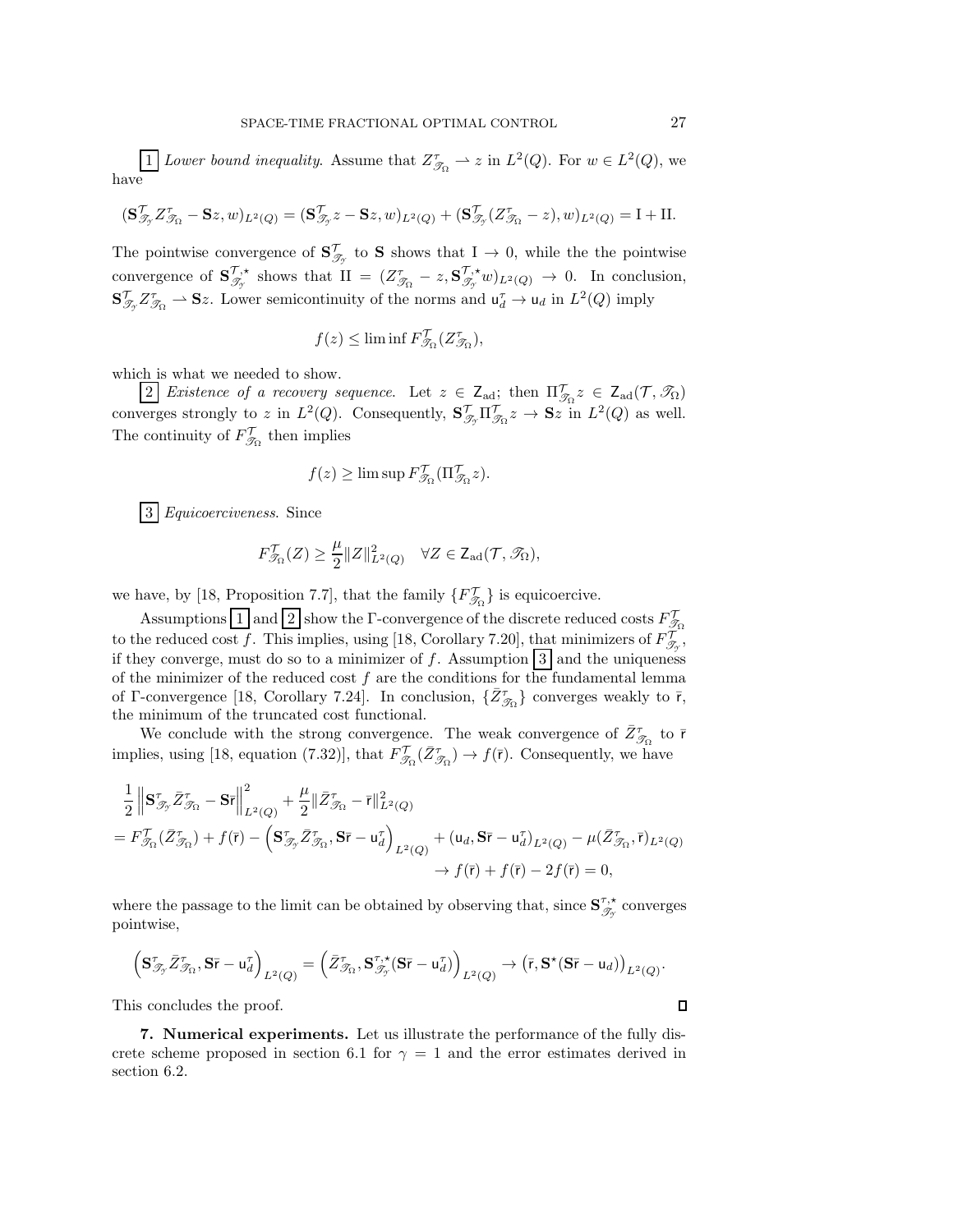**7.1. Implementation.** The implementation has been developed in MATLAB. The stiffness and mass matrices of the discrete system [\(6.5\)](#page-21-2) are assembled exactly, and the respective forcing boundary terms are computed by a quadrature formula which is exact for polynomials of degree 4. The resulting linear system is solved by using the built-in *direct solver* of MATLAB. To solve the minimization problem, we use the projected Broyden–Fletcher–Goldfrab–Shanno (BFGS) method with Armijo line search; see [\[33\]](#page-32-24). The optimization algorithm is terminated when the  $\ell^2$ -norm of the projected gradient is less than or equal to  $10^{-9}$ . Convergence rates in space (cf. section [7.2\)](#page-27-1) are obtained by using a desktop computer with a 2.5 GHz Intel Core i5 processor and 20 GB of memory. Convergence rates in time (cf. section [7.3\)](#page-27-2) are obtained using ARGO, which is a research computing cluster provided by the Office of Research Computing at George Mason University (see [http://orc.gmu.edu\)](http://orc.gmu.edu) and XSEDE [\[57\]](#page-33-6).

To illustrate the error estimates of section [6.2](#page-22-0) we need an exact solution to the fractional control problem [\(1.2\)](#page-0-0)–[\(1.4\)](#page-0-1). Let  $n = 2$ ,  $\mu = 1$ ,  $\Omega = (0, 1)^2$ , and  $\mathcal{L} = -\Delta$ . In this setting, the eigenpairs of  $\mathcal L$  are

$$
\lambda_{k,l} = \pi^2(k^2 + l^2), \quad \varphi_{k,l}(x_1', x_2') = \sin(k\pi x_1')\sin(l\pi x_2'), \qquad k, l \in \mathbb{N}.
$$

Set  $\bar{u} = e^t \sin(2\pi x_1') \sin(2\pi x_2')$ , which yields  $f = (1 + \lambda_{2,2}^s)e^t \sin(2\pi x_1') \sin(2\pi x_2') - \bar{z}$ .<br>Set also  $\bar{z} = u(T - t) e^t \sin(2\pi x') \sin(2\pi x')$ . Definition 11 then yields  $u = \bar{z}$ . Set also  $\bar{p} = -\mu(T - t)e^t \sin(2\pi x_1') \sin(2\pi x_2')$ . Definition [11](#page-9-2) then yields  $u_d = \begin{bmatrix} 1 - \mu(T - t) \mu(t) \sin(2\pi x_1') \sin(2\pi x_2') \end{bmatrix}$ . Einelly, we set  $z = 0$  and  $\bar{p} = 0.5$ .  $\mu\{-1+(1-\lambda_{2,2}^s)(T-t)\}e^t\sin(2\pi x_1')\sin(2\pi x_2')$ . Finally, we set  $a=0$  and  $b=0.5$ .<br>The projection formula (3.21) gives the value of  $\overline{z}$ . This defines for any  $s\in(0,1)$ . The projection formula [\(3.21\)](#page-11-7) gives the value of  $\overline{z}$ . This defines, for any  $s \in (0,1)$ , the data and solution to the optimal control problem  $(1.2)$ – $(1.4)$ .

<span id="page-27-1"></span>**7.2. Convergence rates in space.** Let  $K = 1400$ . The experimental rates of convergence for the optimal control and state are shown in Figure [1.](#page-28-0) The top left panel illustrates the rate of convergence for the optimal control in the  $L^2(0,T;L^2(\Omega))$ norm, and the top right panel that for the optimal state in the  $L^2(0,T;\mathbb{H}^s(\Omega))$ -norm with respect to the number of degrees of freedom  $N$  for all choices of the parameter s considered. We see that the rate for the optimal control is optimal and that for the state agrees with our theory. As noted in [\[5,](#page-31-16) [49\]](#page-32-4), in order to recover optimality for the control, the state and adjoint equations must be discretized with the anisotropic refinement, in the extended dimension, dictated by [\(5.4\)](#page-16-1).

The bottom panel of Figure [1](#page-28-0) illustrates that the approximate optimal state in the  $L^2(0,T;L^2(\Omega))$ -norm converges with a rate  $N^{-\frac{2}{3}}$ . This rate is not discussed in this paper and will be part of a future work. We remark that since the theoretical rate of convergence for the approximation of the state without optimization is, according to Corollary [32,](#page-20-1)  $N^{-\frac{1+s}{3}}$ , we expect the same to hold in this case.

<span id="page-27-2"></span>**7.3. Convergence rates in time.** Let  $N = 927828$ . The asymptotic relation

$$
\|\bar{\mathsf{z}}-\bar{Z}_{\mathcal{T}_{\Omega}}^{\tau}\|_{L^{2}(0,T;L^{2}(\Omega))}\approx\mathcal{K}^{-1}
$$

is shown in the left panel of Figure [2](#page-28-1) and illustrates the optimal decay rate in the control with respect to  $K$  for all choices of the parameter s considered. We observe that the convergence rate deteriorates as  $\tau$  becomes smaller. This is due to the fact that the space discretization error saturates the total error. To explore this saturation effect computationally, in Figure [2\(](#page-28-1)right) we have also displayed the error decay when  $N = 1764909$ . This shows a clear improvement over the case  $N = 927828$ .

<span id="page-27-0"></span> $\bf{Appendix~A. The adjoint of the operator~} S^{\mathcal{T}}_{\mathscr{T}_y}.$  Here we compute  $S^{\mathcal{T},\star}_{\mathscr{T}_y},$  the  $L^2(Q)$ -adjoint of the discrete control to state operator. Recall that  $\mathbf{S}_{\mathscr{T}_{\mathcal{T}}}^{\mathcal{T}} z = \text{tr}_{\Omega} V_{\mathscr{T}_{\mathcal{T}}}^{\mathcal{T}}$ ,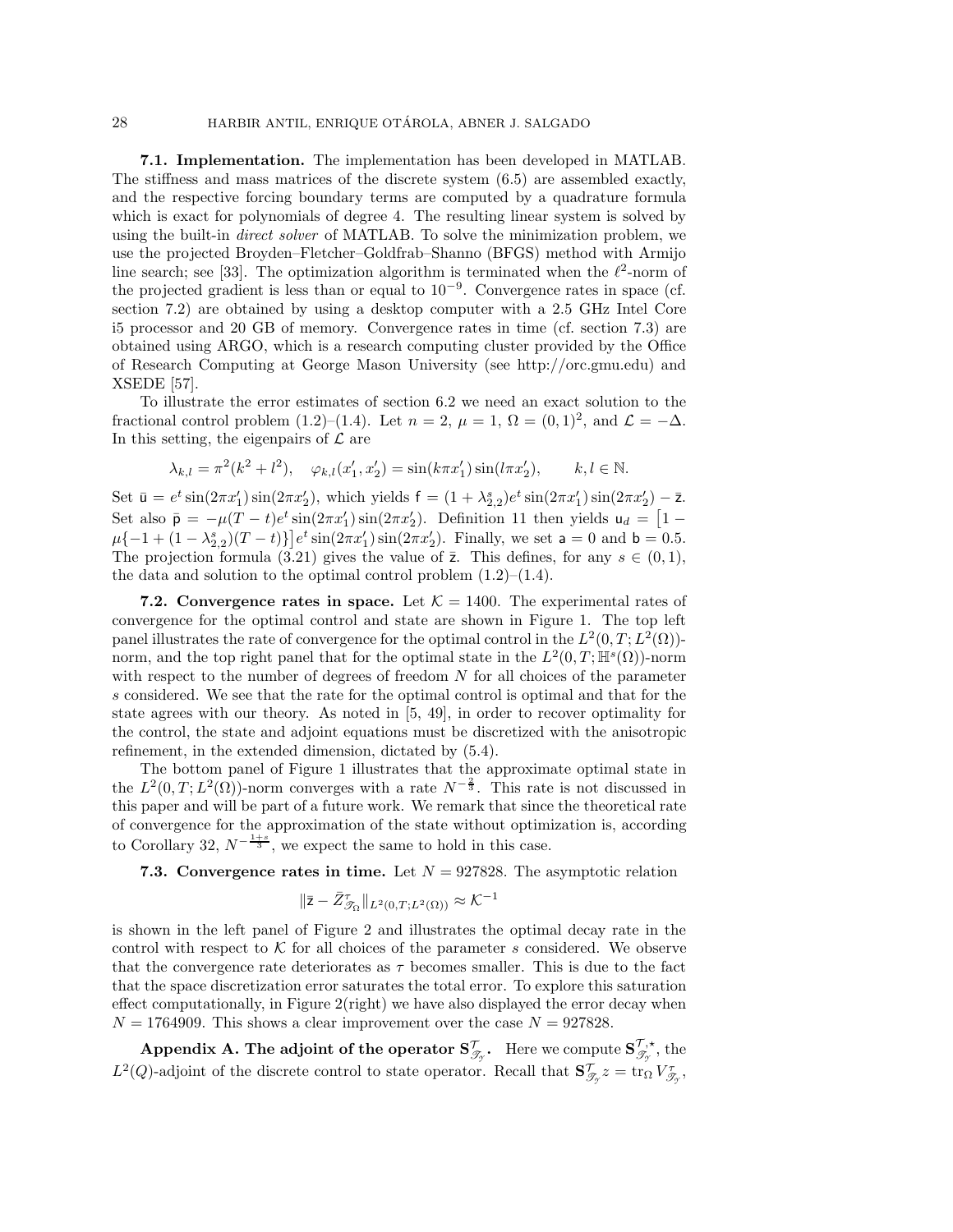<span id="page-28-0"></span>

Fig. 1. Computational rates of convergence for the control and state on anisotropic meshes for  $n = 2$  and  $s = 0.2, 0.4, 0.6,$  and 0.8. For a fixed number of time steps,  $K = 1400$ , the top left panel shows the decrease of the  $L^2(0,T;L^2(\Omega))$ -control error with respect to N, and the top right one that of the  $L^2(0,T;\mathbb{H}^s(\Omega))$ -state error. In both cases we recover a rate of  $N^{-1/3}$ . The bottom panel illustrates the decrease of the  $L^2(0,T;L^2(\Omega))$ -state error, where we observe a rate of  $N^{-2/3}$ . This last, while heuristically expected (due to Corollary [32](#page-20-1)), is beyond the scope of our theory.

<span id="page-28-1"></span>

FIG. 2. Computational rates of convergence for the control on anisotropic meshes for  $n = 2$ and  $s = 0.2, 0.4, 0.6, and 0.8.$  For a fixed number of degrees of freedom in space,  $N = 927828$ , the left panel shows the decrease of the  $L^2(0,T;L^2(\Omega))$ -control error with respect to K. The right panel shows that when the number of degrees of freedom is increased to  $N = 1764909$ . In both cases we recover the rate  $K^{-1}$ . We notice that for  $N = 927828$  and small time steps the displayed error deteriorates. This is attributed to the saturation effect caused by space discretization error. An improvement is shown in the right panel when  $N = 1764909$ .

where  $V_{\mathscr{T}_{\mathscr{T}}}^{\tau}$  is defined as the solution to

<span id="page-28-2"></span>(A.1) 
$$
\left(\operatorname{tr}_{\Omega} \delta^{\gamma} V^{k+1}_{\mathscr{T}_{\gamma}}, \operatorname{tr}_{\Omega} W\right)_{L^{2}(\Omega)} + a_{\gamma}(V^{k+1}_{\mathscr{T}_{\gamma}}, W) = \left(\Pi^{\mathcal{T}} z^{k+1}, \operatorname{tr}_{\Omega} W\right)_{L^{2}(\Omega)},
$$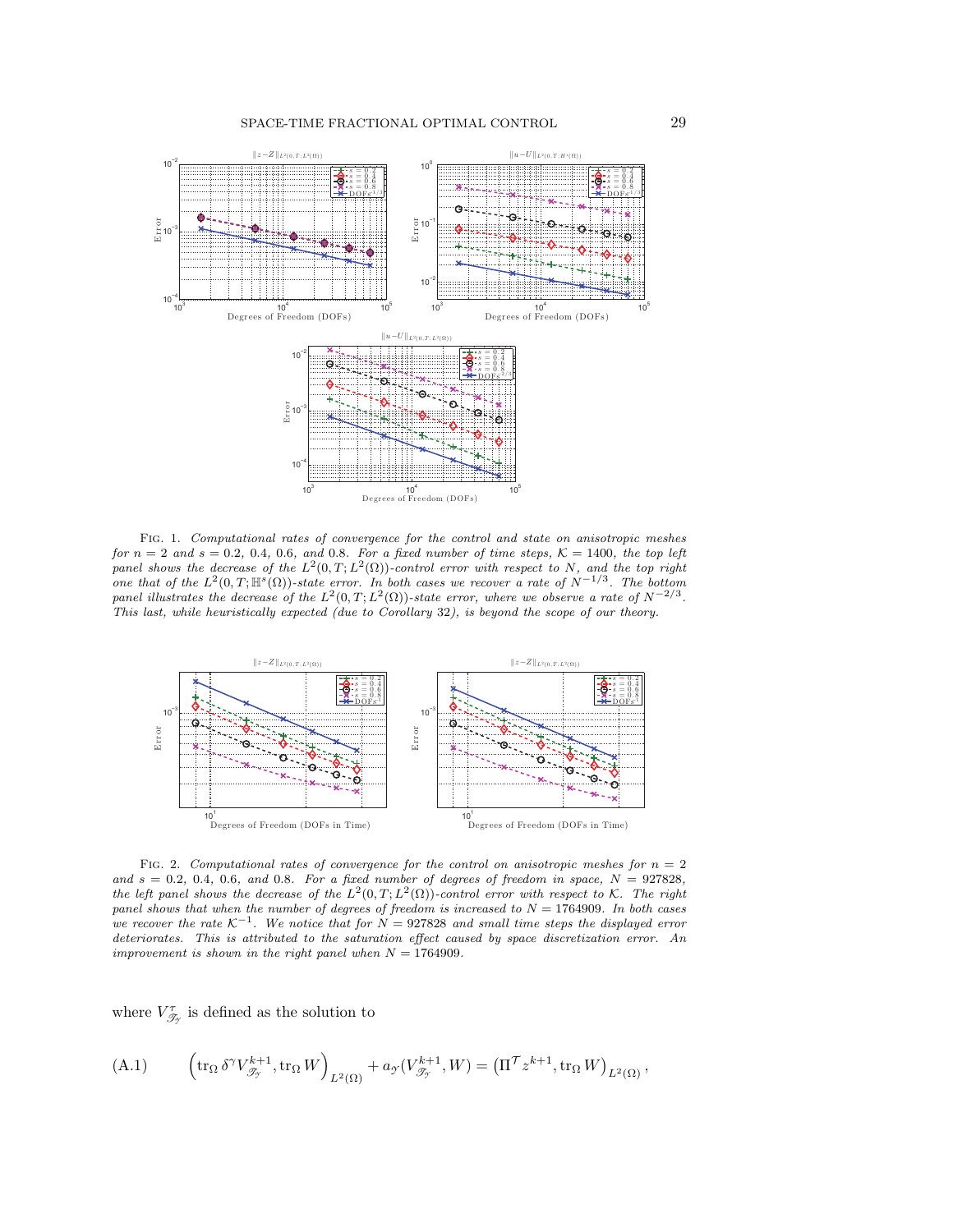with  $V_{\mathscr{T}_{\gamma}}^0 = 0$ . Multiply [\(A.1\)](#page-28-2) by  $\tau$  and add over k. Using the identification of a sequence  $\phi^{\tau}$  with a piecewise constant (in time) function, we obtain

<span id="page-29-0"></span>(A.2) 
$$
\int_0^T \left( \operatorname{tr}_{\Omega} \delta^{\gamma} V^{\tau}_{\mathcal{F}_{\gamma}}, \operatorname{tr}_{\Omega} W^{\tau}_{V} \right)_{L^2(\Omega)} dt + \int_0^T a_{\mathcal{I}} (V^{\tau}_{\mathcal{F}_{\gamma}}, W^{\tau}_{V}) dt = \int_0^T (z, \operatorname{tr}_{\Omega} W^{\tau}_{V})_{L^2(\Omega)} dt
$$

for every  $W_V^{\tau}$ , which takes values on  $\mathbb{V}(\mathscr{T}_{\gamma})$  and, on each time interval  $(t_k, t_{k+1}]$ , is constant.

Define, for  $\zeta \in L^2(Q)$ , the sequence  $P^{\tau}_{\mathscr{T}_{\mathcal{T}}} \subset \mathbb{V}(\mathscr{T}_{\mathcal{T}})$  as  $P^{\mathcal{K}}_{\mathscr{T}_{\mathcal{T}}} = 0$  and, for  $k =$  $K-1,\ldots,0$ , set  $P_{\mathscr{T}_{\mathscr{T}}}^k$  as the solution of

$$
\left(\operatorname{tr}_\Omega \bar{\delta}^\gamma P^k_{\mathscr{T}_{\mathcal{T}}},\operatorname{tr}_\Omega W\right)_{L^2(\Omega)} + a_{\mathcal{T}}(P^k_{\mathscr{T}_{\mathcal{T}}},W) = \left(\Pi^{\mathcal{T}} \zeta^k, \operatorname{tr}_\Omega W\right)_{L^2(\Omega)}.
$$

Multiply this identity by  $\tau$  and add over k. Using, again, the identification between sequences and piecewise constant (in time) functions, we obtain

<span id="page-29-1"></span>(A.3) 
$$
\int_0^T \left( \operatorname{tr}_\Omega \overline{\delta}^\gamma P_{\mathcal{T}_\gamma}^\tau, \operatorname{tr}_\Omega W_P^\tau \right)_{L^2(\Omega)} dt + \int_0^T a_{\mathcal{T}} (P_{\mathcal{T}_\gamma}^\tau, W_P^\tau) dt = \int_0^T (\zeta, \operatorname{tr}_\Omega W_P^\tau)_{L^2(\Omega)} dt.
$$

Set  $W_V^{\tau} = P_{\mathscr{T}_{\mathscr{T}}}^{\tau}$  in [\(A.2\)](#page-29-0) and  $W_P^{\tau} = V_{\mathscr{T}_{\mathscr{T}}}^{\tau}$  in [\(A.3\)](#page-29-1), respectively, and subtract the equations. This yields

<span id="page-29-2"></span>(A.4) 
$$
\left(\zeta, \operatorname{tr}_{\Omega} V_{\mathcal{J}_{\gamma}}^{\tau}\right)_{L^{2}(Q)} - \left(z, \operatorname{tr}_{\Omega} P_{\mathcal{J}_{\gamma}}^{\tau}\right)_{L^{2}(Q)}
$$

$$
= \int_{0}^{T} \left(\operatorname{tr}_{\Omega} \delta^{\gamma} V_{\mathcal{J}_{\gamma}}^{\tau}, \operatorname{tr}_{\Omega} P_{\mathcal{J}_{\gamma}}^{\tau}\right)_{L^{2}(\Omega)} dt - \int_{0}^{T} \left(\operatorname{tr}_{\Omega} \bar{\delta}^{\gamma} P_{\mathcal{J}_{\gamma}}^{\tau}, \operatorname{tr}_{\Omega} V_{\mathcal{J}_{\gamma}}^{\tau}\right)_{L^{2}(\Omega)} dt.
$$

Recalling that  $\text{tr}_{\Omega} V^{\tau}_{\mathscr{T}_{\mathscr{T}}} = \mathbf{S}^{\mathcal{T}}_{\mathscr{T}_{\mathscr{T}}} z$ , we see that if the right-hand side of the identity above were zero, we would obtain that  $\mathbf{S}_{\mathcal{I}_{\mathcal{I}}}^{\mathcal{T},\star} \zeta = \text{tr}_{\Omega} P_{\mathcal{I}_{\mathcal{I}}}^{\mathcal{T}}$ . We accomplish this by proving a sort of fractional summation-by-parts formula.

Let us now compute the right-hand side of [\(A.4\)](#page-29-2) explicitly, using the fact  $V_{\mathscr{T}_{\mathcal{T}}}^0$  $P_{\mathscr{T}_{\gamma}}^{\mathcal{K}}=0.$  We have

$$
\begin{split} \mathcal{D}:=\int_{0}^{T}\left(\operatorname{tr}_{\Omega}\delta^{\gamma}V_{\mathscr{T}_{\mathcal{Y}}},\operatorname{tr}_{\Omega}P_{\mathscr{T}_{\mathcal{Y}}}^{\tau}\right)_{L^{2}(\Omega)}\operatorname{d}t&=\tau\sum_{k=0}^{\mathcal{K}-1}(\operatorname{tr}_{\Omega}\delta^{\gamma}V_{\mathscr{T}_{\mathcal{Y}}}^{k+1},\operatorname{tr}_{\Omega}P_{\mathscr{T}_{\mathcal{Y}}}^{k})_{L^{2}(\Omega)}\\ &=\frac{\tau}{\Gamma(2-\gamma)}\sum_{k=0}^{\mathcal{K}-1}\sum_{i=0}^{k}a_{i}\left(\frac{V_{\mathscr{T}_{\mathcal{Y}}}^{k+1-i}-V_{\mathscr{T}_{\mathcal{Y}}}^{k-i}}{\tau^{\gamma}},\operatorname{tr}_{\Omega}P_{\mathscr{T}_{\mathcal{Y}}}^{k}\right)_{L^{2}(\Omega)} \end{split}
$$

.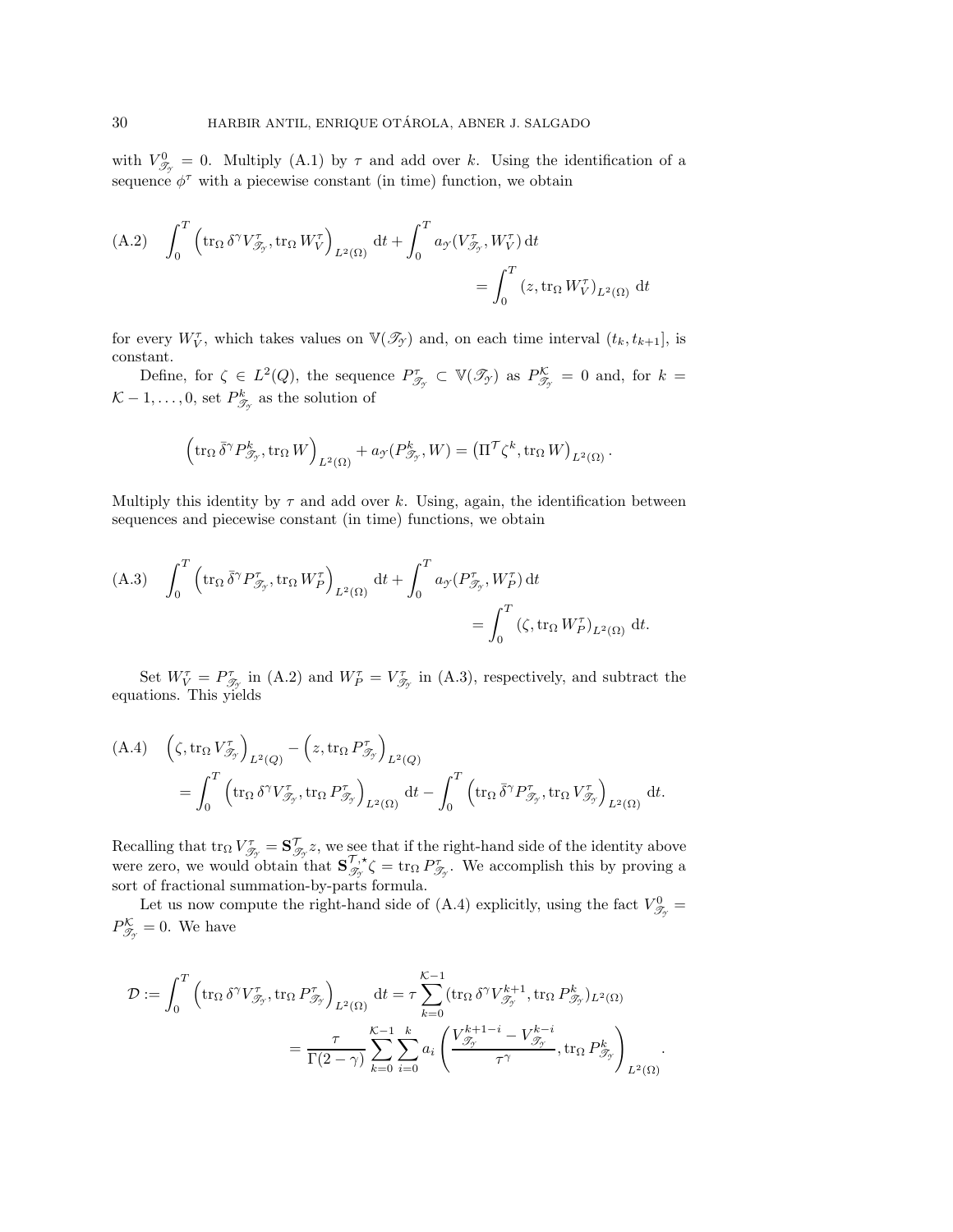Expanding the sums yields that  $\tilde{\mathcal{D}} = \frac{\Gamma(2-\gamma)}{\tau^{1-\gamma}} \mathcal{D}$  verifies

$$
\tilde{\mathcal{D}} := a_0 (V_{\mathcal{J}_y}^1 - V_{\mathcal{J}_y}^0, P_{\mathcal{J}_y}^0)_{L^2(\Omega)} \n+ a_0 (V_{\mathcal{J}_y}^2 - V_{\mathcal{J}_y}^1, P_{\mathcal{J}_y}^1)_{L^2(\Omega)} + a_1 (V_{\mathcal{J}_y}^1 - V_{\mathcal{J}_y}^0, P_{\mathcal{J}_y}^1)_{L^2(\Omega)} \n+ a_0 (V_{\mathcal{J}_y}^2 - V_{\mathcal{J}_y}^2, P_{\mathcal{J}_y}^2)_{L^2(\Omega)} + a_1 (V_{\mathcal{J}_y}^2 - V_{\mathcal{J}_y}^1, P_{\mathcal{J}_y}^2)_{L^2(\Omega)} + a_2 (V_{\mathcal{J}_y}^1 - V_{\mathcal{J}_y}^0, P_{\mathcal{J}_y}^2)_{L^2(\Omega)} \n\vdots \n+ a_0 (V_{\mathcal{J}_y}^K - V_{\mathcal{J}_y}^{K-1}, P_{\mathcal{J}_y}^{K-1})_{L^2(\Omega)} + a_1 (V_{\mathcal{J}_y}^{K-1} - V_{\mathcal{J}_y}^{K-2}, P_{\mathcal{J}_y}^{K-1})_{L^2(\Omega)} + \cdots \n+ a_{K-1} (V_{\mathcal{J}_y}^1 - V_{\mathcal{J}_y}^0, P_{\mathcal{J}_y}^{K-1})_{L^2(\Omega)}.
$$

Rearranging terms and using that  $V_{\mathcal{T}_{\mathcal{T}}}^{0} = P_{\mathcal{T}_{\mathcal{T}}}^{\mathcal{K}} = 0$  yields

$$
\tilde{\mathcal{D}} = a_0 (V_{\mathcal{F}_y}^1, P_{\mathcal{F}_y}^0 - P_{\mathcal{F}_y}^1)_{L^2(\Omega)} + a_1 (V_{\mathcal{F}_y}^1, P_{\mathcal{F}_y}^1 - P_{\mathcal{F}_y}^2)_{L^2(\Omega)} + \cdots \n+ a_{\mathcal{K}-1} (V_{\mathcal{F}_y}^1, P_{\mathcal{F}_y}^{\mathcal{K}-1} - P_{\mathcal{F}_y}^{\mathcal{K}})_{L^2(\Omega)} \n\vdots \n+ a_0 (V_{\mathcal{F}_y}^{\mathcal{K}-2}, P_{\mathcal{F}_y}^{\mathcal{K}-3} - P_{\mathcal{F}_y}^{\mathcal{K}-2})_{L^2(\Omega)} + a_1 (V_{\mathcal{F}_y}^{\mathcal{K}-2}, P_{\mathcal{F}_y}^{\mathcal{K}-2} - P_{\mathcal{F}_y}^{\mathcal{K}-1})_{L^2(\Omega)} \n+ a_2 (V_{\mathcal{F}_y}^{\mathcal{K}-2}, P_{\mathcal{F}_y}^{\mathcal{K}-1} - P_{\mathcal{F}_y}^{\mathcal{K}})_{L^2(\Omega)} \n+ a_0 (V_{\mathcal{F}_y}^{\mathcal{K}-1}, P_{\mathcal{F}_y}^{\mathcal{K}-2} - P_{\mathcal{F}_y}^{\mathcal{K}-1})_{L^2(\Omega)} + a_1 (V_{\mathcal{F}_y}^{\mathcal{K}-1}, P_{\mathcal{F}_y}^{\mathcal{K}-1} - P_{\mathcal{F}_y}^{\mathcal{K}})_{L^2(\Omega)} \n+ a_0 (V_{\mathcal{F}_y}^{\mathcal{K}}, P_{\mathcal{F}_y}^{\mathcal{K}-1} - P_{\mathcal{F}_y}^{\mathcal{K}})_{L^2(\Omega)}.
$$

This shows that

$$
\tilde{\mathcal{D}} = \sum_{k=0}^{\mathcal{K}-1} \sum_{i=k}^{\mathcal{K}-1} a_{i-k} (V_{\mathcal{J}_{\mathcal{Y}}}^{k+1}, P_{\mathcal{J}_{\mathcal{Y}}}^{i} - P_{\mathcal{J}_{\mathcal{Y}}}^{i+1})_{L^{2}(\Omega)}.
$$

Consequently,

$$
\int_0^T \left( \operatorname{tr}_{\Omega} \delta^{\gamma} V^{\tau}_{\mathscr{T}_{\gamma}}, \operatorname{tr}_{\Omega} P^{\tau}_{\mathscr{T}_{\gamma}} \right)_{L^2(\Omega)} \, \mathrm{d}t - \int_0^T \left( \operatorname{tr}_{\Omega} \bar{\delta}^{\gamma} P^{\tau}_{\mathscr{T}_{\gamma}}, \operatorname{tr}_{\Omega} V^{\tau}_{\mathscr{T}_{\gamma}} \right)_{L^2(\Omega)} \, \mathrm{d}t = 0,
$$

which is what we needed to show.

Let us conclude by observing that  $\bar{\delta}^{\gamma}$  is a stable and consistent approximation of the right Caputo derivative  $\partial_{T-t}^{\gamma}$ , defined in [\(2.2\)](#page-3-2). This can be obtained by following *mutatis mutandis* the arguments of [\[49,](#page-32-4) sections 3.2–3.4].

**Acknowledgments.** We would like to thank the referees for their insightful comments and suggestions. We also wish to thank T. Stephens for his technical support.

## REFERENCES

- <span id="page-30-0"></span>[1] S. Abe and S. Thurner, Anomalous diffusion in view of Einstein's 1905 theory of Brownian motion, Phys. A, 356 (2005), pp. 403–407, [doi:10.1016/ j.physa.2005.03.035;](http://dx.doi.org/http://dx.doi.org/10.1016/j.physa.2005.03.035) available online at [http://www.sciencedirect.com/science/article/pii/S0378437105003432.](http://www.sciencedirect.com/science/article/pii/S0378437105003432)
- <span id="page-30-1"></span>[2] G. Acosta and J. Borthagaray, A Fractional Laplace Equation: Regularity of Solutions and Finite Element Approximations, preprint, arXiv:1507.08970, 2015.
- <span id="page-30-2"></span>[3] O. Agrawal, A general formulation and solution scheme for fractional optimal control problems, Nonlinear Dynam., 38 (2004), pp. 323–337, [doi:10.1023/B:NODY.](http://dx.doi.org/10.1023/B:NODY.0000045544.96418.bf) [0000045544.96418.bf.](http://dx.doi.org/10.1023/B:NODY.0000045544.96418.bf)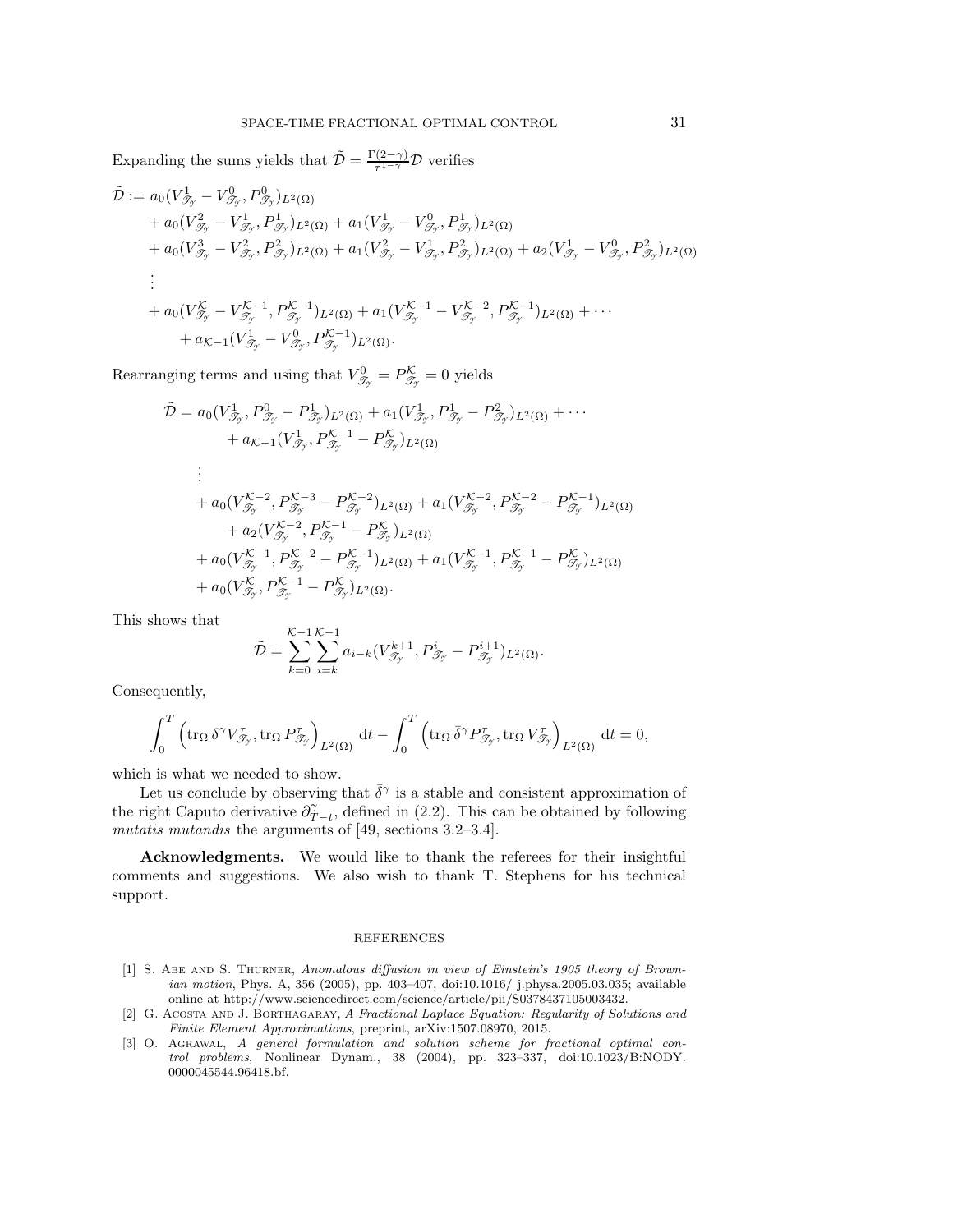- <span id="page-31-17"></span>[4] O. Agrawal, A general finite element formulation for fractional variational problems, J. Math. Anal. Appl., 337 (2008), pp. 1–12, [doi:10.1016/j.jmaa.2007.03.105.](http://dx.doi.org/10.1016/j.jmaa.2007.03.105)
- <span id="page-31-16"></span>[5] H. ANTIL AND E. OTÁROLA, A FEM for an optimal control problem of fractional powers of elliptic operators, SIAM J. Control Optim., 53 (2015), pp. 3432–3456, [doi:10.1137/140975061.](http://dx.doi.org/10.1137/140975061)
- <span id="page-31-2"></span>[6] T. M. ATANACKOVIĆ, S. PILIPOVIĆ, B. STANKOVIĆ, AND D. ZORICA, *Fractional Calculus with* Applications in Mechanics, Mech. Eng. Solid Mech. Ser., John Wiley & Sons, New York, 2014.
- <span id="page-31-18"></span>[7] D. Baleanu, O. Defterli, and O. Agrawal, A central difference numerical scheme for fractional optimal control problems, J. Vib. Control, 15 (2009), pp. 583–597, [doi:10.1177/1077546308088565.](http://dx.doi.org/10.1177/1077546308088565)
- <span id="page-31-7"></span>[8] E. Barkai, R. Metzler, and J. Klafter, From continuous time random walks to the fractional Fokker-Planck equation, Phys. Rev. E (3), 61 (2000), pp. 132–138, [doi:10.1103/PhysRevE.61.132.](http://dx.doi.org/10.1103/PhysRevE.61.132)
- <span id="page-31-25"></span>[9] A. BERMÚDEZ, D. GÓMEZ, R. RODRÍGUEZ, AND P. VENEGAS, Numerical analysis of a transient non-linear axisymmetric eddy current model, Comput. Math. Appl., 70 (2015), pp. 1984– 2005, [doi:10.1016/j.camwa.2015.08.017.](http://dx.doi.org/10.1016/j.camwa.2015.08.017)
- <span id="page-31-13"></span>[10] A. BONITO AND J. PASCIAK, Numerical approximation of fractional powers of elliptic operators, Math. Comp., 84 (2015), pp. 2083–2110, [doi:10.1090/S0025-5718-2015-02937-8.](http://dx.doi.org/10.1090/S0025-5718-2015-02937-8)
- <span id="page-31-8"></span>[11] J.-P. Bouchaud and A. Georges, Anomalous diffusion in disordered media: Statistical mechanisms, models and physical applications, Phys. Rep., 195 (1990), pp. 127–293, [doi:10.1016/0370-1573\(90\)90099-N.](http://dx.doi.org/10.1016/0370-1573(90)90099-N)
- <span id="page-31-11"></span><span id="page-31-9"></span>[12] C. Bucur and E. Valdinoci, Nonlocal Diffusion and Applications, Springer, New York, 2016.
- [13] A. Bueno-Orovio, D. Kay, V. Grau, B. Rodriguez, and K. Burrage, Fractional diffusion models of cardiac electrical propagation: Role of structural heterogeneity in dispersion of repolarization, J. R. Soc. Interface, 11 (2014), [doi:10.1098/rsif.2014.0352.](http://dx.doi.org/10.1098/rsif.2014.0352)
- <span id="page-31-0"></span>[14] L. Caffarelli and L. Silvestre, An extension problem related to the fractional Laplacian, Comm. Partial Differential Equations, 32 (2007), pp. 1245–1260, [doi:10.1080/03605300600987306.](http://dx.doi.org/10.1080/03605300600987306)
- <span id="page-31-1"></span>[15] A. CAPELLA, J. DÁVILA, L. DUPAIGNE, AND Y. SIRE, Regularity of radial extremal solutions for some non-local semilinear equations, Comm. Partial Differential Equations, 36 (2011), pp. 1353–1384, [doi:10.1080/03605302.2011.562954.](http://dx.doi.org/10.1080/03605302.2011.562954)
- <span id="page-31-4"></span>[16] W. Chen, A speculative study of 2/3-order fractional Laplacian modeling of turbulence: Some thoughts and conjectures, Chaos, 16 (2006), 023126, [doi:10.1063/1.2208452.](http://dx.doi.org/http://dx.doi.org/10.1063/1.2208452)
- <span id="page-31-24"></span>[17] P. CIARLET, The Finite Element Method for Elliptic Problems, Classics in Appl. Math. 40, SIAM, Philadelphia, 2002, [doi:10.1137/1.9780898719208.](http://dx.doi.org/10.1137/1.9780898719208)
- <span id="page-31-23"></span>[18] G. DAL MASO, An Introduction to Γ-Convergence, Birkhäuser Boston, Cambridge, MA, 1993, [doi:10.1007/978-1-4612-0327-8.](http://dx.doi.org/10.1007/978-1-4612-0327-8)
- <span id="page-31-3"></span>[19] L. DEBNATH, Fractional integral and fractional differential equations in fluid mechanics, Fract. Calc. Appl. Anal., 6 (2003), pp. 119–155.
- <span id="page-31-12"></span>[20] L. Debnath, Recent applications of fractional calculus to science and engineering, Int. J. Math. Math. Sci., 2003 (2003), pp. 3413–3442, [doi:10.1155/S0161171203301486.](http://dx.doi.org/10.1155/S0161171203301486)
- <span id="page-31-19"></span>[21] O. DEFTERLI, A numerical scheme for two-dimensional optimal control problems with memory effect, Comput. Math. Appl., 59 (2010), pp. 1630–1636, [doi:10.1016/j.camwa.2009.08.005.](http://dx.doi.org/10.1016/j.camwa.2009.08.005)
- <span id="page-31-5"></span>[22] D. DEL CASTILLO-NEGRETE, B. A. CARRERAS, AND V. E. LYNCH, Fractional diffusion in plasma turbulence, Phys. Plasmas, 11 (2004), pp. 3854–3864, [doi:10.1063/1.1767097.](http://dx.doi.org/http://dx.doi.org/10.1063/1.1767097)
- <span id="page-31-26"></span><span id="page-31-21"></span>[23] G. FOLLAND, Real Analysis, John Wiley & Sons, New York, 1984.
- [24] D. Fujiwara, Concrete characterization of the domains of fractional powers of some elliptic differential operators of the second order, Proc. Japan Acad., 43 (1967), pp. 82–86.
- <span id="page-31-10"></span>[25] P. GATTO AND J. HESTHAVEN, Numerical approximation of the fractional Laplacian via hpfinite elements, with an application to image denoising, J. Sci. Comput., 65 (2015), pp. 249– 270, [doi:10.1007/s10915-014-9959-1.](http://dx.doi.org/10.1007/s10915-014-9959-1)
- <span id="page-31-22"></span>[26] V. GOL'DSHTEIN AND A. UKHLOV, Weighted Sobolev spaces and embedding theorems, Trans. Amer. Math. Soc., 361 (2009), pp. 3829–3850, [doi:10.1090/S0002-9947-09-04615-7.](http://dx.doi.org/10.1090/S0002-9947-09-04615-7)
- <span id="page-31-6"></span>[27] R. Gorenflo, F. Mainardi, D. Moretti, and P. Paradisi, Time fractional diffusion: A discrete random walk approach, Nonlinear Dynam., 29 (2002), pp. 129–143, [doi:10.1023/A:1016547232119.](http://dx.doi.org/10.1023/A:1016547232119)
- <span id="page-31-20"></span>[28] P. Grisvard, Elliptic Problems in Nonsmooth Domains, Monogr. Stud. Math. 24, Pitman (Advanced Publishing Program), Boston, MA, 1985.
- <span id="page-31-14"></span>[29] M. Hinze, R. Pinnau, M. Ulbrich, and S. Ulbrich, Optimization with PDE Constraints, Math. Model. Theory Appl. 23, Springer, New York, 2009.
- <span id="page-31-15"></span>[30] M. HINZE AND F. TRÖLTZSCH, Discrete concepts versus error analysis in PDE-constrained optimization, GAMM-Mitt., 33 (2010), pp. 148–162, [doi:10.1002/gamm.201010012.](http://dx.doi.org/10.1002/gamm.201010012)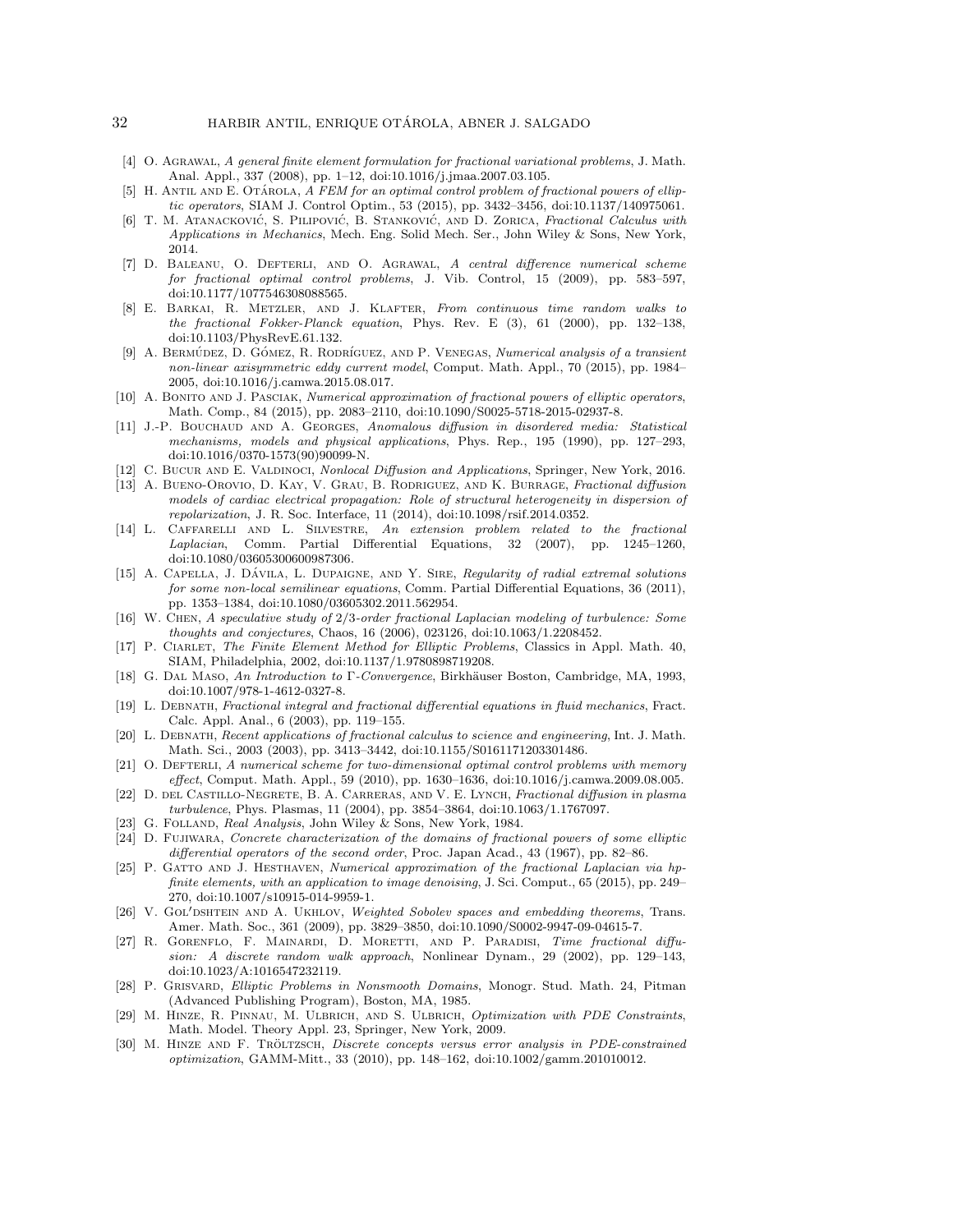- <span id="page-32-6"></span>[31] R. ISHIZUKA, S.-H. CHONG, AND F. HIRATA, An integral equation theory for inhomogeneous molecular fluids: The reference interaction site model approach, J. Chem. Phys, 128 (2008), 034504, [doi:10.1063/1.2819487.](http://dx.doi.org/http://dx.doi.org/10.1063/1.2819487)
- <span id="page-32-14"></span>[32] B. Jin, R. Lazarov, Y. Liu, and Z. Zhou, The Galerkin finite element method for a multi-term time-fractional diffusion equation, J. Comput. Phys., 281 (2015), pp. 825–843, [doi:10.1016/j.jcp.2014.10.051.](http://dx.doi.org/10.1016/j.jcp.2014.10.051)
- <span id="page-32-24"></span>[33] C. T. Kelley, Iterative Methods for Optimization, Frontiers in Appl. Math. 18, SIAM, Philadelphia, 1999, [doi:10.1137/1.9781611970920.](http://dx.doi.org/10.1137/1.9781611970920)
- <span id="page-32-0"></span>[34] A. KILBAS, H. SRIVASTAVA, AND J. TRUJILLO, Theory and Applications of Fractional Differential Equations, Elsevier Science B.V., Amsterdam, 2006.
- <span id="page-32-21"></span>[35] G. KINDERLEHRER AND D. STAMPACCHIA, An Introduction to Variational Inequalities and Their Applications, Pure Appl. Math. 88, Academic Press (Harcourt Brace Jovanovich), New York, London, 1980.
- <span id="page-32-19"></span>[36] A. KUFNER AND B. OPIC, How to define reasonably weighted Sobolev spaces, Comment. Math. Univ. Carolin., 25 (1984), pp. 537–554.
- <span id="page-32-7"></span>[37] S. LEVENDORSKII, Pricing of the American put under Lévy processes, Int. J. Theor. Appl. Finance, 7 (2004), pp. 303–335, [doi:10.1142/S0219024904002463.](http://dx.doi.org/10.1142/S0219024904002463)
- <span id="page-32-15"></span>[38] Y. LIN, X. LI, AND C. XU, Finite difference/spectral approximations for the fractional cable equation, Math. Comp., 80 (2011), pp. 1369–1396, [doi:10.1090/S0025-5718-2010-02438-X.](http://dx.doi.org/10.1090/S0025-5718-2010-02438-X)
- <span id="page-32-16"></span>[39] Y. Lin and C. Xu, Finite difference/spectral approximations for the time-fractional diffusion equation, J. Comput. Phys., 225 (2007), pp. 1533–1552, [doi:10.1016/j.jcp.2007.02.001.](http://dx.doi.org/10.1016/j.jcp.2007.02.001)
- <span id="page-32-18"></span>[40] J.-L. LIONS AND E. MAGENES, Non-Homogeneous Boundary Value Problems and Applications. Vol. I, Springer-Verlag, New York, 1972.
- <span id="page-32-12"></span>[41] A. LOTFI, M. DEHGHAN, AND S. YOUSEFI, A numerical technique for solving fractional optimal control problems, Comput. Math. Appl., 62 (2011), pp. 1055–1067, [doi:10.1016/j.camwa.2011.03.044.](http://dx.doi.org/10.1016/j.camwa.2011.03.044)
- <span id="page-32-13"></span>[42] A. LOTFI, S. YOUSEFI, AND M. DEHGHAN, Numerical solution of a class of fractional optimal control problems via the Legendre orthonormal basis combined with the operational matrix and the Gauss quadrature rule, J. Comput. Appl. Math., 250 (2013), pp. 143–160, [doi:10.1016/j.cam.2013.03.003.](http://dx.doi.org/10.1016/j.cam.2013.03.003)
- <span id="page-32-17"></span>[43] W. McLean, Regularity of solutions to a time-fractional diffusion equation, ANZIAM J., 52 (2010), pp. 123–138, [doi:10.1017/S1446181111000617.](http://dx.doi.org/10.1017/S1446181111000617)
- <span id="page-32-11"></span>[44] D. MEIDNER AND B. VEXLER, A priori error estimates for space-time finite element discretization of parabolic optimal control problems part ii: Problems with control constraints, SIAM J. Control Optim., 47 (2008), pp. 1301–1329, [doi:10.1137/070694028.](http://dx.doi.org/10.1137/070694028)
- <span id="page-32-9"></span>[45] K. Mustapha and W. McLean, Superconvergence of a discontinuous Galerkin method for fractional diffusion and wave equations, SIAM J. Numer. Anal., 51 (2013), pp. 491–515, [doi:10.1137/120880719.](http://dx.doi.org/10.1137/120880719)
- <span id="page-32-5"></span>[46] R. NIGMATULLIN, The realization of the generalized transfer equation in a medium with fractal geometry, Phys. Status Solidi (B), 133 (1986), pp. 425–430, [doi:10.1002/pssb.2221330150.](http://dx.doi.org/10.1002/pssb.2221330150)
- <span id="page-32-23"></span>[47] R. NOCHETTO, Error estimates for two-phase Stefan problems in several space variables, I: Linear boundary conditions, Calcolo, 22 (1985), pp. 457–499, [doi:10.1007/BF02575898.](http://dx.doi.org/10.1007/BF02575898)
- <span id="page-32-3"></span>[48] R. Nochetto, E. Otárola, and A. Salgado, A PDE approach to fractional diffusion in general domains: A priori error analysis, Found. Comput. Math., 15 (2015), pp. 733–791, [doi:10.1007/s10208-014-9208-x.](http://dx.doi.org/10.1007/s10208-014-9208-x)
- <span id="page-32-4"></span>[49] R. H. NOCHETTO, E. OTÁROLA, AND A. J. SALGADO, A PDE approach to space-time fractional parabolic problems, SIAM J. Numer. Anal., 54 (2016), pp. 848–873, [doi:10.1137/14096308x.](http://dx.doi.org/10.1137/14096308x)
- <span id="page-32-22"></span>[50] R. NOCHETTO, E. OTÁROLA, AND A. SALGADO, Piecewise polynomial interpolation in Muckenhoupt weighted Sobolev spaces and applications, Numer. Math., 132 (2016), pp. 85–130, [doi:10.1007/s00211-015-0709-6.](http://dx.doi.org/10.1007/s00211-015-0709-6)
- <span id="page-32-10"></span>[51] E. OTÁROLA, A PDE Approach to Numerical Fractional Diffusion, Ph.D. thesis, Department of Mathematics, University of Maryland, College Park, MD, 2014.
- <span id="page-32-8"></span>[52] A. Saichev and G. Zaslavsky, Fractional kinetic equations: Solutions and applications, Chaos, 7 (1997), pp. 753–764, [doi:10.1063/1.166272.](http://dx.doi.org/10.1063/1.166272)
- <span id="page-32-20"></span>[53] K. SAKAMOTO AND M. YAMAMOTO, Initial value/boundary value problems for fractional diffusion-wave equations and applications to some inverse problems, J. Math. Anal. Appl., 382 (2011), pp. 426–447, [doi:10.1016/j.jmaa.2011.04.058.](http://dx.doi.org/10.1016/j.jmaa.2011.04.058)
- <span id="page-32-1"></span>[54] S. SAMKO, A. KILBAS, AND O. MARICHEV, Fractional Integrals and Derivatives, Gordon and Breach Science Publishers, Yverdon, Switzerland, 1993.
- <span id="page-32-2"></span>[55] P. Stinga and J. Torrea, Extension problem and Harnack's inequality for some fractional operators, Comm. Partial Differential Equations, 35 (2010), pp. 2092–2122, [doi:10.1080/03605301003735680.](http://dx.doi.org/10.1080/03605301003735680)